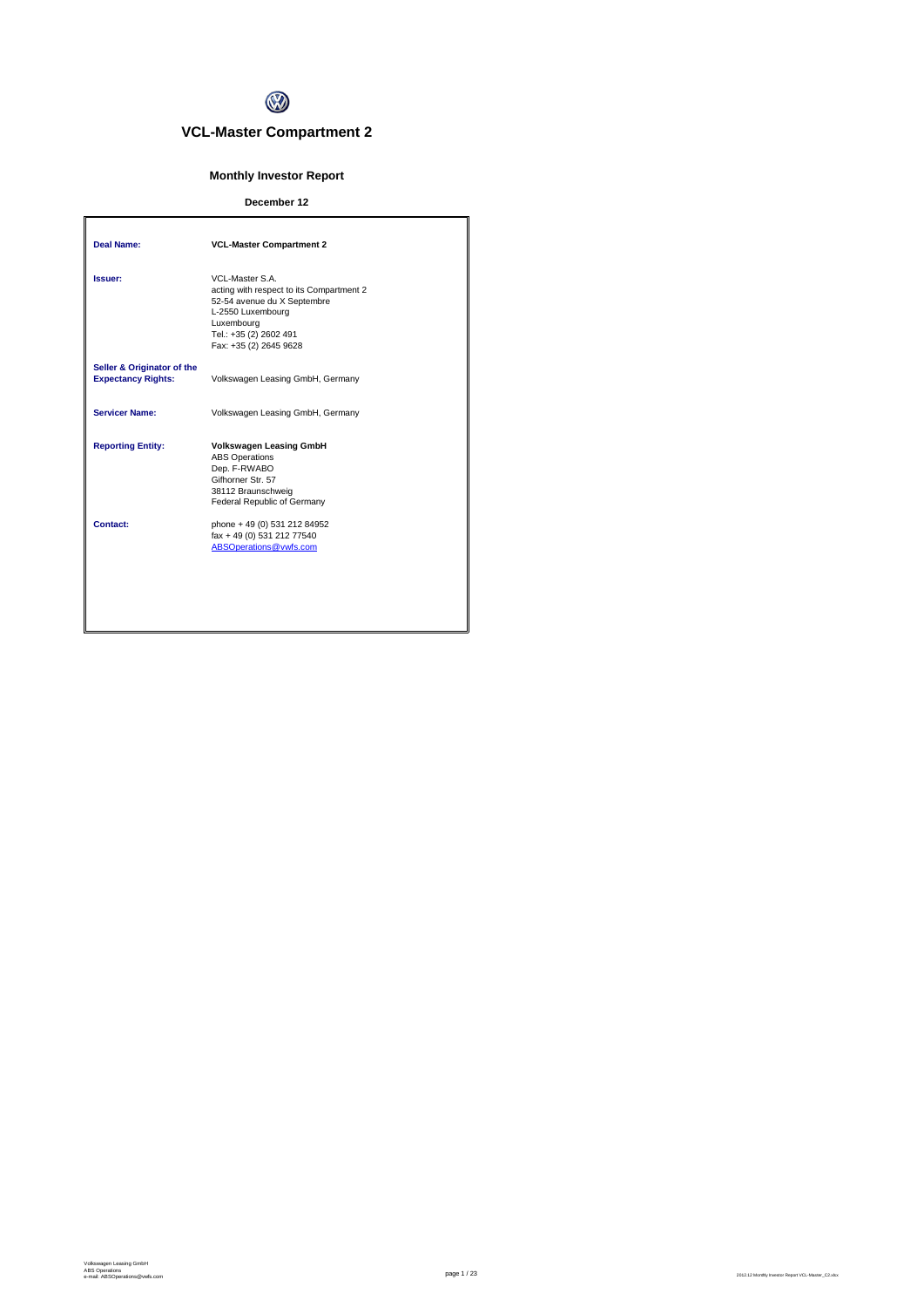|                                 | Date:                                 |          | 18.01.2013  |
|---------------------------------|---------------------------------------|----------|-------------|
| <b>VCL-Master Compartment 2</b> | <b>Monthly Period:</b>                |          | December 12 |
| <b>Monthly Investor Report</b>  | Payment Date:                         |          | 25.01.2013  |
|                                 | Period No.:                           |          | 35          |
|                                 | Interest Accrual Period:              |          | 27.12.2012  |
|                                 | to                                    |          | 25.01.2013  |
| <b>Contents</b>                 |                                       | $(= 29)$ | days)       |
|                                 | Base Interest Rate (1-Month Euribor): |          | 0.1100%     |

| Page           | <b>Table of Contents</b>                                                       |
|----------------|--------------------------------------------------------------------------------|
| 1              | Cover                                                                          |
| $\overline{2}$ | Contents                                                                       |
| 3              | <b>Reporting Details</b>                                                       |
| $\overline{4}$ | <b>Parties Overview</b>                                                        |
| 5/6            | Transaction Events & Trigger                                                   |
| $\overline{7}$ | <b>Transaction Party Ratings</b>                                               |
| 8              | Information regarding the Notes (I)                                            |
| 9              | Information regarding the Notes (II)                                           |
| 10             | <b>Credit Enhancement</b>                                                      |
| 11             | Waterfall                                                                      |
| 12             | (Expected) Amortisation Profile                                                |
| 13             | Run Out Schedule                                                               |
| 14             | Information Regarding the Expectancy Rights Pool - Outstanding Contracts       |
| 15             | Early Settlements/ Collections                                                 |
|                | 16 - 19 Information regarding the Expectancy Rights Pool - Remaining Pool Data |
|                | 20 / 21 Contracts in Arrears I. *)                                             |
| 22             | Write Offs <sup>*</sup>                                                        |
|                |                                                                                |
|                |                                                                                |
|                |                                                                                |
|                |                                                                                |
|                |                                                                                |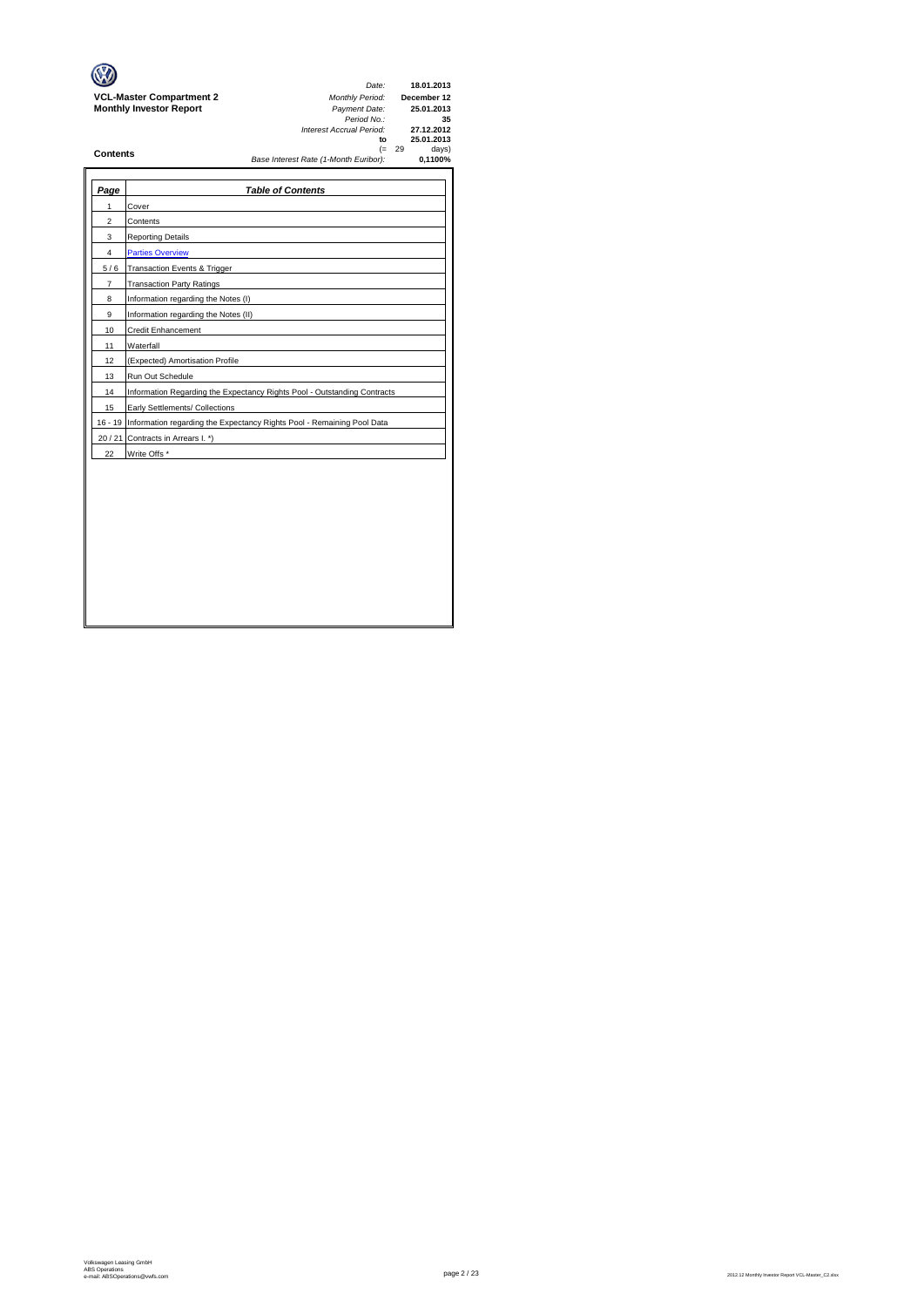| <b>VCL-Master Compartment 2</b><br><b>Monthly Investor Report</b> |             |       |                          |       | Date:<br>Monthly Period:<br>Payment Date:<br>Period No.:<br>Interest Accrual Period:<br>$\mathbf{f}$ |          | 18.01.2013<br>December 12<br>25.01.2013<br>35<br>27.12.2012<br>25.01.2013 |
|-------------------------------------------------------------------|-------------|-------|--------------------------|-------|------------------------------------------------------------------------------------------------------|----------|---------------------------------------------------------------------------|
| <b>Reporting Details</b>                                          |             |       |                          |       | Base Interest Rate (1-Month Euribor):                                                                | $(= 29)$ | davs)<br>0,1100%                                                          |
| <b>Initial Cut-Off Date:</b><br><b>Issue Date:</b>                |             |       | 31.01.2010<br>25.02.2010 |       |                                                                                                      |          |                                                                           |
| <b>Scheduled Repayment Date as</b><br>of Cut-Off Date:            |             |       |                          |       | Payment Date in December 2013                                                                        |          |                                                                           |
| <b>Legal Maturity Date:</b>                                       |             |       |                          |       | Payment Date in November 2018                                                                        |          |                                                                           |
|                                                                   |             |       |                          |       |                                                                                                      |          |                                                                           |
| <b>Reporting Date:</b>                                            | 18.01.2013  |       |                          |       | 5 days prior to Payment Date<br>(for previous month)                                                 |          |                                                                           |
| <b>Payment Date:</b>                                              | 25.01.2013  |       |                          |       | 25 <sup>th</sup> of each month<br>(for previous month)                                               |          |                                                                           |
| <b>Monthly Period:</b>                                            | December 12 |       |                          |       |                                                                                                      |          |                                                                           |
| <b>Period No.:</b>                                                | 35          |       |                          |       |                                                                                                      |          |                                                                           |
| <b>Collection Period:</b>                                         | from        |       | 01.12.2012               |       | to 31.12.2012                                                                                        |          |                                                                           |
| <b>Interest Accrual Period</b>                                    | from        |       |                          |       | 27.12.2012 to 25.01.2013                                                                             |          |                                                                           |
| <b>Days Accrued:</b>                                              |             |       | 29<br>$($ =              | days) |                                                                                                      |          |                                                                           |
| <b>Note Payment Period:</b>                                       | from        |       |                          |       | 27.12.2012 to 25.01.2013                                                                             |          |                                                                           |
| <b>Days Accrued:</b>                                              |             | $($ = | 29                       | days) |                                                                                                      |          |                                                                           |
|                                                                   |             |       |                          |       |                                                                                                      |          |                                                                           |
|                                                                   |             |       |                          |       |                                                                                                      |          |                                                                           |
|                                                                   |             |       |                          |       |                                                                                                      |          |                                                                           |
|                                                                   |             |       |                          |       |                                                                                                      |          |                                                                           |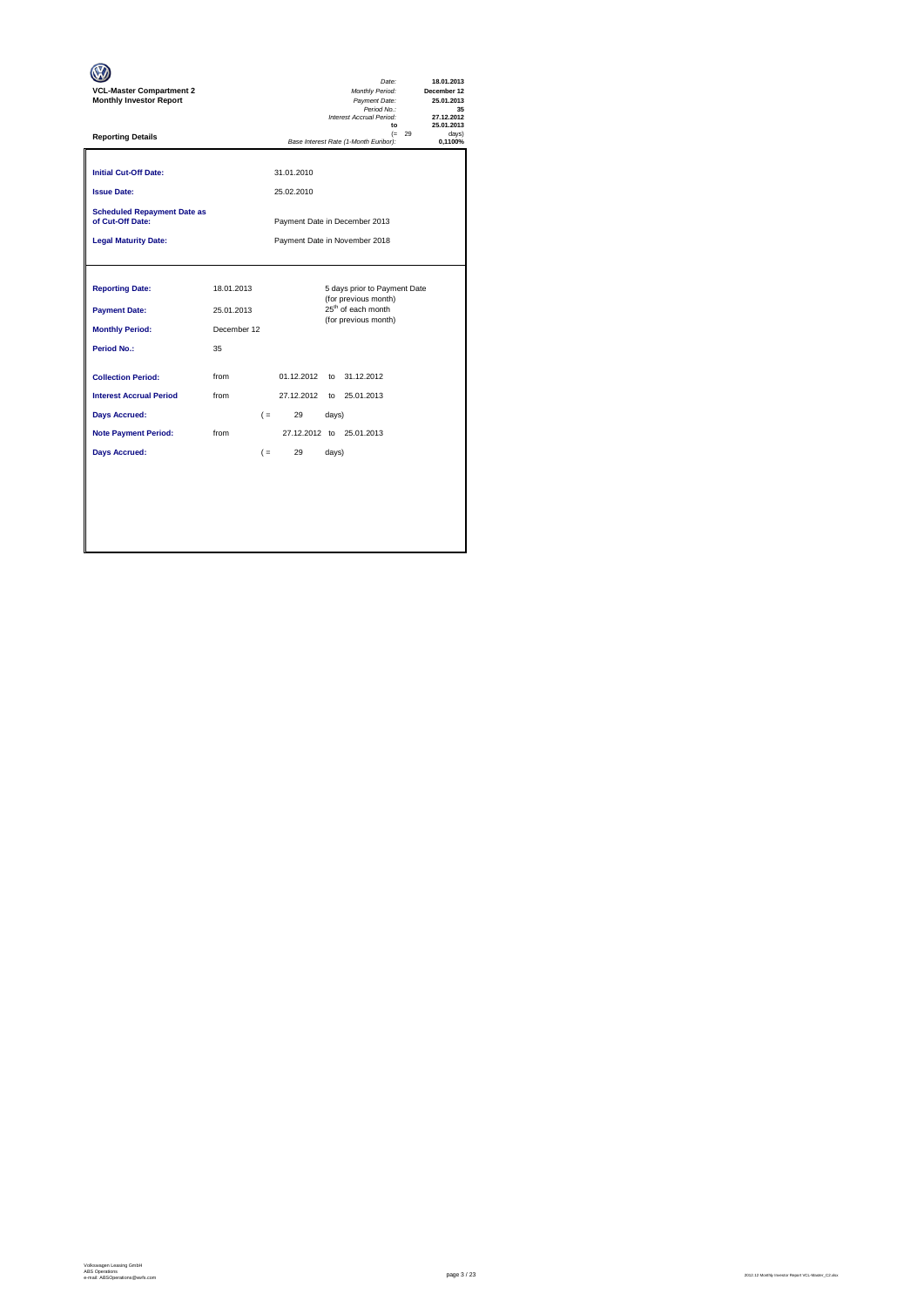

### **Parties Overview**

*Reporting Date:* **18.01.2013** *Payment Date:* **25.01.2013**<br>*Period No.:* **35**<br>*Accrual Period:* **27.12.2012** *Interest Accrual Period:* **27.12.2012**

**25.01.2013 29**

*Base Interest Rate (1-Month Euribor):* **0,1100%**

Lead Manger: **HSBC Bank plc Manufacturer Security Trustee/** Wilmington Trust SP **Services (Frankfurt) GmbH**<br>Steinweg 3-5 8 Canada Square<br>London E14 5HQ<br>United Kingdom Summay 2<br>60313 Frankfurt am Main<br>Germany [Email: ctla.securitisation@hsbc.com](mailto:ctla.securitisation@hsbc.com) fax +49 (0) 69 2992 5387 **In-House Structuring: Volkswagen Bank GmbH** email: fradirectors@wilmingtontrust.com Gifhorner Str. 57 38112 Braunschweig Germany **Data Protection Volkswagen Bank GmbH** email: abs.structuring@vwfs.com 38112 Braunschweig **Account Bank: BNY Mellon**<br>
One Canada Square One Canada Square email: ABSOperations@vwfs.com London E14 5AL fax: +49 (0) 531 212 7 23 67 United Kingdom [Email: luke.ashby@bnymellon.com](mailto:ctla.securitisation@hsbc.com) **Clearing Systems: Clearstream Banking S.A. Paying Agent/ HSBC Bank plc All and Account 1999 12 Avenue JF Kennedy Calculation Agent/** 8 Canada Square **Calculation Agent/ Business Agent/ Business Agent/ Canada Square Calculation Agent/ Canada Square Calculation Agent/ Canada Square Canada Square Calculation Agent/ Interest Determination Agent:** London E14 5HQ<br>United Kingdom United Kingdom email: <u>web @clearstream.com</u> [Email: ctla.securitisation@hsbc.com](mailto:ctla.securitisation@hsbc.com) **Swap Counterparties: Crédit Agricole and Investment Bank Euroclear Banking S.A./ N.V.**<br>9, quai du Président Paul Doumer **1996** 1 Boulevard du Roi Albert II. 9, quai du Président Paul Doumer 1 au 1000 et du Roi du Roi Albert II.<br>1 Boulevard du Franç II.<br>1 B-1210 Brussels 92920 Paris La Défense Cedex B-1210 Brussels<br>
France Belgium<br>
Email: <u>ird exotic processing@ca-cib.com</u> B-1211 entities tel.: +32 (0)2 326 1211 France Belgium [Email: ird\\_exotic\\_processing@ca-cib.com](mailto:ctla.securitisation@hsbc.com) tel.: +32 (0)2 326 1211 **Commerzbank AG** Kaiserstraße 16 **Rating Agencies: Fitch Ratings Limited** 60261 Frankfurt Attn.: Structured Finance Surveillance 4th Floor, 101 Finsbury Pavement [Email: manuel.alvarez@commerzbank.com](mailto:ctla.securitisation@hsbc.com) London EC2A 1RS United Kingdom<br>fax. +44 (20) 7417 6262 **Landesbank Hessen-Thüringen GZ**<br>Neue Mainzer Straße 52 [email: abssurveillance@fitchratings.com](mailto:abssurveillance@fitchratings.com) 60311 Frankfurt am Main **Standard & Poor's Ratings Group**<br>Attn.: Structured Finance email: OTCconfirmations@helaba.de Standard & Poor's Ratings Services<br>20 Canada Square **Corporate Services Wilmington Trust SP Services** 20 Canada Square 20 Canada Square 20 Canada Square 20 Canada Square 20 Canada Square 20 Canada Square 20 Canada Square 20 Canada Square 20 Canada Square 20 Canada Square **Providers the Canary Wharf Construction Construction Construction Construction Construction Construction Construction Construction Construction Construction Construction Construction Construction Construction Construction** 52-54 avenue du X Septembre London E14 5LH L-2550 Luxembourg email: ABSeuropeansurveillance@standardandpoors.com email: <u>VCL@WilmingtonTrust.com</u><br>fax: (+352) 2645 9628 tel.: (+352) 2602 491 **Servicer: Volkswagen Leasing GmbH** Gifhorner Str. 57 38112 Braunschweig Germany email: ABSOperations@vwfs.com fax + 49 (0) 531 212 77540 tel.: +49 (0) 531 212 84952 **Security Trustee/ Process Agent:**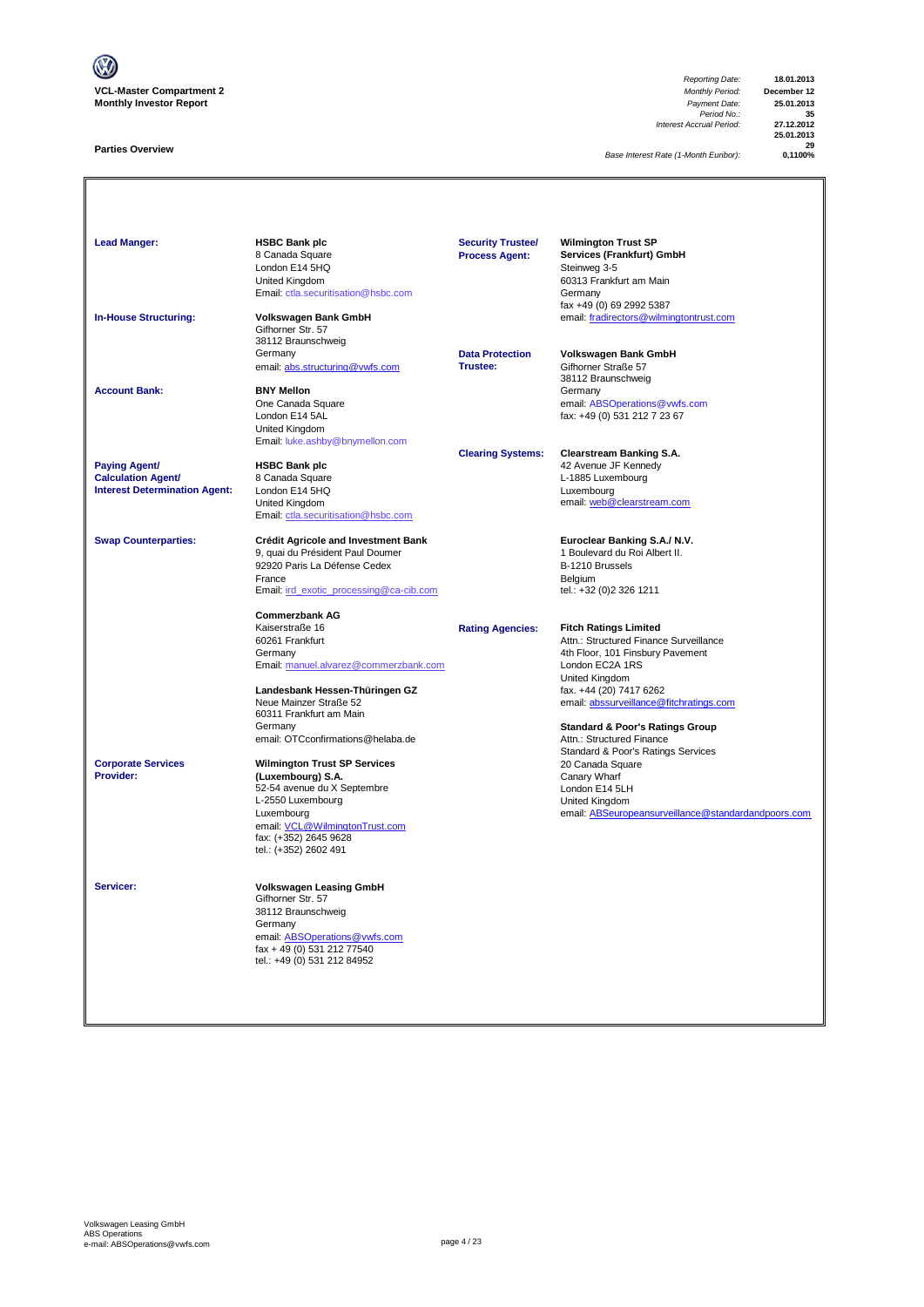|     | <b>VCL-Master Compartment 2</b><br><b>Monthly Investor Report</b>                                                                                                                                                                                  |                           |                                  |                                                                         | Date:<br><b>Monthly Period:</b><br>Payment Date:<br>Period No.: | 18.01.2013<br>December 12<br>25.01.2013<br>35 |
|-----|----------------------------------------------------------------------------------------------------------------------------------------------------------------------------------------------------------------------------------------------------|---------------------------|----------------------------------|-------------------------------------------------------------------------|-----------------------------------------------------------------|-----------------------------------------------|
|     | <b>Transaction Events &amp; Trigger</b>                                                                                                                                                                                                            |                           |                                  |                                                                         | Interest Accrual Period:<br>to                                  | 27.12.2012<br>25.01.2013                      |
|     | *N.B.: many of the Trigger criteria are determined by the performance of VCL Master S.A. Compartment 1                                                                                                                                             |                           |                                  |                                                                         |                                                                 |                                               |
|     | <b>Revolving Period</b>                                                                                                                                                                                                                            |                           |                                  |                                                                         |                                                                 |                                               |
|     | Expiration Date Date of Revolving Period (C2)                                                                                                                                                                                                      | 25.11.2013                |                                  | (i.e. the last Purchase of additional Exp. Rights occurs on 25.11.2013) |                                                                 |                                               |
|     | Date of occurance of an Early Amortisation Event                                                                                                                                                                                                   | J.                        |                                  |                                                                         |                                                                 |                                               |
|     | Compartment 1 Revolving Period                                                                                                                                                                                                                     | 25.11.2013                |                                  |                                                                         |                                                                 |                                               |
|     | <b>Accumulation Account Balance</b>                                                                                                                                                                                                                |                           |                                  |                                                                         |                                                                 |                                               |
|     | Funds not yet invested for the Purchase of Additional                                                                                                                                                                                              | <b>Reporting Period</b>   |                                  | <b>Account Balance</b>                                                  |                                                                 | in %                                          |
|     | <b>Expectancy Rights</b>                                                                                                                                                                                                                           | December 12               |                                  |                                                                         | 60.452.349,59                                                   | 6,92%                                         |
|     | (Accumulation Account Balance)                                                                                                                                                                                                                     | November 12<br>October 12 |                                  |                                                                         | 76.499.500,47                                                   | 0,00%<br>8,97%                                |
|     |                                                                                                                                                                                                                                                    |                           |                                  |                                                                         |                                                                 |                                               |
|     | Trigger of VCL Master S.A. Compartment 1                                                                                                                                                                                                           |                           |                                  |                                                                         |                                                                 |                                               |
|     | <b>Dynamic Net Loss Ratio</b><br><b>Reporting Period</b>                                                                                                                                                                                           | in %                      | > 0.4%                           | $>=1,0%$                                                                | $>=2,0%$                                                        | $>=2,8%$                                      |
|     | December 12                                                                                                                                                                                                                                        | 0,23306%                  | $\mathbf{r}$                     | $\sim$                                                                  | $\mathbf{r}$                                                    |                                               |
|     | November 12                                                                                                                                                                                                                                        | 0,18891%                  | $\overline{\phantom{m}}$         | $\overline{\phantom{a}}$                                                | $\overline{\phantom{a}}$                                        |                                               |
|     | October 12                                                                                                                                                                                                                                         | 0,39037%                  | $\overline{\phantom{a}}$         | $\sim$                                                                  | $\overline{\phantom{a}}$                                        |                                               |
|     | <b>Cumulative Net Loss Ratio</b>                                                                                                                                                                                                                   |                           |                                  |                                                                         |                                                                 |                                               |
|     | <b>Reporting Period</b><br>December 12                                                                                                                                                                                                             | in %<br>0,06196%          | > 0.45%<br>$\sim$                | $>=1,2%$<br>$\sim$                                                      | $>=1,75%$<br>$\sim$                                             | $>=2,25%$                                     |
|     | November 12                                                                                                                                                                                                                                        | 0,05998%                  | $\overline{\phantom{a}}$         | $\overline{\phantom{a}}$                                                | $\blacksquare$                                                  | ٠                                             |
|     | October 12                                                                                                                                                                                                                                         | 0,05925%                  | $\overline{\phantom{m}}$         | $\blacksquare$                                                          | $\blacksquare$                                                  |                                               |
|     | <b>Late Delingency Ratio</b>                                                                                                                                                                                                                       | 0,17635%                  |                                  |                                                                         |                                                                 |                                               |
|     | Aggregate Discounted Lease Balance of all Initial and Additional Lease Balances less any Term Take                                                                                                                                                 |                           |                                  |                                                                         |                                                                 | 5.949.724.048,57                              |
|     | Aggregate Discounted Lease Balance as of the beginning of the Monthly Period                                                                                                                                                                       |                           |                                  |                                                                         |                                                                 | 1.261.765.970,97                              |
|     | Weighted Average Seasoning (before Top-Up/Tap-Up)                                                                                                                                                                                                  |                           | 7,91                             |                                                                         |                                                                 |                                               |
|     | <b>Enforcement Event</b>                                                                                                                                                                                                                           |                           |                                  |                                                                         |                                                                 |                                               |
|     |                                                                                                                                                                                                                                                    |                           |                                  |                                                                         |                                                                 |                                               |
|     | Enforcement Event in place?                                                                                                                                                                                                                        |                           |                                  | no                                                                      |                                                                 |                                               |
|     | <b>Credit Enhancement Increase Condition</b>                                                                                                                                                                                                       |                           |                                  |                                                                         |                                                                 |                                               |
|     | (a) the Dynamic Net Loss Ratio for three consecutive Payment Dates exeeds and                                                                                                                                                                      |                           |                                  |                                                                         |                                                                 |                                               |
|     | (i) if Weighted Average Seasoning is less or equal 12 months<br>(ii) if Weighted Average Seasoning is between 13 - 24 months<br>(iii) if Weighted Average Seasoning is between 25 - 36 months<br>(iv) if Weighted Average Seasoning is > 36 months |                           | 0,40%<br>1,00%<br>2,00%<br>2,80% | no<br>no<br>no<br>no                                                    |                                                                 |                                               |
|     | (b) the Cumulative Net Loss Ratio for three consecutive Payment Dates exeeds and                                                                                                                                                                   |                           |                                  |                                                                         |                                                                 |                                               |
|     | (i) if Weighted Average Seasoning is less or equal 12 months<br>(ii) if Weighted Average Seasoning is between 13 - 24 months<br>(iii) if Weighted Average Seasoning is between 25 - 36 months<br>(iv) if Weighted Average Seasoning is > 36 months |                           | 0,45%<br>1,20%<br>1,75%<br>2,25% | no<br>no<br>no<br>no                                                    |                                                                 |                                               |
|     | (c) the Late Delinquency Ratio exeeds 1,75% at any Payment Date                                                                                                                                                                                    |                           |                                  | no                                                                      |                                                                 |                                               |
|     | (d) the Occurence of a Servicer Replacement Event                                                                                                                                                                                                  |                           |                                  | no                                                                      |                                                                 |                                               |
|     | (e) the Occurence of an Insolvency Event with Respect to VWL                                                                                                                                                                                       |                           |                                  | no                                                                      |                                                                 |                                               |
| (f) | the Cash Collateral Account does not contain the Compartment 1 Specified General<br>Cash Collateral Account Balance                                                                                                                                |                           |                                  | no                                                                      |                                                                 |                                               |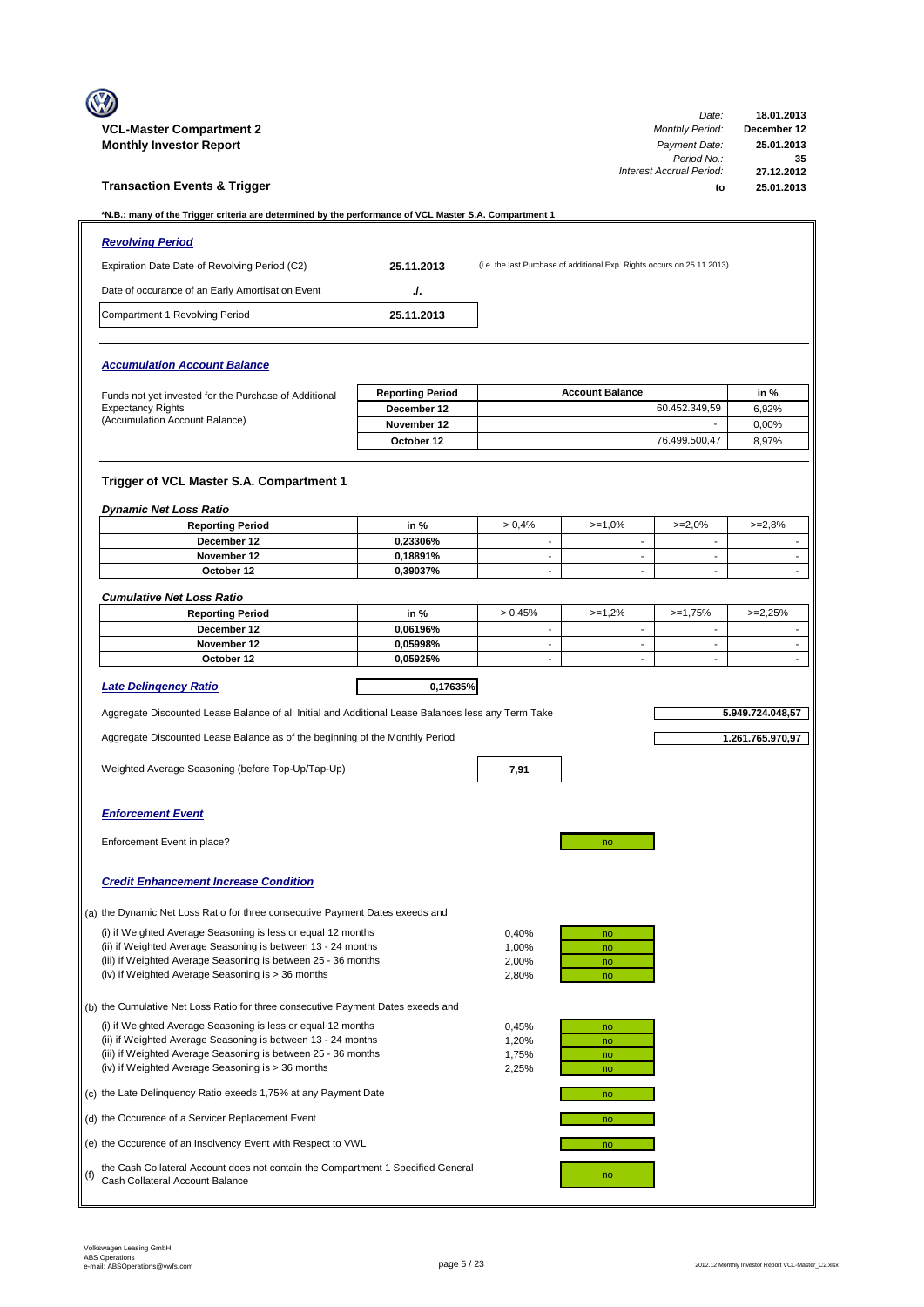| <b>VCL-Master Compartment 2</b>                                                                                                                                                                                                                       |                | Date:<br><b>Monthly Period:</b> | 18.01.2013<br>December 12 |
|-------------------------------------------------------------------------------------------------------------------------------------------------------------------------------------------------------------------------------------------------------|----------------|---------------------------------|---------------------------|
| <b>Monthly Investor Report</b>                                                                                                                                                                                                                        |                | Payment Date:                   | 25.01.2013                |
|                                                                                                                                                                                                                                                       |                | Period No.:                     | 35                        |
|                                                                                                                                                                                                                                                       |                | <b>Interest Accrual Period:</b> | 27.12.2012                |
| <b>Transaction Events &amp; Trigger</b>                                                                                                                                                                                                               |                | to                              | 25.01.2013                |
| *N.B.: many of the Trigger criteria are determined by the performance of VCL Master S.A. Compartment 1                                                                                                                                                |                |                                 |                           |
| <b>German Trade Tax</b>                                                                                                                                                                                                                               |                |                                 |                           |
| German Trade Tax Increase Event has occured                                                                                                                                                                                                           |                | no                              |                           |
| German Trade Tax Decrease Event has occured                                                                                                                                                                                                           |                | no                              |                           |
| current German Trade Tax Level (Hebesatz)                                                                                                                                                                                                             |                | 450%                            |                           |
| German Trade Tax Increase-/ Decrease Amount                                                                                                                                                                                                           |                |                                 |                           |
| <b>Early Amortisation Event</b>                                                                                                                                                                                                                       |                |                                 |                           |
| Early Amortisation Event in effect?                                                                                                                                                                                                                   |                |                                 |                           |
| (i) Occurence of a Foreclosure Event                                                                                                                                                                                                                  |                | no                              |                           |
| (ii) Compartment 1 Accumulation Account Balance > 10% of Total discounted Lease Receivables on<br>two consecutive months                                                                                                                              |                | no                              |                           |
| (iii) Compartment 2 Accumulation Account Balance > 10% of Total discounted Expectancy Rights on<br>three consecutive months                                                                                                                           |                | no                              |                           |
| (v) In case of Default/Termination Event: Failure to replace Swap Counterparty or failure to post<br>Collatereal by Swap Counterparty                                                                                                                 |                | no                              |                           |
| <b>Clean-Up Call Condition</b>                                                                                                                                                                                                                        |                |                                 |                           |
| Clean-Up @                                                                                                                                                                                                                                            | 10,00%         |                                 |                           |
| <b>Current Percentage</b>                                                                                                                                                                                                                             | 94,35%         |                                 |                           |
| Aggregate Discounted Expectancy Rights Balance                                                                                                                                                                                                        | 873.477.227,50 |                                 |                           |
| Maximum Discounted Expectancy Rights Balance                                                                                                                                                                                                          | 925.816.105,20 |                                 |                           |
| Fulfilled when the Aggregate Discounted Expectancy Rights Balance is<br>less than 9 per cent. of the Maximum Discounted Expectancy<br>Rights Balance provided that all payment obligations under the<br>Compartment 2 Notes will be thereby fulfilled |                | no                              |                           |
|                                                                                                                                                                                                                                                       |                |                                 |                           |

\*N.B. This percentage may become greater 100% whenever the Current Total Outstanding Discounted Lease Balance is larger than the highest Total<br>Outstanding Discounted Lease Balance we have seen in the past (excluding the cu Balance" must not include the current period as it is an input parameter for the waterfall calculation (which has to take place before any Top-Up can occur for the current period).

## *Repurchase of Receivables*

|                         | Number of contracts | Outstanding<br>Discounted<br>Balance | <b>Re-Purchase Price</b> |
|-------------------------|---------------------|--------------------------------------|--------------------------|
| <b>Current Period</b>   |                     |                                      |                          |
| <b>Previous Periods</b> |                     |                                      |                          |
| Total                   | -                   | $\overline{\phantom{0}}$             |                          |

## *Transaction Party Replacements*

| <b>Capacity of Transaction Party</b> | Date of Replacement | <b>Reason for</b><br>Replacement | <b>Replaced Party</b>   | Replaced by            |
|--------------------------------------|---------------------|----------------------------------|-------------------------|------------------------|
| Account Bank                         | 26.11.2012 Renewal  |                                  | <b>HSBC</b>             | <b>BNY</b>             |
| Subloan Lender                       | 26.11.2012 Renewal  |                                  | <b>VIPS</b>             | <b>VW Bank</b>         |
| Swap-Counterparty Series 2010-1      | 26.11.2012 Renewal  |                                  | <b>BBVA</b>             | <b>Credit Agricole</b> |
| Swap-Counterparty Series 2010-2      | 26.11.2012 Renewal  |                                  | <b>BBVA</b>             | Commerzbank            |
| Swap-Counterparty Series 2010-4      | 26.11.2012 Renewal  |                                  | <b>BBVA and DZ Bank</b> | Commerzbank            |
| Swap-Counterparty Series 2010-3      |                     | 27.12.2012 Downgrade             | <b>BBVA</b>             | Helaba                 |
|                                      |                     |                                  |                         |                        |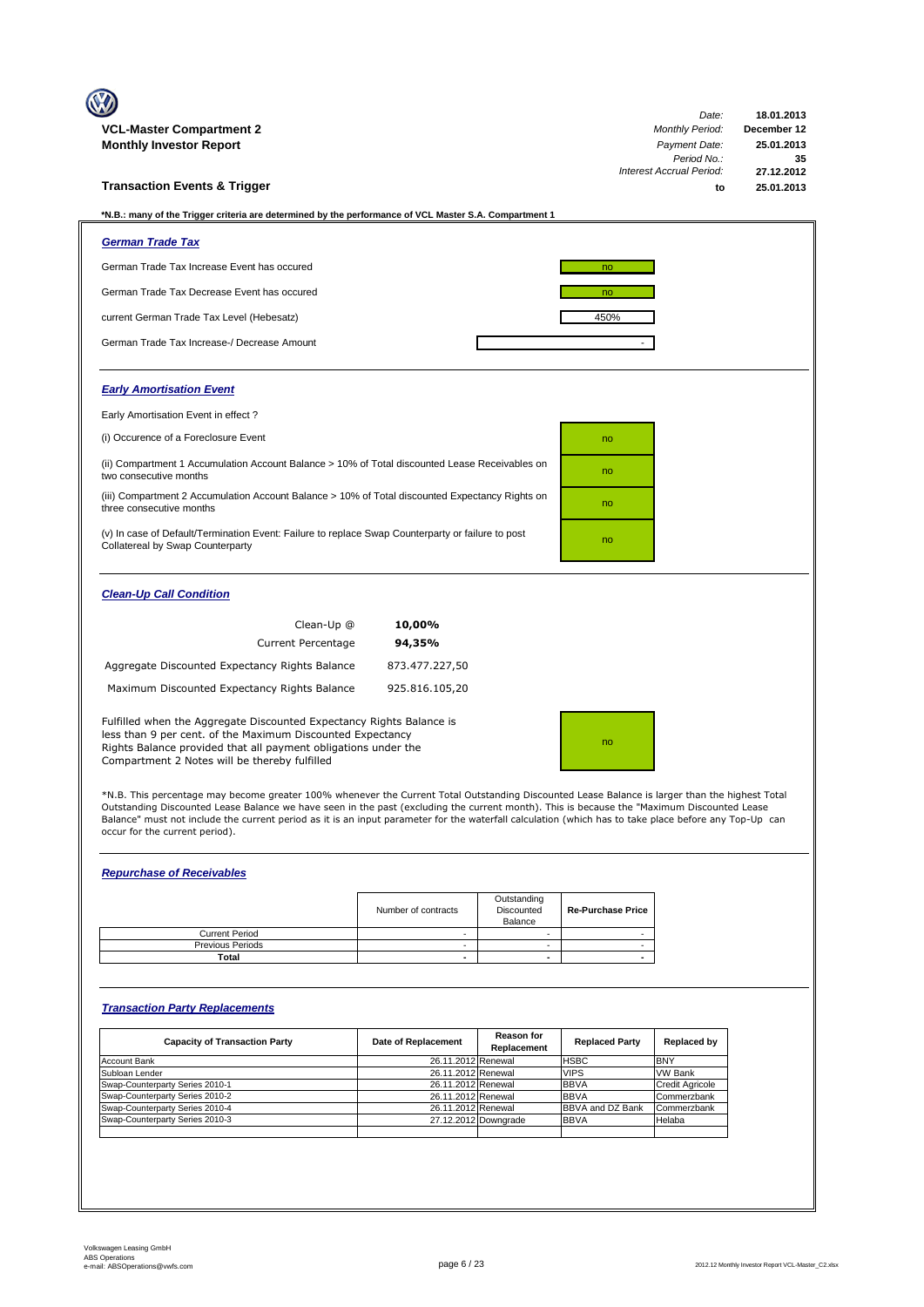

| 18.01.2013  | Date:                    |
|-------------|--------------------------|
| December 12 | <b>Monthly Period:</b>   |
| 25.01.2013  | Payment Date:            |
| 35          | Period No.:              |
| 27.12.2012  | Interest Accrual Period: |
| 25.01.2013  | to                       |
|             |                          |

**Transaction Party Ratings**

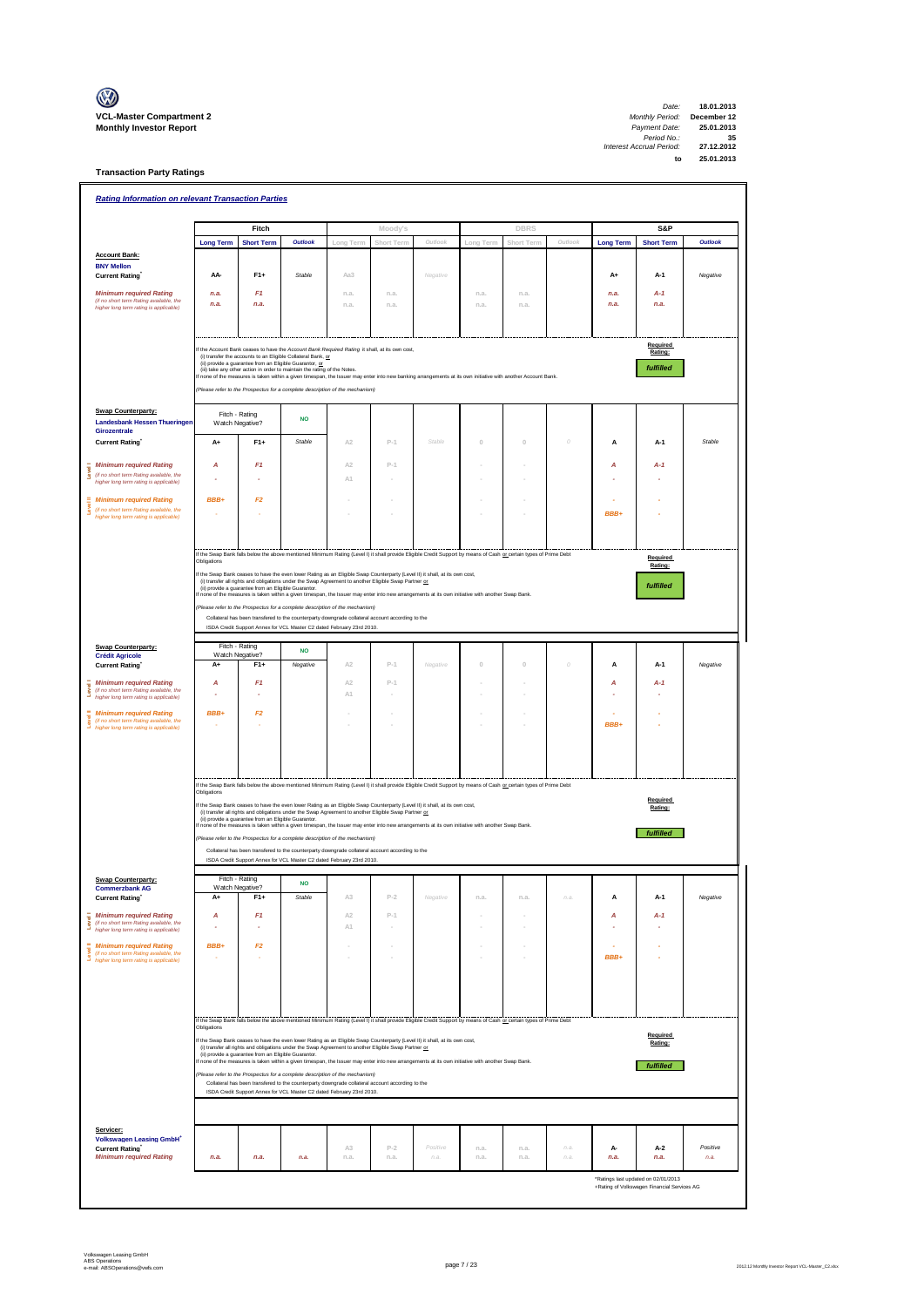| <b>VCL-Master Compartment 2</b><br><b>Monthly Investor Report</b><br>Information regarding<br>the Notes (I)                                                                                                                                                                                                                                                                                                                                                                                                                                                                       |                                                                |                           | (=<br>Base Interest Rate (1-Month Euribor): | Date:<br>Monthly Period:<br>Payment Date:<br>Period No.:<br>Interest Accrual Period:<br>29<br>days<br>days) | 18.01.2013<br>December 12<br>25.01.2013<br>35<br>27.12.2012<br>25.01.2013<br>to<br>davs<br>$\lambda$<br>0.1100% |  |  |
|-----------------------------------------------------------------------------------------------------------------------------------------------------------------------------------------------------------------------------------------------------------------------------------------------------------------------------------------------------------------------------------------------------------------------------------------------------------------------------------------------------------------------------------------------------------------------------------|----------------------------------------------------------------|---------------------------|---------------------------------------------|-------------------------------------------------------------------------------------------------------------|-----------------------------------------------------------------------------------------------------------------|--|--|
| <b>Rating Details (Fitch/S&amp;P)</b>                                                                                                                                                                                                                                                                                                                                                                                                                                                                                                                                             | Class A-1                                                      | Class A-2                 | Class A-3                                   | Class A-4                                                                                                   | Class A-X                                                                                                       |  |  |
| Rating at Issue Date<br>Fitch<br>Standard & Poors                                                                                                                                                                                                                                                                                                                                                                                                                                                                                                                                 | AAA<br>AAA                                                     | AAA<br>AAA                | AAA<br>AAA                                  | AAA<br>AAA                                                                                                  |                                                                                                                 |  |  |
| <b>Current Rating</b><br>Fitch<br>Standard & Poors                                                                                                                                                                                                                                                                                                                                                                                                                                                                                                                                | AAA<br>AAA                                                     | AAA<br>AAA                | AAA<br>AAA                                  | AAA<br>AAA                                                                                                  |                                                                                                                 |  |  |
| <b>Information on Notes</b>                                                                                                                                                                                                                                                                                                                                                                                                                                                                                                                                                       |                                                                |                           |                                             |                                                                                                             |                                                                                                                 |  |  |
| <b>ISIN</b>                                                                                                                                                                                                                                                                                                                                                                                                                                                                                                                                                                       | Class A-1<br>XS0487713512                                      | Class A-1<br>XS0487714247 | Class A-3<br>XS0487714320                   | Class A-4<br>XS0487714593                                                                                   | Class A-X                                                                                                       |  |  |
| Common Code                                                                                                                                                                                                                                                                                                                                                                                                                                                                                                                                                                       | 048771351                                                      | 48771424                  | 048771432                                   | 48771459                                                                                                    |                                                                                                                 |  |  |
| Nominal Amount                                                                                                                                                                                                                                                                                                                                                                                                                                                                                                                                                                    | € 100,000                                                      | € 100,000                 | € 100.000                                   | € 100.000                                                                                                   |                                                                                                                 |  |  |
| <b>Information on Interest</b>                                                                                                                                                                                                                                                                                                                                                                                                                                                                                                                                                    | <b>Class A-Series</b>                                          |                           |                                             |                                                                                                             |                                                                                                                 |  |  |
| <b>Scheduled Repayment</b><br>Date as of Cut-Off<br>Date:<br>Legal Maturity Date:                                                                                                                                                                                                                                                                                                                                                                                                                                                                                                 | Payment Date in December 2013<br>Payment Date in November 2018 |                           |                                             |                                                                                                             |                                                                                                                 |  |  |
| Spread/ Margin                                                                                                                                                                                                                                                                                                                                                                                                                                                                                                                                                                    | 55 bps                                                         | 55 bps                    | $115$ bps                                   | 55 bps                                                                                                      |                                                                                                                 |  |  |
| <b>Index Rate</b>                                                                                                                                                                                                                                                                                                                                                                                                                                                                                                                                                                 | 1-Month-Euribor                                                | 1-Month-Euribor           | 1-Month-Euribor                             | 1-Month-Euribor                                                                                             |                                                                                                                 |  |  |
| Fixed/Floating                                                                                                                                                                                                                                                                                                                                                                                                                                                                                                                                                                    | floating                                                       | floating                  | floating                                    | floating                                                                                                    |                                                                                                                 |  |  |
| Current Coupon                                                                                                                                                                                                                                                                                                                                                                                                                                                                                                                                                                    | 1-M-Euribor + 55 bps bps                                       | 1-M-Euribor + 55 bps bps  | 1-M-Euribor + 115 bps bps                   | 1-M-Euribor + 55 bps bps                                                                                    |                                                                                                                 |  |  |
| Day Count Convention                                                                                                                                                                                                                                                                                                                                                                                                                                                                                                                                                              | actual/360                                                     | actual/360                | actual/360                                  | actual/360                                                                                                  |                                                                                                                 |  |  |
| <b>Clean-Up Call</b><br>Volkswagen Leasing GmbH will have the right at its option to exercise a "Clean-Up Call" and to repurchase the Expectancy Rights from VCL-Master S.A.,<br>acting with respect to its Compartment 2, at any time when the sum of the Discounted Expectancy Rights Balances for all lease contracts is less than<br>10% of the sum of the Maximum Discounted Expectancy Rights Balances for all lease contracts at any point in time during the life of the transaction,<br>provided that all payment obligations under the Notes will be thereby fulfilled. |                                                                |                           |                                             |                                                                                                             |                                                                                                                 |  |  |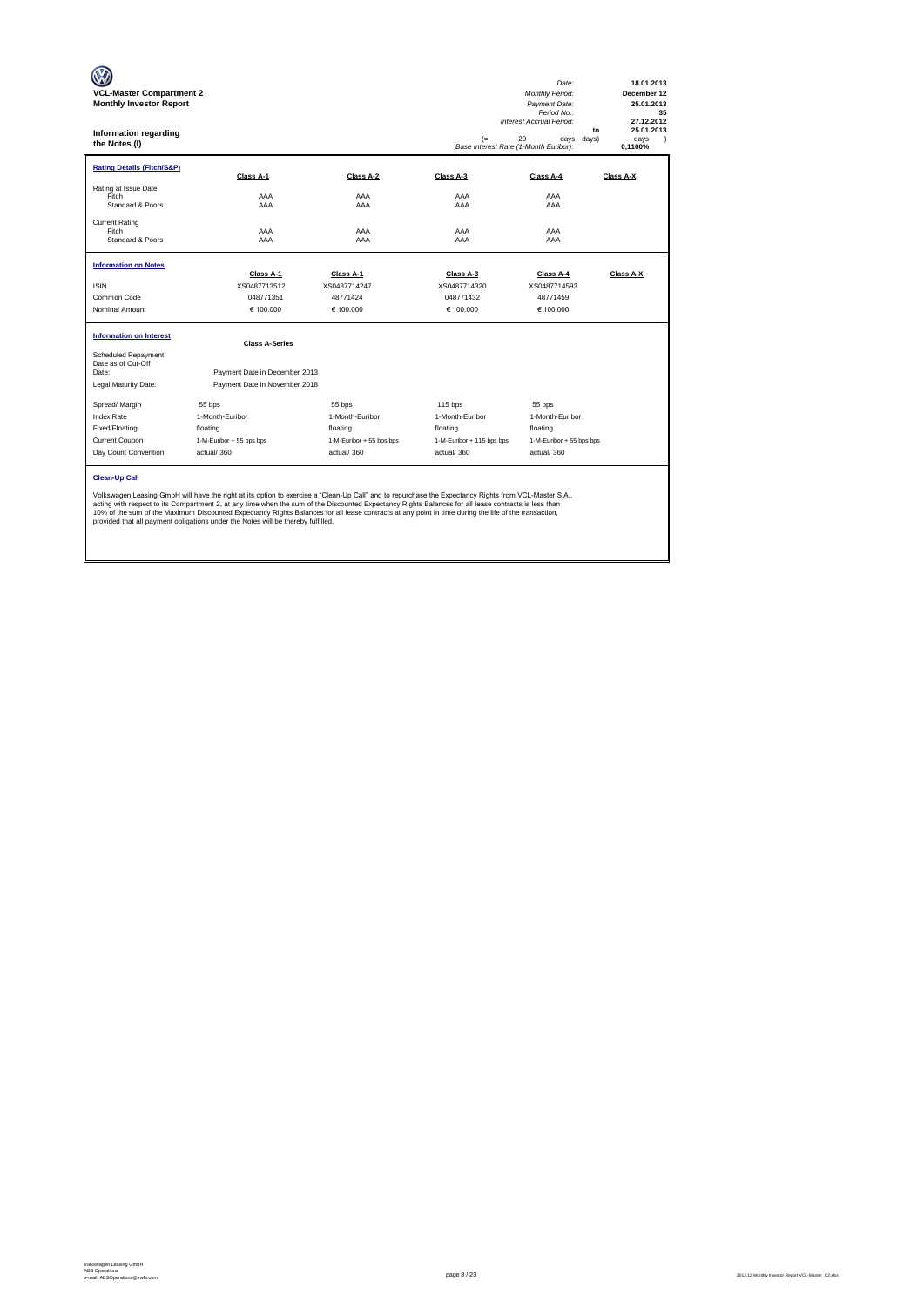|                                                                      |        |                                   |            |                            |            |                                                  |        | Date:                            | 18.01.2013                |
|----------------------------------------------------------------------|--------|-----------------------------------|------------|----------------------------|------------|--------------------------------------------------|--------|----------------------------------|---------------------------|
| <b>VCL-Master Compartment 2</b><br><b>Monthly Investor Report</b>    |        |                                   |            |                            |            |                                                  |        | Monthly Period:<br>Payment Date: | December 12<br>25.01.2013 |
|                                                                      |        |                                   |            |                            |            |                                                  |        | Period No.:                      | 35                        |
|                                                                      |        |                                   |            |                            |            |                                                  |        | Interest Accrual Period:         | 27.12.2012                |
| Information regarding the Notes                                      |        |                                   |            | $(=$                       |            |                                                  |        | to<br>29                         | 25.01.2013<br>days 1      |
| (II)                                                                 |        |                                   |            |                            |            | Base Interest Rate (1-Month Euribor):            |        |                                  | 0.1100%                   |
|                                                                      |        |                                   |            |                            |            |                                                  |        |                                  |                           |
| Note Balance                                                         |        |                                   |            |                            |            |                                                  |        |                                  |                           |
| Initial Note Balance (at Poolcut)                                    | €      | Class A-1<br>75.000.000,00        | $\epsilon$ | Class A-2<br>50.000.000,00 | $\epsilon$ | Class A-3<br>50.000.000,00                       | €      | Class A-4<br>75.000.000,00       | Class A-x                 |
|                                                                      |        |                                   |            |                            |            |                                                  |        |                                  |                           |
| <b>During Revolving Period</b>                                       |        |                                   |            |                            |            |                                                  |        |                                  |                           |
| Note Balance Beginn of Period                                        | €      | 75,000,000,00                     |            |                            |            | € 50.000.000.00 € 39.759.100.00 € 308.900.000.00 |        |                                  |                           |
| Overcollateralisation Amount before Top-Up                           |        |                                   |            |                            |            |                                                  |        |                                  |                           |
| (all Class A Notes)<br>Targeted Overcollateralisation Amount         |        | € 405.740.827,50                  |            |                            |            |                                                  |        |                                  |                           |
| Available Top-Up Amount                                              | €      | € 455.084.233.33<br>60.452.349,59 |            |                            |            |                                                  |        |                                  |                           |
| (all Funds in the Accumulation Account)                              |        |                                   |            |                            |            |                                                  |        |                                  |                           |
| Targeted Additional Purchase Amount<br>(incl. 7% additional OC)      | €      | 64.996.835.92                     |            |                            |            |                                                  |        |                                  |                           |
| Additional Purchase Amount                                           | €      |                                   |            |                            |            |                                                  |        |                                  |                           |
| Overcollateralisation Amount after Top-Up                            |        | € 405.740.827.50                  |            |                            |            |                                                  |        |                                  |                           |
| Note Decrease per Series from Redemption                             | €      |                                   | €          |                            | €          | $(5.922.700.00)$ $\in$                           |        |                                  |                           |
| Note Decrease per Note from Redemption<br>Note Increase from Tap-Up  | €<br>€ |                                   | €<br>€     |                            | €<br>€     | (11.845, 40)                                     | €<br>€ |                                  |                           |
| Note Balance End of Period                                           | €      | 75,000,000,00                     | €          | 50,000,000.00              | €          | 33.836.400,00                                    |        | € 308,900,000,00                 |                           |
| <b>After Revolving Period</b>                                        |        | Class A-1                         |            | Class A-2                  |            | Class A-3                                        |        | Class A-4                        | Class A-x                 |
| Note Balance as of the Beginning of the                              | €      | 75.000.000,00                     |            |                            |            | € 50.000.000,00 € 50.000.000,00                  | €      | 75.000.000,00                    |                           |
| Period                                                               |        |                                   |            |                            |            |                                                  |        |                                  |                           |
| Unallocated Redemption Amount                                        | €      |                                   |            |                            |            |                                                  |        |                                  |                           |
| of the previous Period<br>Available Redemption Amount                | €      |                                   |            |                            |            |                                                  |        |                                  |                           |
| for the Reporting Period                                             |        |                                   |            |                            |            |                                                  |        |                                  |                           |
| Total Available Redemption Amount                                    | €      |                                   |            |                            |            |                                                  |        |                                  |                           |
| Redemption Amount per Note                                           | €      |                                   | €          |                            | €          | $(11.845.40) \in$                                |        |                                  |                           |
| Redemption Amount per Class                                          | €      |                                   | €          |                            | €          | 5.922.700.00                                     | €      |                                  |                           |
| Unallocated Redemption Amount from current                           | €      |                                   | €          |                            | €          |                                                  | €      |                                  |                           |
| Period                                                               |        |                                   |            |                            |            |                                                  |        |                                  |                           |
| Note Balance as of the End of the Period                             | €      | 75.000.000.00                     | €          | 50.000.000,00              | €          | 33.836.400.00                                    |        | € 308,900,000,00                 |                           |
| Payments to Investors - per EUR 50.000                               |        | Class A-1                         |            | Class A-2                  |            | Class A-3                                        |        | Class A-4                        | Class A-x                 |
| denomination                                                         |        |                                   |            |                            |            |                                                  |        |                                  |                           |
| Interest (1-M-Euribor + 55 bps bps Class A)                          | €      | 53,17                             | €          | 53.17                      | €          | 80.71                                            | €      | 53,17                            |                           |
| Redemption<br>Remaining Principal Amount                             | €<br>€ | 100,000.00                        | €<br>€     | 100,000,00                 | €          | 5.922.700,00                                     | €      |                                  |                           |
| Note Factor                                                          |        | 1.000000                          |            | 1.000000                   | €          | 67.672.80<br>0.676728                            | €      | 100,000.00<br>1.000000           |                           |
|                                                                      |        |                                   |            |                            |            |                                                  |        |                                  |                           |
| <b>Unpaid Interest</b>                                               |        | Class A-1                         |            | Class A-2                  |            | Class A-3                                        |        | Class A-4                        | Class A-x                 |
| Unpaid Interest of Reporting Period                                  | €      |                                   | €          |                            | €          |                                                  | €      |                                  |                           |
| Cumulative Unpaid Interest                                           | €      |                                   | €          | ä,                         | €          |                                                  | €      | ï                                |                           |
|                                                                      |        |                                   |            |                            |            |                                                  |        |                                  |                           |
| Overcollateralisation<br><b>Total Class A</b>                        |        | Class A-1                         |            | Class A-2                  |            | Class A-3                                        |        | Class A-4                        | Class A-x                 |
| Initial OC Percentage at Poolcut<br>Current OC Percentage<br>46.451% |        | 46.451%                           |            | 46.451%                    |            | 46.451%                                          |        | 46.451%                          |                           |
| Target OC Percentage<br>49%/52%                                      |        |                                   |            |                            |            |                                                  |        |                                  |                           |
| (during/ after Revolving Period)                                     |        |                                   |            |                            |            |                                                  |        |                                  |                           |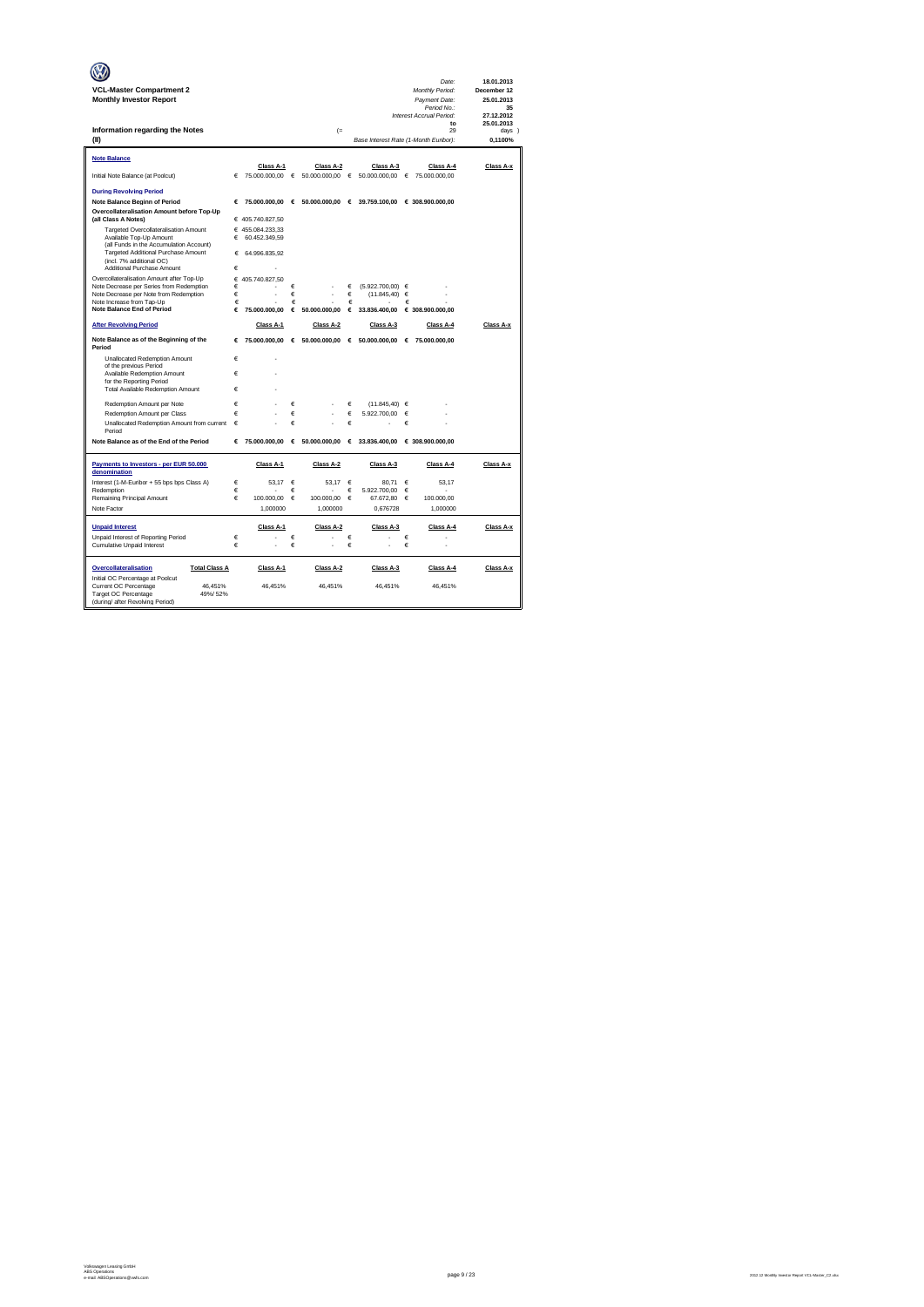| <b>VCL-Master Compartment 2</b><br><b>Monthly Investor Report</b><br><b>Credit Enhancement</b>                  | Date:<br>Monthly Period:<br>Payment Date:<br>Period No.:<br>Interest Accrual Period:<br>Base Interest Rate (1-Month Euribor): | 18.01.2013<br>December 12<br>25.01.2013<br>35<br>27.12.2012<br>25.01.2013<br>to<br>$(=$<br>29 days<br>0,1100% |
|-----------------------------------------------------------------------------------------------------------------|-------------------------------------------------------------------------------------------------------------------------------|---------------------------------------------------------------------------------------------------------------|
| <b>Cash Collateral Account (CCA)</b>                                                                            |                                                                                                                               |                                                                                                               |
| Initial Balance at Poolcut<br>Thereof General Cash Reserve<br>Thereof German Trade Tax Risk Reserve             |                                                                                                                               | 12.950.000,00 €<br>12.950.000.00 €<br>0.00€                                                                   |
| <b>Targeted Balance (Floor)</b><br><b>Thereof General Cash Reserve</b><br>Thereof German Trade Tax Risk Reserve |                                                                                                                               | 6.157.568,30 €<br>6.157.568.30 €<br>$0.00 \in$                                                                |
| Balance as of the Beginning of the Period                                                                       |                                                                                                                               | 20.904.480.00 €                                                                                               |
| Payment from CCA/ Payment to CCA                                                                                | $-442.406.88 \in$ /                                                                                                           | $0.00 \in$                                                                                                    |
| Balance as of the End of the Period<br>Thereof General Cash Reserve<br>Thereof German Trade Tax Risk Reserve    |                                                                                                                               | 20.462.073.12 €<br>20.462.073.12 €<br>0.00€                                                                   |
| General Cash Collateral Account                                                                                 |                                                                                                                               |                                                                                                               |
| percentage of Current Note Balance<br>percentage of Initial Note Balance                                        |                                                                                                                               | 4,37%<br>5.18%                                                                                                |
| <b>Set-Off Risk</b><br>No set-off risk is applicable in this transaction.                                       |                                                                                                                               |                                                                                                               |

**. . . .** Trigger Level 1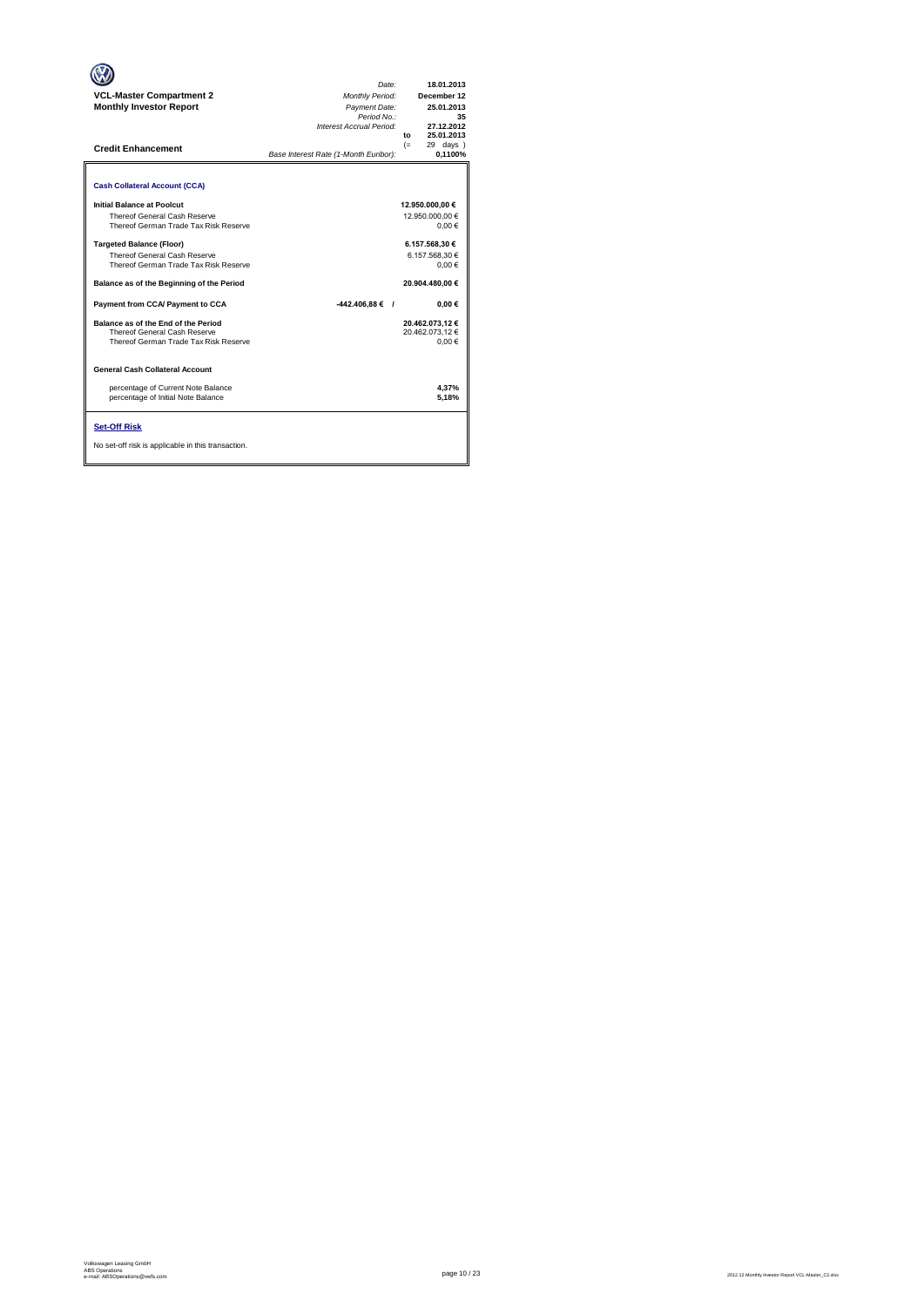| VCL-Master Compartment 2<br><b>Monthly Investor Report</b>        |                                                               |             | Date:<br>Monthly Period:<br>Payment Date:<br>Period No.:<br>Interest Accrual Period: | 18.01.2013<br>December 12<br>25.01.2013<br>35<br>27.12.2012<br>25.01.2013<br>to |
|-------------------------------------------------------------------|---------------------------------------------------------------|-------------|--------------------------------------------------------------------------------------|---------------------------------------------------------------------------------|
| Waterfall                                                         |                                                               |             | Base Interest Rate (1-Month Euribor):                                                | $(=$<br>29<br>$days$ )<br>0.1100%                                               |
| Waterfall                                                         |                                                               |             |                                                                                      |                                                                                 |
| Available Collection Amount of the Period incl. Net Swap Receipts |                                                               |             | 67.531.232,28€                                                                       |                                                                                 |
| Remaining Amount from Previous Period                             |                                                               |             | $0.00 \in$                                                                           | 67.531.232,28 €                                                                 |
| Earnings from Distribution/ Accumulation Account deposits         |                                                               |             | $0,00 \in$                                                                           | 67.531.232,28 €                                                                 |
| <b>Available Distribution Amount</b>                              |                                                               |             |                                                                                      | 67.531.232,28 €                                                                 |
| Taxes/Fees                                                        |                                                               | less        | -801.568,52€                                                                         | 66.729.663,77€                                                                  |
| <b>Net Swap Payments Class A</b>                                  |                                                               | less / plus | -83.568,53 €                                                                         | 66.646.095,24 €                                                                 |
|                                                                   | Class A-1<br>Class A-2<br>Class A-3<br>Class A-4<br>Class A-X |             | -8.562,50 €<br>-5.916,67 €<br>-32.536,19 €<br>-36.553,17 €<br>0.00€                  |                                                                                 |
| <b>Interest Class A</b>                                           |                                                               | less        | -271.045,65€                                                                         | 66.375.049,59€                                                                  |
|                                                                   | Class A-1<br>Class A-2<br>Class A-3<br>Class A-4              |             | -39.875,00 €<br>-26.583.33 €<br>-40.355,49€<br>-164.231,83€                          |                                                                                 |
| Payment to Cash Collateral Account                                |                                                               | less        | $0,00 \in$                                                                           | 66.375.049,59 €                                                                 |
| German Trade Tax                                                  |                                                               | less        | $0,00 \in$                                                                           | 66.375.049,59 €                                                                 |
| Payments to the Accumulation Account                              |                                                               | less        | -60.452.349,59 €                                                                     | 5.922.700,00 €                                                                  |
| <b>Redemption Class A</b>                                         |                                                               | less        | -5.922.700,00 €                                                                      | $0,00 \in$                                                                      |
|                                                                   | Class A-1<br>Class A-2<br>Class A-3<br>Class A-4              |             | 0.00€<br>0.00€<br>5.922.700.00 €<br>0,00€                                            |                                                                                 |
| Remaining Amout Due to Rounding                                   |                                                               | less        | $0,00 \in$                                                                           | 0,00€                                                                           |
| Other Payments to Swap Counterparties                             |                                                               | less        | $0,00 \in$                                                                           | $0,00$ €                                                                        |
| <b>Payment to VWL</b>                                             |                                                               | less        | $0,00 \in$                                                                           | $0,00$ €                                                                        |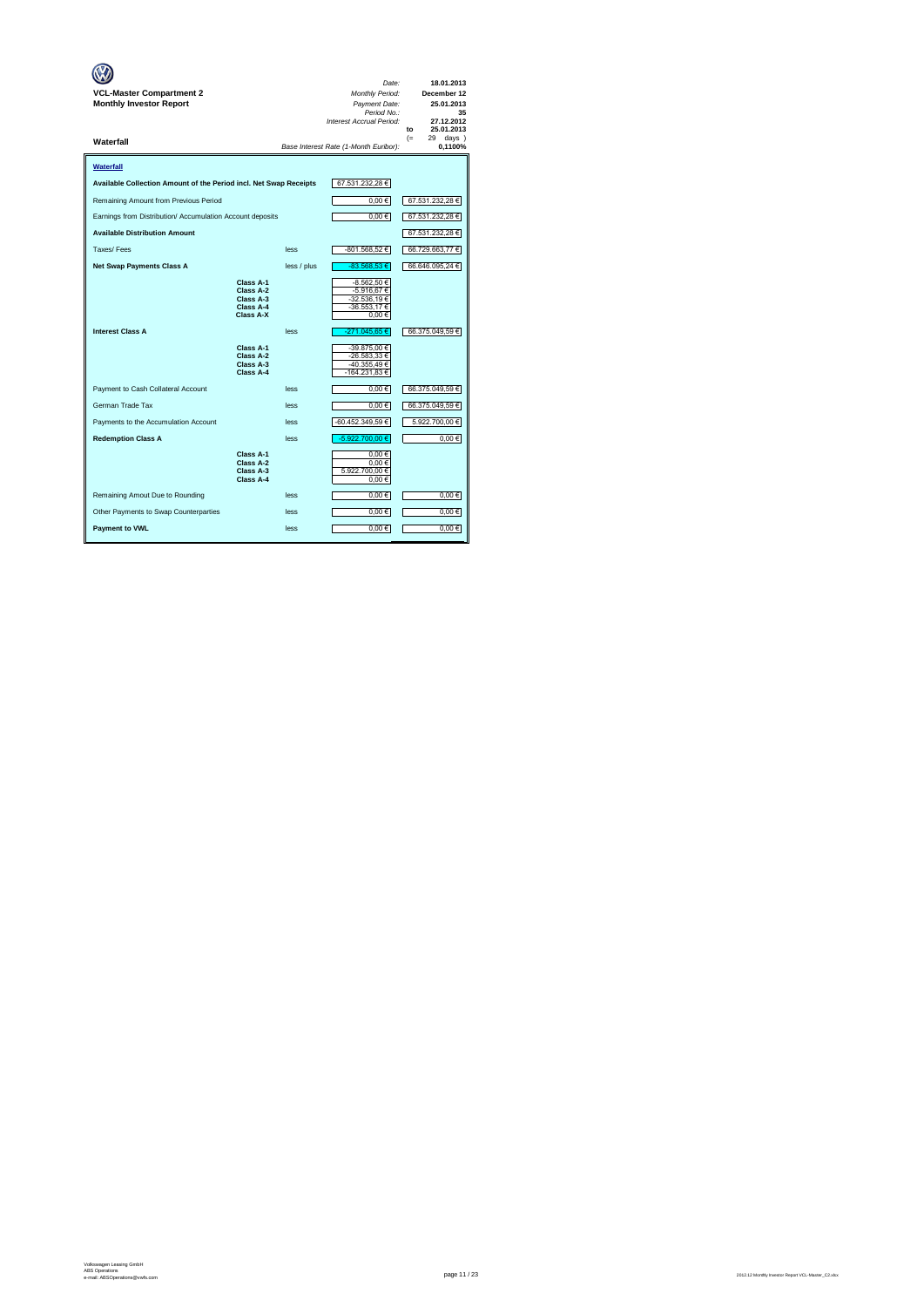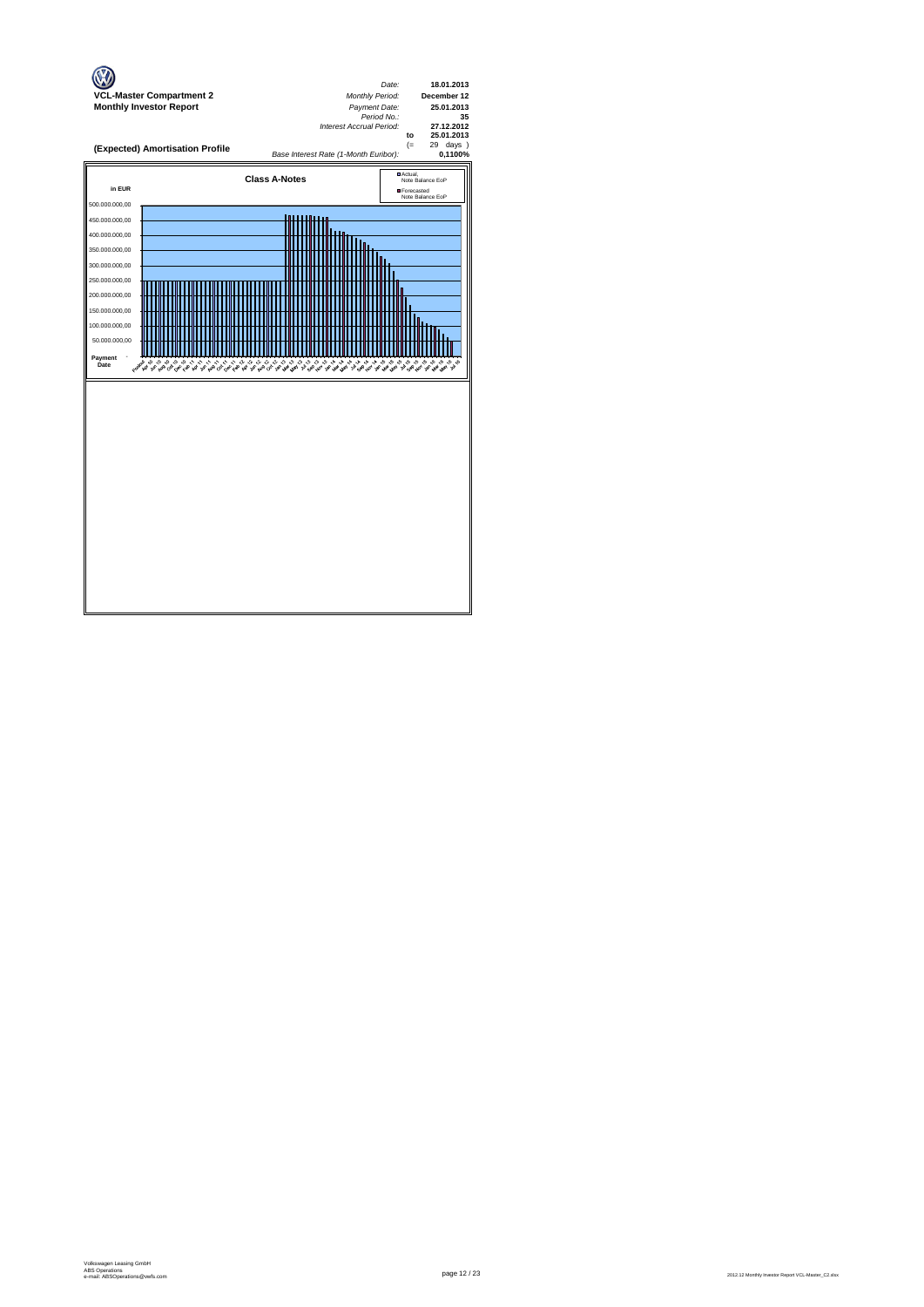

**Run Out Schedule**

ľ

*Date:*<br>*Monthly Period: Period No.: Interest Accrual Period:*

**18.01.2013 Dezember 12 to 25.01.2013 35 25.01.2013 27.12.2012** (= 29 days)

*Base Interest Rate (1-Month Euribor):*

**0,1100%**

|                          |                                  | at the End of the current Monthly Period                                        |                                |                             | at the End of the current Monthly Period |                                                                        |                               |  |  |
|--------------------------|----------------------------------|---------------------------------------------------------------------------------|--------------------------------|-----------------------------|------------------------------------------|------------------------------------------------------------------------|-------------------------------|--|--|
| <b>Monthly</b><br>Period | <b>Monthly Maturity</b>          | Outst. Disc. Exp.<br><b>Rights Funding</b><br>Amount at<br><b>Maturity Date</b> | <b>Interest</b>                | Remaing<br>Term in<br>Month | <b>Monthly</b><br><b>Maturity</b>        | <b>Current Outst.</b><br>Disc. Exp.<br><b>Rights Funding</b><br>Amount | <b>Interest</b>               |  |  |
| 12.2012                  | 1.023.301.100,93                 | 873.477.227,50                                                                  | 149.823.873.43                 |                             |                                          |                                                                        |                               |  |  |
| 01.2013                  | 1.023.116.246,40                 | 878.276.505,69                                                                  | 144.839.740.71                 | $\mathbf{1}$                | 184.854,53                               | 183.310,23                                                             | 1.544,30                      |  |  |
| 02.2013                  | 1.022.675.695,35                 | 882.848.214,74                                                                  | 139.827.480,61                 | $\overline{\mathbf{c}}$     | 440.551,05                               | 434.335,83                                                             | 6.215,22                      |  |  |
| 03.2013                  | 1.020.841.684,72                 | 886.058.288,90                                                                  | 134.783.395,82                 | 3                           | 1.834.010,63                             | 1.796.106,05                                                           | 37.904,58                     |  |  |
| 04.2013                  | 1.018.133.279,88                 | 888.412.361,28                                                                  | 129.720.918,60                 | $\overline{4}$              | 2.708.404,84                             | 2.640.563,29                                                           | 67.841,55                     |  |  |
| 05.2013                  | 1.015.062.288,46                 | 890.418.427,14                                                                  | 124.643.861,32                 | 5                           | 3.070.991,42                             | 2.976.881,73                                                           | 94.109,69                     |  |  |
| 06.2013                  | 1.012.856.392,99                 | 893.298.143,40                                                                  | 119.558.249,59                 | 6                           | 2.205.895,47                             | 2.126.723,56                                                           | 79.171,91                     |  |  |
| 07.2013                  | 1.011.477.346,09                 | 897.019.932,79                                                                  | 114.457.413,30                 | $\overline{7}$              | 1.379.046,90                             | 1.321.251,94                                                           | 57.794,96                     |  |  |
| 08.2013                  | 1.008.959.220,31                 | 899.628.321,65                                                                  | 109.330.898,66                 | 8                           | 2.518.125,78                             | 2.397.906,04                                                           | 120.219,74                    |  |  |
| 09.2013                  | 994.675.002,14                   | 890.532.287,03                                                                  | 104.142.715,11                 | 9                           | 14.284.218,17                            | 13.518.641,66                                                          | 765.576,51                    |  |  |
| 10.2013                  | 969.426.178,84                   | 870.433.635,65                                                                  | 98.992.543,19                  | 10                          | 25.248.823,30                            | 23.787.039,96                                                          | 1.461.783,34                  |  |  |
| 11.2013                  | 935.875.293,92                   | 841.932.841,87                                                                  | 93.942.452,05                  | 11                          | 33.550.884,92                            | 31.436.808,01                                                          | 2.114.076,91                  |  |  |
| 12.2013                  | 915.579.530,99                   | 826.482.554,91                                                                  | 89.096.976,08                  | 12                          | 20.295.762,93                            | 18.917.322,17                                                          | 1.378.440,76                  |  |  |
| 01.2014                  | 911.765.336,24                   | 827.394.591,61                                                                  | 84.370.744,63                  | 13                          | 3.814.194,75                             | 3.532.310,75                                                           | 281.884,00                    |  |  |
| 02.2014                  | 904.551.561,16                   | 824.922.730,01                                                                  | 79.628.831,15                  | 14                          | 7.213.775,08                             | 6.641.902,06                                                           | 571.873,02                    |  |  |
| 03.2014                  | 890.147.249,47                   | 815.270.674,68                                                                  | 74.876.574,79                  | 15                          | 14.404.311,69                            | 13.184.130,84                                                          | 1.220.180,85                  |  |  |
| 04.2014                  | 876.967.461,24                   | 806.774.729,18                                                                  | 70.192.732,06                  | 16                          | 13.179.788,23                            | 12.003.537,65                                                          | 1.176.250,58                  |  |  |
| 05.2014                  | 857.228.531,40                   | 791.691.361,96                                                                  | 65.537.169,44                  | 17                          | 19.738.929,84                            | 17.871.574,44                                                          | 1.867.355,40                  |  |  |
| 06.2014                  | 841.816.966,90                   | 780.841.688,78                                                                  | 60.975.278,12                  | 18                          | 15.411.564,50                            | 13.870.912,89                                                          | 1.540.651,61                  |  |  |
| 07.2014                  | 825.713.429,42                   | 769.242.337,38                                                                  | 56.471.092,04                  | 19                          | 16.103.537,48                            | 14.409.526,37                                                          | 1.694.011,11                  |  |  |
| 08.2014                  | 806.400.668,07                   | 754.371.051,48                                                                  | 52.029.616,59                  | 20                          | 19.312.761,35                            | 17.188.751,98                                                          | 2.124.009,37                  |  |  |
| 09.2014                  | 784.797.776,15                   | 737.134.733,18                                                                  | 47.663.042,97                  | 21                          | 21.602.891,92                            | 19.114.639,30                                                          | 2.488.252,62                  |  |  |
| 10.2014                  | 760.090.265,52                   | 716.700.109,86                                                                  | 43.390.155,66                  | 22                          | 24.707.510,63                            | 21.741.458,61                                                          | 2.966.052,02                  |  |  |
| 11.2014                  | 730.905.530,53                   | 691.687.925,99                                                                  | 39.217.604,54                  | 23                          | 29.184.734,99                            | 25.531.931,13                                                          | 3.652.803,86                  |  |  |
| 12.2014                  | 706.426.859,59                   | 671.212.523,19                                                                  | 35.214.336,40                  | 24                          | 24.478.670,94                            | 21.304.846,79                                                          | 3.173.824,15                  |  |  |
| 01.2015                  | 674.842.294.83                   | 643.553.344,29                                                                  | 31.288.950,54                  | 25                          | 31.577.199,58                            | 27.307.645,91                                                          | 4.269.553,67                  |  |  |
| 02.2015                  | 616.265.218,50                   | 588.819.151,20<br>522.405.463,15                                                | 27.446.067,30                  | 26<br>27                    | 58.584.441,51                            | 50.381.437,45                                                          | 8.203.004,06                  |  |  |
| 03.2015<br>04.2015       | 546.292.324,44<br>487.127.716,08 | 466.366.388,24                                                                  | 23.886.861,29<br>20.761.327,84 | 28                          | 69.972.894,06                            | 59.837.888,34<br>50.328.444,44                                         | 10.135.005,72                 |  |  |
| 05.2015                  | 414.308.144,80                   | 396.400.690,77                                                                  | 17.907.454,03                  | 29                          | 59.164.608,36<br>72.819.571,28           | 61.580.241,91                                                          | 8.836.163,92<br>11.239.329,37 |  |  |
| 06.2015                  | 353.584.639,11                   | 338.109.873,83                                                                  | 15.474.765,28                  | 30                          | 60.713.282,92                            | 51.042.803,66                                                          | 9.670.479,26                  |  |  |
| 07.2015                  | 290.561.224,35                   | 277.171.669,85                                                                  | 13.389.554,50                  | 31                          | 63.033.637,53                            | 52.710.764,46                                                          | 10.322.873,07                 |  |  |
| 08.2015                  | 260.491.942,75                   | 248.760.369,98                                                                  | 11.731.572,77                  | 32                          | 30.069.281,60                            | 25.000.524,35                                                          | 5.068.757,25                  |  |  |
| 09.2015                  | 230.230.017,26                   | 219.994.649,32                                                                  | 10.235.367,94                  | 33                          | 30.261.925,49                            | 25.018.090,81                                                          | 5.243.834,68                  |  |  |
| 10.2015                  | 220.398.325,37                   | 211.444.569,96                                                                  | 8.953.755,41                   | 34                          | 9.831.691,89                             | 8.080.736,44                                                           | 1.750.955,45                  |  |  |
| 11.2015                  | 208.191.628,03                   | 200.476.881,75                                                                  | 7.714.746,28                   | 35                          | 12.206.697,34                            | 9.976.020,92                                                           | 2.230.676,42                  |  |  |
| 12.2015                  | 197.460.146,80                   | 190.914.730,14                                                                  | 6.545.416,66                   | 36                          | 10.731.481,23                            | 8.723.210,69                                                           | 2.008.270,54                  |  |  |
| 01.2016                  | 181.150.598,76                   | 175.741.458,90                                                                  | 5.409.139,86                   | 37                          | 16.309.548,04                            | 13.175.514,51                                                          | 3.134.033,53                  |  |  |
| 02.2016                  | 156.496.429,15                   | 152.158.378,85                                                                  | 4.338.050,30                   | 38                          | 24.654.169,61                            | 19.805.799,78                                                          | 4.848.369,83                  |  |  |
| 03.2016                  | 132.265.996,61                   | 128.866.918,62                                                                  | 3.399.077,99                   | 39                          | 24.230.432.54                            | 19.352.069,13                                                          | 4.878.363,41                  |  |  |
| 04.2016                  | 111.073.157,98                   | 108.458.739,65                                                                  | 2.614.418,33                   | 40                          | 21.192.838,63                            | 16.840.006,92                                                          | 4.352.831,71                  |  |  |
| 05.2016                  | 82.479.116,77                    | 80.560.684,19                                                                   | 1.918.432,58                   | 41                          | 28.594.041,21                            | 22.583.841,09                                                          | 6.010.200,12                  |  |  |
| 06.2016                  | 60.131.898.65                    | 58.734.725,64                                                                   | 1.397.173.01                   | 42                          | 22.347.218,12                            | 17.548.882,70                                                          | 4.798.335,42                  |  |  |
| 07.2016                  | 36.753.650,11                    | 35.748.749,86                                                                   | 1.004.900,25                   | 43                          | 23.378.248,54                            | 18.260.098,81                                                          | 5.118.149,73                  |  |  |
| 08.2016                  | 26.910.511,32                    | 26.134.578,55                                                                   | 775.932,77                     | 44                          | 9.843.138,79                             | 7.643.856,89                                                           | 2.199.281,90                  |  |  |
| 09.2016                  | 16.931.571,15                    | 16.328.972,21                                                                   | 602.598,94                     | 45                          | 9.978.940,17                             | 7.706.223,63                                                           | 2.272.716,54                  |  |  |
| 10.2016                  | 15.622.331,39                    | 15.115.918,40                                                                   | 506.412,99                     | 46                          | 1.309.239,76                             | 1.005.443,98                                                           | 303.795,78                    |  |  |
| 11.2016                  | 14.042.557,21                    | 13.626.809,74                                                                   | 415.747,47                     | 47                          | 1.579.774,18                             | 1.205.726,26                                                           | 374.047,92                    |  |  |
| 12.2016                  | 12.599.835,09                    | 12.265.698,65                                                                   | 334.136,44                     | 48                          | 1.442.722,12                             | 1.095.010,80                                                           | 347.711,32                    |  |  |
| 01.2017                  | 10.785.601,07                    | 10.526.807,60                                                                   | 258.793,47                     | 49                          | 1.814.234,02                             | 1.368.791,92                                                           | 445.442,10                    |  |  |
| 02.2017                  | 8.903.821,07                     | 8.710.049,03                                                                    | 193.772,04                     | 50                          | 1.881.780,00                             | 1.412.150,56                                                           | 469.629,44                    |  |  |
| 03.2017                  | 7.194.569,17                     | 7.055.057,17                                                                    | 139.512,00                     | 51                          | 1.709.251,90                             | 1.275.358,84                                                           | 433.893,06                    |  |  |
| 04.2017                  | 5.920.412,67                     | 5.824.333,71                                                                    | 96.078,96                      | 52                          | 1.274.156,50                             | 945.484,14                                                             | 328.672,36                    |  |  |
| 05.2017<br>06.2017       | 4.098.914,65                     | 4.040.798,71                                                                    | 58.115,94<br>31.620,49         | 53                          | 1.821.498,02                             | 1.343.832,05<br>1.046.985,90                                           | 477.665,97                    |  |  |
| 07.2017                  | 2.671.947,26<br>1.155.196,30     | 2.640.326,77<br>1.142.643,26                                                    | 12.553,04                      | 54<br>55                    | 1.426.967,39<br>1.516.750,96             |                                                                        | 379.981,49<br>410.455,99      |  |  |
| 08.2017                  | 640.792,80                       | 636.032,08                                                                      | 4.760,72                       | 56                          | 514.403,50                               | 1.106.294,97<br>373.131,08                                             | 141.272,42                    |  |  |
| 09.2017                  |                                  |                                                                                 |                                | 57                          | 640.792,80                               | 462.500,88                                                             | 178.291,92                    |  |  |
|                          | $\blacksquare$                   | $\blacksquare$                                                                  | $\overline{\phantom{a}}$       | 58                          | $\blacksquare$                           | $\blacksquare$                                                         | $\sim$                        |  |  |
|                          |                                  | $\overline{\phantom{a}}$                                                        |                                | 59                          |                                          |                                                                        | $\sim$                        |  |  |
|                          | $\overline{\phantom{a}}$         | $\overline{\phantom{a}}$                                                        | $\overline{\phantom{a}}$       | 60                          | $\blacksquare$                           | $\blacksquare$                                                         | $\sim$                        |  |  |
|                          |                                  |                                                                                 |                                |                             |                                          |                                                                        |                               |  |  |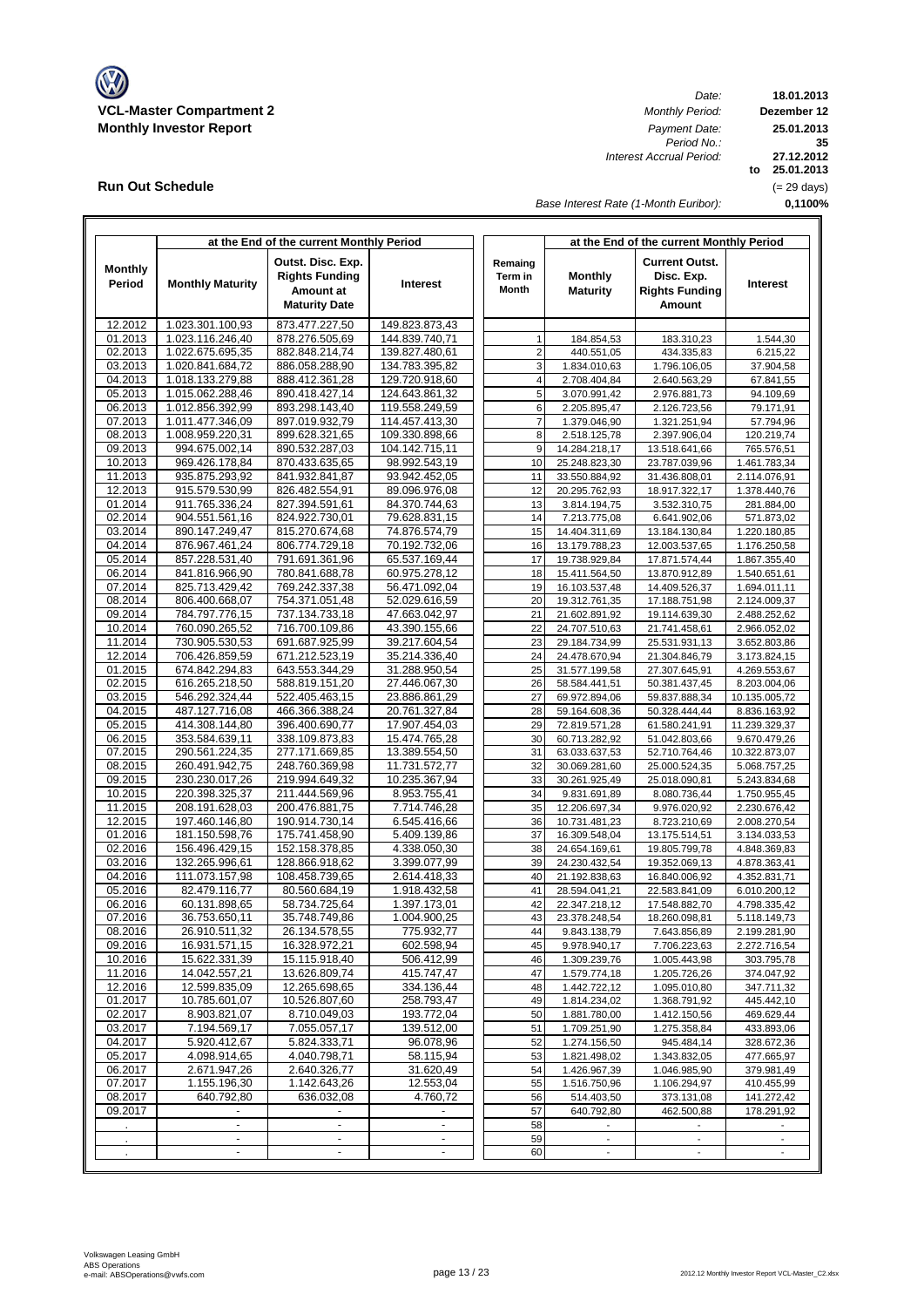| (V)                             |  |
|---------------------------------|--|
| <b>VCL-Master Compartment 2</b> |  |
| <b>Monthly Investor Report</b>  |  |
|                                 |  |

| $\mathbf{w}$                    | Date:                                 |    |    | 18.01.2013  |
|---------------------------------|---------------------------------------|----|----|-------------|
| VCL-Master Compartment 2        | <b>Monthly Period:</b>                |    |    | December 12 |
| <b>Monthly Investor Report</b>  | Payment Date:                         |    |    | 25.01.2013  |
|                                 | Period No.:                           |    |    | 35          |
|                                 | Interest Accrual Period:              |    |    | 27.12.2012  |
| Information Regarding the       |                                       |    | to | 25.01.2013  |
| <b>Expectancy Rights Pool -</b> |                                       | (≕ | 29 | days )      |
| <b>Outstanding Contracts</b>    | Base Interest Rate (1-Month Euribor): |    |    | 0.1100%     |

|                                                                              |           |                            |  |                          |  | <b>Type of Vehicles</b> |                       |                          |                      |                       |                          |                               |                       |                          |  |
|------------------------------------------------------------------------------|-----------|----------------------------|--|--------------------------|--|-------------------------|-----------------------|--------------------------|----------------------|-----------------------|--------------------------|-------------------------------|-----------------------|--------------------------|--|
| <b>Reporting Period - Total</b><br><b>Outstanding Expectancy Rights Pool</b> |           |                            |  |                          |  |                         | <b>New Vehicles</b>   |                          | <b>Used Vehicles</b> |                       |                          | <b>Demonstration Vehicles</b> |                       |                          |  |
|                                                                              |           |                            |  | Outstanding              |  |                         |                       | Outstanding              |                      | Outstanding           |                          |                               |                       | Outstanding              |  |
|                                                                              |           | <b>Outstanding Nominal</b> |  | Discounted               |  |                         | Discounted            |                          |                      |                       | <b>Discounted</b>        |                               |                       | <b>Discounted</b>        |  |
|                                                                              | No. of    | <b>Expectancy Rights</b>   |  | <b>Expectancy Rights</b> |  | No. of                  |                       | <b>Expectancy Rights</b> | No. of               |                       | <b>Expectancy Rights</b> | No. of                        |                       | <b>Expectancy Rights</b> |  |
|                                                                              | Contracts | <b>Funding Amount</b>      |  | <b>Funding Amount</b>    |  | Contracts               | <b>Funding Amount</b> |                          | <b>Contracts</b>     | <b>Funding Amount</b> |                          | <b>Contracts</b>              | <b>Funding Amount</b> |                          |  |
| Initial Balance at Poolcut                                                   | 40.937    | 524.154.129.71             |  | 431.057.042.44           |  | 37.861                  |                       | 395.059.489.11           | 2.057                |                       | 22.320.167.68            | 1.019                         |                       | 13.677.385,65            |  |
| Balance at the Beginning of the Period                                       | 84.778    | .091.102.344.58            |  | 935.556.268.34           |  | 80.637                  |                       | 885.707.137.33           | 1.800                |                       | 21.389.586.24            | 2.341                         |                       | 28.459.544,77            |  |
| Balance at the End of the Period - before                                    |           |                            |  |                          |  |                         |                       |                          |                      |                       |                          |                               |                       |                          |  |
| origination of add. Expectancy Rights                                        | 79.945    | 1.023.301.100.93           |  | 873.477.227.50           |  | 76.185                  |                       | 830.055.317.68           | 1.560                |                       | 17.278.737.82            | 2.200                         | €                     | 26.143.172.00            |  |
| Top-Up of the Monthly Period                                                 |           |                            |  |                          |  |                         |                       |                          |                      |                       | $\overline{\phantom{a}}$ |                               |                       |                          |  |
| at the End of the Period                                                     | 79.945    | .023.301.100.93            |  | 873.477.227.50           |  | 76.185                  |                       | 830.055.317.68           | 1.560                |                       | 17.278.737.82            | 2.200                         |                       | 26.143.172.00            |  |

|                                                                |             | <b>Type of Vehicles</b> |                            |                          |                         |                     |                          |                      |                          |                               |           |             |                          |
|----------------------------------------------------------------|-------------|-------------------------|----------------------------|--------------------------|-------------------------|---------------------|--------------------------|----------------------|--------------------------|-------------------------------|-----------|-------------|--------------------------|
| Status of the Contracts at the End of the Period, after Top-Up |             |                         |                            |                          |                         | <b>New Vehicles</b> |                          | <b>Used Vehicles</b> |                          | <b>Demonstration Vehicles</b> |           |             |                          |
|                                                                | Outstanding |                         |                            |                          |                         | Outstanding         |                          | Outstanding          |                          |                               |           | Outstanding |                          |
|                                                                |             |                         | <b>Outstanding Nominal</b> |                          | <b>Discounted</b>       |                     | <b>Discounted</b>        |                      | <b>Discounted</b>        |                               |           |             | <b>Discounted</b>        |
|                                                                | No. of      |                         | <b>Expectancy Rights</b>   | <b>Expectancy Rights</b> |                         | No. of              | <b>Expectancy Rights</b> | No. of               | <b>Expectancy Rights</b> |                               | No. of    |             | <b>Expectancy Rights</b> |
|                                                                | Contracts   |                         | <b>Funding Amount</b>      |                          | <b>Funding Amount</b>   | Contracts           | <b>Funding Amount</b>    | Contracts            | <b>Funding Amount</b>    |                               | Contracts |             | <b>Funding Amount</b>    |
| Current                                                        | 78.815      |                         | 1.010.393.122,33           |                          | 862.172.538,42          | 75.138              | 819.466.161.42           | 1.508                |                          | 16.875.540,92                 | 2.169     |             | 25.830.836,08            |
| Delinquent*                                                    | 990         |                         | 11.396.918,18              | €                        | 9.971.386,89            | 926                 | 9.412.770.47             | 36                   |                          | 271.431,89                    | 28        |             | 287.184,53               |
| Terminated                                                     | 140         |                         | 1.511.060,42               | €                        | 1.333.302,19            | 121                 | 1.176.385,79             | 16                   |                          | 131.765,01                    | 3         |             | 25.151,39                |
| End of Term - Paid in Full                                     | 25.598      |                         | $\overline{\phantom{0}}$   |                          |                         | 23.781              |                          | .282                 |                          | $\overline{\phantom{a}}$      | 535       |             |                          |
| Early Settlement - Paid in Full                                | 5.098       |                         | $\overline{\phantom{a}}$   |                          |                         | 4.387               | $\overline{\phantom{a}}$ | 475                  |                          | $\overline{\phantom{a}}$      | 236       |             |                          |
|                                                                | 110.641     |                         | 1.023.301.100,93           |                          | 873.477.227,50          | 104.353             | 830.055.317,68           | 3.317                |                          | 17.278.737,82                 | 2.971     |             | 26.143.172,00            |
| *delinquent in terms of Instalments sold to Compartment 1      |             |                         |                            |                          |                         |                     |                          |                      |                          |                               |           |             |                          |
|                                                                |             |                         |                            |                          |                         |                     |                          |                      |                          |                               |           |             |                          |
|                                                                |             |                         |                            |                          |                         |                     |                          |                      |                          |                               |           |             |                          |
|                                                                |             |                         | <b>Poolcut</b>             |                          | <b>Reporting Period</b> |                     |                          |                      |                          |                               |           |             |                          |
| <b>Minimum</b> Remaining Term in months                        |             |                         |                            |                          |                         |                     |                          |                      |                          |                               |           |             |                          |
| <b>Maximum</b> Remaining Term in months                        |             |                         | 60                         |                          | 57                      |                     |                          |                      |                          |                               |           |             |                          |
| Weighted Average Remaining Term in months                      |             |                         | 33,65                      |                          | 27,09                   |                     |                          |                      |                          |                               |           |             |                          |
| <b>Seasoning in months</b>                                     |             |                         | 3,36                       |                          | 13,18                   |                     |                          |                      |                          |                               |           |             |                          |
| <b>Average Discounted Balance per Contract</b>                 |             |                         | 10.529,77                  | €                        | 10.925,98               |                     |                          |                      |                          |                               |           |             |                          |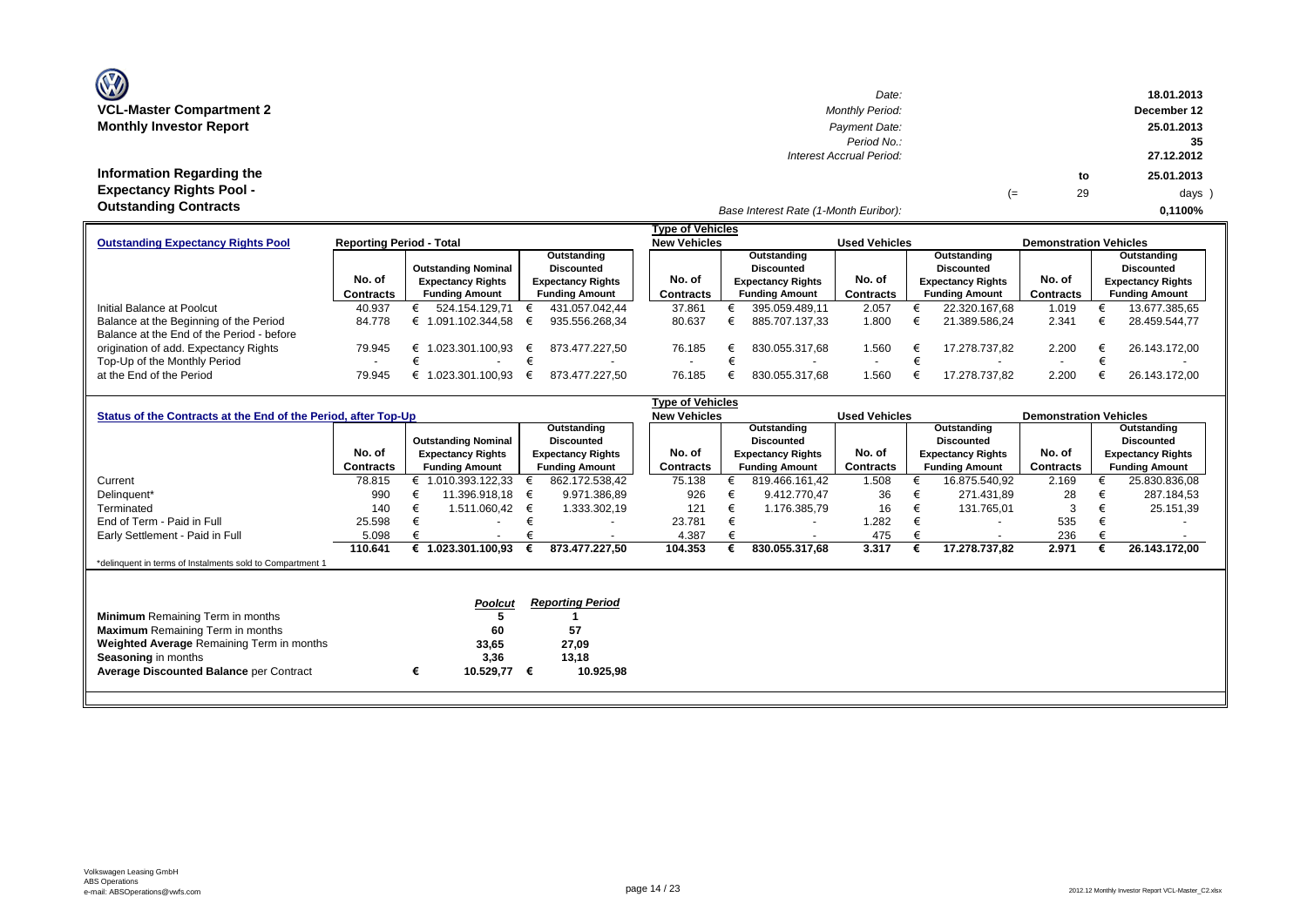|                                                                       | Date:                                  | 18.01.2013          |
|-----------------------------------------------------------------------|----------------------------------------|---------------------|
| <b>VCL-Master Compartment 2</b>                                       | <b>Monthly Period:</b>                 | December 12         |
| <b>Monthly Investor Report</b>                                        | Payment Date:<br>Period No.:           | 25.01.2013<br>35    |
|                                                                       | Interest Accrual Period:               | 27.12.2012          |
|                                                                       |                                        | 25.01.2013<br>to    |
| <b>Early Settlements/ Collections</b>                                 |                                        | $(=$<br>29 days)    |
|                                                                       | Base Interest Rate (1-Month Euribor):  | 0,1100%             |
|                                                                       |                                        |                     |
| <b>Early Settlements</b>                                              |                                        |                     |
|                                                                       | <b>No. of Contracts</b>                | Amount              |
| <b>Early Settlements of the Monthly Period</b>                        |                                        |                     |
| Thereof > Terminations due to insured Events                          | 21                                     | 197.159,69 €        |
| > Terminations due to Insolvency                                      | 8                                      | 97.233,17€          |
| > Terminations not due to Insolvency                                  | 128                                    | 1.360.294,52 €      |
| > Partial Settlements due to Contract Changes                         |                                        | 40.019,03 €         |
|                                                                       | 157                                    | 1.694.706,41 €      |
| > Cancellation of Early Settlements from Previous Periods             |                                        | €                   |
| > Repayment of Interests Due to Contract Settlement                   |                                        | €                   |
| <b>Total Settlements</b>                                              | 157                                    | 1.694.706,41 €      |
| (Nominal Expectancy Rights Funding Amount)                            |                                        | $(1.947.334.36)$ €) |
|                                                                       |                                        |                     |
|                                                                       |                                        |                     |
| <b>Monthly Collections (Principal + Interest)</b>                     |                                        |                     |
|                                                                       | <b>No. of Contracts</b>                | Amount              |
| <b>Expectancy Rights Receivables of the Monthly Period</b>            | 110.641                                | 65.836.525,87 €     |
| Thereof > Payments by Lessee/Dealer (nominal)                         |                                        | 65.836.525,87 €     |
| > Payments by VWL (nominal)                                           |                                        | €                   |
| <b>Early Settlements of Discounted Expectancy Rights Funding</b>      | 157                                    |                     |
| Amount of the Monthly Period                                          |                                        | 1.694.706,41 €      |
| Thereof > Payments by Lessee/ Prepayments of the Monthly Period       |                                        | 1.694.706,41 €      |
| > Early Settlements not paid                                          |                                        | €                   |
|                                                                       |                                        |                     |
|                                                                       | <b>Current Prepayment Rate</b>         | 2,15%               |
|                                                                       | <b>Total Collections of the Period</b> | 67.531.232,28 €     |
|                                                                       |                                        |                     |
| <b>Calculation of Additional Expectancy Rights (Top-Up)</b>           |                                        |                     |
|                                                                       |                                        |                     |
| <b>Total Collections of the Period</b>                                |                                        | 67.531.232,28 €     |
| Plus: Remaining Amount from Previous Period                           |                                        | €                   |
| Plus: Earnings from Distribution/ Accumulation Account deposits       |                                        | €                   |
| <b>Available Distribution Amount</b>                                  |                                        | 67.531.232,28 €     |
| Less: (Pos 1 - 10) of the Waterfall                                   |                                        | 7.078.882,70 €      |
|                                                                       |                                        |                     |
| Payments to the accumulation account (Pos.10) of the Waterfall        |                                        | 60.452.349,59 €     |
| <b>Targeted Additional Purchase Amount from Waterfall</b>             |                                        | 64.996.835,92 €     |
|                                                                       |                                        | €                   |
| Targeted Aggregate Discounted Lease Balance for Issuance of new Notes |                                        |                     |
| Aggregate Discounted Lease Balance Increase Amount                    |                                        | 64.996.835,92 €     |
| <b>Additional Expectancy Rights purchased</b>                         |                                        | €                   |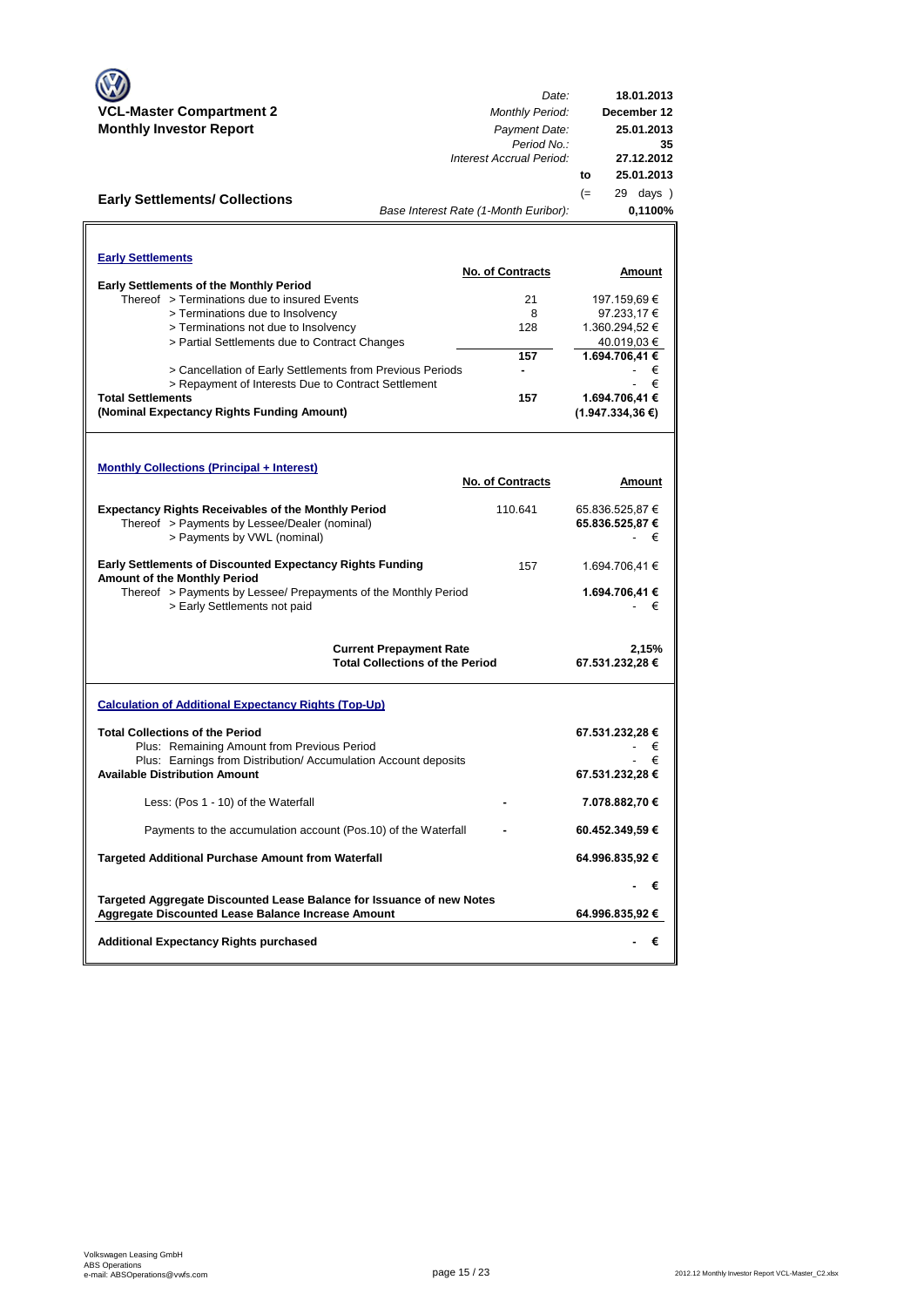| O<br><b>VCL-Master Compartment 2</b> | Date:<br><b>Monthly Period:</b>       |      | 18.01.2013<br>December 12 |
|--------------------------------------|---------------------------------------|------|---------------------------|
| <b>Monthly Investor Report</b>       | Payment Date:                         |      | 25.01.2013                |
|                                      | Period No.:                           |      | 35                        |
| Information regarding the            | <b>Interest Accrual Period:</b>       |      | 27.12.2012                |
| <b>Expectancy Rights Pool -</b>      |                                       | to   | 25.01.2013                |
|                                      |                                       | $(=$ | 29 days                   |
| <b>Remaining Pool Data</b>           | Base Interest Rate (1-Month Euribor): |      | 0.1100%                   |

| <b>Distribution of Expectancy Rights by Lessee/ Contract</b> |  |                    |            |                              |           |                                                               |                               |        |          |                         |  |                           |                                                       |  |                           |           |  |                           |  |
|--------------------------------------------------------------|--|--------------------|------------|------------------------------|-----------|---------------------------------------------------------------|-------------------------------|--------|----------|-------------------------|--|---------------------------|-------------------------------------------------------|--|---------------------------|-----------|--|---------------------------|--|
|                                                              |  |                    |            |                              |           |                                                               |                               |        |          | <b>Type of Vehicles</b> |  |                           |                                                       |  |                           |           |  |                           |  |
| Poolcut                                                      |  |                    |            |                              |           | <b>New Vehicles</b><br><b>End of Reporting Period - Total</b> |                               |        |          |                         |  |                           | <b>Used Vehicles</b><br><b>Demonstration Vehicles</b> |  |                           |           |  |                           |  |
|                                                              |  |                    |            | <b>Distribution of Lease</b> |           |                                                               |                               |        |          |                         |  |                           |                                                       |  |                           |           |  |                           |  |
| No. of                                                       |  | Discounted Amounts |            | Contracts by Lessee/         | No at     |                                                               | <b>Discounted Balance Not</b> | % of   | change   | No. of                  |  | <b>Discounted Balance</b> | No. of                                                |  | <b>Discounted Balance</b> | No. of    |  | <b>Discounted Balance</b> |  |
| Contracts                                                    |  | Not Yet Due in EUR | % of Total | Contract                     | Contracts |                                                               | Yet Due in EUR                | Total  | $in$ %   | Contracts               |  | Not Yet Due in EUR        | Contracts                                             |  | Not Yet Due in EUR        | Contracts |  | Not Yet Due in EUR        |  |
| 21.510                                                       |  | 238.249.962.68     | 55.27%     |                              | 39.994    |                                                               | 460.064.149.51                | 52.67% | $-2.60%$ | 36.963                  |  | 423.991.848.93            | 1.217                                                 |  | 14.204.402.06             | 1.814     |  | 21.867.898.52             |  |
| 14.170                                                       |  | 139.053.925.98     | 32.26%     | $2 - 10$                     | 28.452    |                                                               | 297.761.136.59                | 34.09% | 1.83%    | 27.788                  |  | 291.003.830.85            | 302                                                   |  | 2.728.428.75              | 362       |  | 4.028.876.99              |  |
| 2.551                                                        |  | 25.018.463.44      | 5.80%      | $11 - 20$                    | 6.185     |                                                               | 62.679.710.76                 | 7.18%  | 1.37%    | 6.149                   |  | 62.303.769.74             | 16                                                    |  | 159,911.64                | 20        |  | 216.029.38                |  |
| 2.207                                                        |  | 22.354.989.95      | 5.19%      | $21 - 50$                    | 4.795     |                                                               | 48.005.593.08                 | 5.50%  | 0.31%    | 4.767                   |  | 47.798.535.31             | 24                                                    |  | 176,690.66                |           |  | 30,367.11                 |  |
| 499                                                          |  | 6.379.700.39       | .48%       | > 50                         | 519       |                                                               | 4.966.637.56                  | 0.57%  | $-0.91%$ | 518                     |  | 4.957.332.85              |                                                       |  | 9.304.71                  |           |  |                           |  |
| 40.937                                                       |  | 431.057.042.44 €   | 100.00%    | Total                        | 79.945    |                                                               | 873.477.227.50 100.00%        |        | $0.00\%$ | 76.185                  |  | 830.055.317.68            | 1.560                                                 |  | 17.278.737.82             | 2.200     |  | 26.143.172.00             |  |

#### **Distribution of Expectancy Rights by Discounted Amounts**

|           |                           |            | Distribution of Expectancy Rights by Discounted Amounts |           |   |                                        |         |          |                         |                           |                      |                           |                               |                           |
|-----------|---------------------------|------------|---------------------------------------------------------|-----------|---|----------------------------------------|---------|----------|-------------------------|---------------------------|----------------------|---------------------------|-------------------------------|---------------------------|
|           |                           |            |                                                         |           |   |                                        |         |          | <b>Type of Vehicles</b> |                           |                      |                           |                               |                           |
| Poolcut   |                           |            |                                                         |           |   | <b>End of Reporting Period - Total</b> |         |          | <b>New Vehicles</b>     |                           | <b>Used Vehicles</b> |                           | <b>Demonstration Vehicles</b> |                           |
| No. of    | <b>Discounted Amounts</b> |            |                                                         | No. of    |   | <b>Discounted Amounts</b>              | % of    | change   | No. of                  | <b>Discounted Balance</b> | No. of               | <b>Discounted Balance</b> | No. of                        | <b>Discounted Balance</b> |
| Contracts | Not Yet Due in EUR        | % of Total | <b>Discounted Amount</b>                                | Contracts |   | Not Yet Due in EUR                     | Total   | in %     | Contracts               | Not Yet Due in EUR        | Contracts            | Not Yet Due in EUR        | Contracts                     | Not Yet Due in EUR        |
| 4.059     | 16.290.965.42             | 3.78%      | Up to Euro 5,000                                        | 6.306     |   | 26.077.969.36                          | 2.99%   | $-0,79%$ | 5.778                   | 24.067.565.59             | 243                  | 899.933.69                | 285                           | 1.110.470.08              |
| 18,685    | 139.854.158.59            | 32.44%     | Up to Euro 10,000                                       | 36.741    |   | 279.576.772.84                         | 32.01%  | $-0.44%$ | 35.304                  | 269.037.828.70            | 619                  | 4.518.644.20              | 818                           | 6.020.299.94              |
| 11.339    | 137.734.335.14            | 31,95%     | Up to Euro 15,000                                       | 22.357    |   | 270.459.237,28                         | 30,96%  | $-0,99%$ | 21.557                  | 260.712.075.09            | 303                  | 3.682.378.20              | 497                           | 6.064.783.99              |
| 4.439     | 75,803,145.89             | 17.59%     | Up to Euro 20,000                                       | 8.264     |   | 141.586.055.40                         | 16.21%  | $-1.38%$ | 7.795                   | 133.443.682.27            | 189                  | 3.288.428.88              | 280                           | 4.853.944.25              |
| 1.579     | 34.744.057.11             | 8.06%      | Up to Euro 25,000                                       | 3.977     |   | 88.185.646.27                          | 10.10%  | 2,04%    | 3.621                   | 80.283.219.99             | 155                  | 3.418.440.47              | 201                           | 4.483.985.81              |
| 464       | 12.518.368.05             | 2.90%      | Up to Euro 30,000                                       | 1.637     | € | 44.319.977.63                          | 5.07%   | 2.17%    | 1.521                   | 41.202.197.48             | 40                   | 1.058.205.82              | 76                            | 2.059.574.33              |
| 184       | 5.931.016.33              | 1.38%      | Up to Euro 35,000                                       | 436       | € | 13.876.498.25                          | 1.59%   | 0.21%    | 409                     | 13.020.744.88             | 6.                   | 187,947.32                | 21                            | 667,806.05                |
| 69        | 2.570.067.20              | 0,60%      | Up to Euro 40,000                                       | 136       |   | 5.042.500,18                           | 0.58%   | $-0.02%$ | 121                     | 4.490.874.42              |                      | 71.819,44                 | 13                            | 479.806,32                |
| 53        | 2.236.865.99              | 0,52%      | Up to Euro 45,000                                       | 48        |   | 2.006.534,79                           | 0,23%   | $-0,29%$ | 43                      | 1.797.500.39              |                      |                           |                               | 209.034,40                |
| 38        | 1.795.920,82              | 0,42%      | Up to Euro 50,000                                       | 16        |   | 759.767,37                             | 0.09%   | $-0,33%$ | 13                      | 621.064.08                |                      | 45.719.67                 |                               | 92.983,62                 |
| 14        | 733.459.79                | 0.17%      | Up to Euro 55,000                                       | 10        |   | 519,688.19                             | 0.06%   | $-0.11%$ |                         | 368.243.92                |                      | 50.961,06                 |                               | 100.483.21                |
|           | 342.197.52                | 0.08%      | Up to Euro 60,000                                       |           |   | 346.349,14                             | 0.04%   | $-0,04%$ |                         | 290.090.07                |                      | 56.259.07                 |                               |                           |
|           | 433.802.02                | 0.10%      | Up to Euro 65,000                                       |           |   | 315,516.15                             | 0.04%   | $-0.06%$ |                         | 315,516.15                |                      |                           |                               |                           |
|           | 68.682.57                 | 0.02%      | Up to Euro 70,000                                       |           |   | 263.512.43                             | 0.03%   | 0.01%    |                         | 263.512.43                |                      |                           |                               |                           |
|           |                           | 0.00%      | Up to Euro 75,000                                       | 2         |   | 141.202.22                             | 0.02%   | 0.02%    | $\mathcal{P}$           | 141.202.22                |                      |                           |                               |                           |
| 40.937    | 431.057.042.44            | 100.00%    | <b>Total</b>                                            | 79,945    |   | 873.477.227.50 €                       | 100.00% | 0.00%    | 76,185                  | 830.055.317.68            | 1.560                | 17.278.737.82             | 2.200                         | 26.143.172.00             |

| <b>Contract Term</b> |                           |         |                               |           |                                 |         |          |                         |                              |                          |                           |           |                               |
|----------------------|---------------------------|---------|-------------------------------|-----------|---------------------------------|---------|----------|-------------------------|------------------------------|--------------------------|---------------------------|-----------|-------------------------------|
|                      |                           |         |                               |           |                                 |         |          | <b>Type of Vehicles</b> |                              |                          |                           |           |                               |
| Poolcut              |                           |         |                               |           | End of Reporting Period - Total |         |          | <b>New Vehicles</b>     |                              | <b>Used Vehicles</b>     |                           |           | <b>Demonstration Vehicles</b> |
| No. of               | <b>Discounted Amounts</b> | in % of |                               | No. of    | <b>Discounted Amounts</b>       | in % of | change   | No. of                  | <b>Discounted Balance</b>    | No. of                   | <b>Discounted Balance</b> | No. of    | <b>Discounted Balance</b>     |
| Contracts            | Not Yet Due               | Total   | <b>Contract Term in Month</b> | Contracts | Not Yet Due                     | Total   | in %     | Contracts               | Not Yet Due in EUR           | Contracts                | Not Yet Due in EUR        | Contracts | Not Yet Due in EUR            |
| 1.705                | 26.318.834.50<br>€        | 6.11%   | 12                            | 14        | $\epsilon$<br>170,362.25        | 0.02%   | $-6.09%$ | 10                      | 137.879.35<br>€              | $\overline{a}$           | 32.482.90                 | $\sim$    |                               |
| 144                  | 1.605.380.44<br>€         | 0.37%   | 18                            | 48        | 598.852.62<br>€                 | 0.07%   | $-0.30%$ | 37                      | 494,548,44<br>$\epsilon$     | 8                        | 71.996.72                 |           | 32.307.46                     |
| 3.008                | 33.211.759.80             | 7.70%   | 24                            | 2.340     | $\epsilon$<br>27.302.699.43     | 3.13%   | $-4.58%$ | 2237                    | 26.233.258.43<br>$\epsilon$  | 75                       | 678.090.81                | 28        | 391.350.19                    |
|                      | 14,656.28                 | 0.00%   | 26                            |           |                                 | 0.00%   | 0.00%    | $0 \in$                 |                              | ٠                        |                           |           |                               |
|                      | 25,798.66                 | 0.01%   | 28                            |           | $\overline{\phantom{a}}$        | 0.00%   | $-0.01%$ |                         | $0 \in$                      | $\overline{\phantom{a}}$ |                           | $\sim$    |                               |
|                      |                           |         | 29                            |           | $\overline{\phantom{a}}$        | 0.00%   | 0.00%    |                         | $0 \in$                      | $\overline{\phantom{a}}$ |                           |           |                               |
| 841                  | 8.867.877.12              | 2.06%   | 30                            | 962       | 10.713.641.58<br>€              | 1.23%   | $-0.83%$ | 937                     | 10.400.940.94<br>$\epsilon$  | 18                       | 202.169.36                |           | 110.531.28                    |
|                      |                           | 0.00%   | 33                            |           |                                 | 0.00%   | 0.00%    | $0 \in$                 |                              |                          |                           |           |                               |
|                      | 23,760.26                 | 0.01%   | 34                            |           |                                 | 0.00%   | $-0.01%$ | $0 \in$                 |                              | $\sim$                   |                           |           |                               |
|                      |                           |         | 35                            |           | 29.467.79<br>€                  | 0.00%   | 0.00%    |                         | 29.467.79<br>$3 \in$         | $\tilde{\phantom{a}}$    |                           | $\sim$    |                               |
| 23.316               | 268.681.076.87            | 62.33%  | 36                            | 40.769    | 504.891.260.73                  | 57.80%  | $-4.53%$ | 39012 €                 | 479.956.738,37               | 814                      | 11.231.408.83             | 943       | 13.703.113.53                 |
|                      | $\overline{\phantom{a}}$  | 0.00%   | 38                            |           | $\overline{\phantom{a}}$        | 0.00%   | 0.00%    |                         | $0 \in$<br>$\blacksquare$    | ٠                        | $\sim$                    | $\sim$    |                               |
|                      |                           | 0.00%   | 39                            |           | 6,383.98<br>€                   | 0.00%   | 0.00%    |                         | 6,383.98<br>$\vdash$         | $\overline{\phantom{a}}$ |                           | $\sim$    |                               |
| 736                  | €<br>6.731.434.49         | 1.56%   | 42                            | 1.708     | €<br>18.235.877.34              | 2.09%   | 0.53%    | 1577 €                  | 16.892.479.29                | 83                       | 763.519.86                | 48        | 579.878,19                    |
|                      |                           | 0.00%   | 45                            |           | 12.266.12<br>€                  | 0.00%   | 0.00%    |                         | 12.266.12<br>$\epsilon$      | $\overline{\phantom{a}}$ |                           |           |                               |
|                      | ٠                         | 0.00%   | 46                            |           | 7.497.97                        | 0.00%   | 0.00%    |                         | 7.497.97<br>∣€               | ٠                        |                           | $\sim$    |                               |
|                      |                           | 0.00%   | 47                            |           | 10.391.38                       | 0.00%   | 0.00%    |                         | $0 \in$                      |                          | 10.391.38                 |           |                               |
| 9.500                | 75.513.203.89             | 17.52%  | 48                            | 29,928    | 282.280.214.69<br>€             | 32.32%  | 14.80%   | 28464                   | 268.385.897.04<br>$\epsilon$ | 502                      | 3.879.627.48              | 962       | €<br>10.014.690.17            |
| 777                  | €<br>4.733.423.19         | 1.10%   | 54                            | 1.578     | $\epsilon$<br>11.146.228.64     | 1.28%   | 0.18%    | 1442 €                  | 10.176.929.22                | 39                       | 309.297.97                | 97        | 660.001.45                    |
| 905                  | 5.329.836.94              | 1.24%   | 60                            | 2.591     | 18.072.082.98<br>$\epsilon$     | 2.07%   | 0.83%    | 2463 €                  | 17.321.030.74                | 16                       | 99.752.51                 | 112       | 651.299.73<br>$\epsilon$      |
| 40.937               | 431.057.042.44 €          | 100,00% | <b>Total</b>                  | 79,945    | 873.477.227,50 €                | 100.00% | 0.00%    | 76.185                  | 830.055.317.68               | 1.560                    | 17.278.737.82             | 2.200     | 26.143.172,00                 |
|                      |                           |         |                               |           |                                 |         |          |                         |                              |                          |                           |           |                               |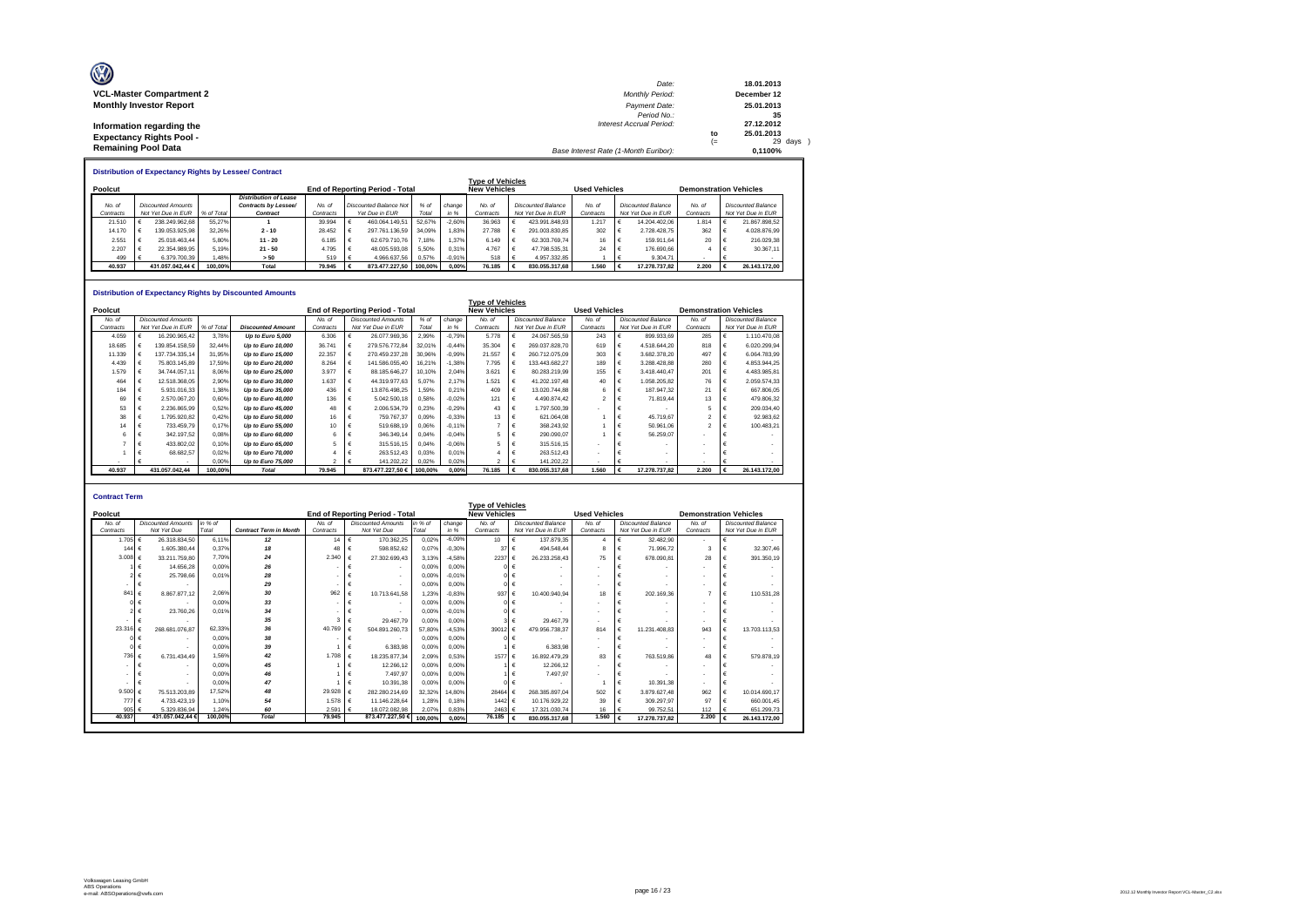| O<br><b>VCL-Master Compartment 2</b> | Date:<br><b>Monthly Period:</b>       |     | 18.01.2013<br>December 12 |
|--------------------------------------|---------------------------------------|-----|---------------------------|
| <b>Monthly Investor Report</b>       | Payment Date:                         |     | 25.01.2013                |
|                                      | Period No.:                           |     | 35                        |
| Information regarding the            | <b>Interest Accrual Period:</b>       |     | 27.12.2012                |
| <b>Expectancy Rights Pool -</b>      |                                       | to  | 25.01.2013                |
|                                      |                                       | $=$ | 29 days                   |
| <b>Remaining Pool Data</b>           | Base Interest Rate (1-Month Euribor): |     | 0.1100%                   |

| Poolcut<br>No a<br><b>Discounted Amounts</b><br>Contracts<br>Not Yet Due<br>€<br>721<br>2.191<br>€<br>3.036<br>€<br>2.130<br>€<br>674<br>€<br>€<br>90<br>$\epsilon$<br>€<br>11<br>$\epsilon$<br>5<br>11<br>€<br>643<br>€<br>3.883<br>€<br>€<br>176<br>1.170<br>€<br>€<br>975<br>183<br>€<br>€<br>232<br>€<br>573<br>16.704<br>€<br>155.042.663,28<br>2.933<br>16.474.528,84 €<br>2.656<br>21.963.719,12€<br>1.180<br>10.917.917,33 €<br>5.623,50 €<br>6.771<br>€<br>49.361.788,79<br>€<br>2.370<br>€<br>25.318.315.94<br>€<br>1.278.966,83<br>103<br>489<br>€<br>6.376.497,45<br>€<br>3.939<br>55.568.275,61<br>9<br>€<br>100.078,81<br>€<br>798<br>13.553.463,57<br>€<br>277<br>5.473.541,95<br>€<br>1.433<br>25.422.358,62<br>612<br>€<br>8.992.279,98<br>34.595.715,21<br>2.071<br>€<br>€<br>415<br>€<br>176<br>€<br>€<br>€<br>114<br>€<br>656 154 50<br>4 <sup>2</sup><br>12.849<br>488<br>€<br>176<br>€<br>186<br>€<br>79<br>€<br>354<br>€<br>1.283<br>568<br>€<br>320<br>€<br>85<br>€<br>€<br>1.377<br>€<br>349<br>218<br>€<br>$\in$<br>5 | in % of |                |                |                          |              | End of Reporting Period - Total |                   |                   | <b>Type of Vehicles</b><br><b>New Vehicles</b> |                           | <b>Used Vehicles</b>     |                               |                | <b>Demonstration Vehicles</b> |
|-------------------------------------------------------------------------------------------------------------------------------------------------------------------------------------------------------------------------------------------------------------------------------------------------------------------------------------------------------------------------------------------------------------------------------------------------------------------------------------------------------------------------------------------------------------------------------------------------------------------------------------------------------------------------------------------------------------------------------------------------------------------------------------------------------------------------------------------------------------------------------------------------------------------------------------------------------------------------------------------------------------------------------------------------|---------|----------------|----------------|--------------------------|--------------|---------------------------------|-------------------|-------------------|------------------------------------------------|---------------------------|--------------------------|-------------------------------|----------------|-------------------------------|
|                                                                                                                                                                                                                                                                                                                                                                                                                                                                                                                                                                                                                                                                                                                                                                                                                                                                                                                                                                                                                                                 |         |                |                |                          | No o         | <b>Discounted Amounts</b>       | in % of           | change            | No of                                          | <b>Discounted Balance</b> | No at                    | <b>Discounted Balance</b>     | No at          | <b>Discounted Balance</b>     |
|                                                                                                                                                                                                                                                                                                                                                                                                                                                                                                                                                                                                                                                                                                                                                                                                                                                                                                                                                                                                                                                 |         |                | Total          | Make/ Modell             | Contracts    | Not Yet Due                     | Total             | in %              | Contracts                                      | Not Yet Due in EUR        | Contracts                | Not Yet Due in EUR            | Contracts      | Not Yet Due in EUR            |
|                                                                                                                                                                                                                                                                                                                                                                                                                                                                                                                                                                                                                                                                                                                                                                                                                                                                                                                                                                                                                                                 |         | 2.772.607,78   | 0,649          | Fox                      | 327          | 1.304.612,33                    | 0.15%             | $-0.49%$          | 307                                            | €<br>1.238.614,09         | 4                        | 14.317,57<br>€                | 16             | 51.680,67<br>€                |
|                                                                                                                                                                                                                                                                                                                                                                                                                                                                                                                                                                                                                                                                                                                                                                                                                                                                                                                                                                                                                                                 |         | 12.826.659,38  | 2,98%          | Polo                     | 3.885        | 23.735.395,28<br>€              | 2,72%             | $-0,26%$          | 3802                                           | €<br>23.278.342,03        | 31                       | 147.519,95<br>€               | 52             | €<br>309.533,30               |
|                                                                                                                                                                                                                                                                                                                                                                                                                                                                                                                                                                                                                                                                                                                                                                                                                                                                                                                                                                                                                                                 |         | 26.877.521,90  | 6,24%          | Golf                     | 4.437        | €<br>37.753.845,33              | 4.32%             | $-1,91%$          | 4270                                           | €<br>36.493.982,98        | 103                      | 712.055,72<br>€               | 64             | €<br>547.806,63               |
|                                                                                                                                                                                                                                                                                                                                                                                                                                                                                                                                                                                                                                                                                                                                                                                                                                                                                                                                                                                                                                                 |         | 17.039.646,06  | 3.95%          | <b>Golf Variant</b>      | 3.511        | €<br>27.900.465,38              | 3,19%             | $-0,76%$          | 3429                                           | €<br>27.375.409,08        | 65                       | €<br>394.259,09               | 17             | €<br>130.797,21               |
|                                                                                                                                                                                                                                                                                                                                                                                                                                                                                                                                                                                                                                                                                                                                                                                                                                                                                                                                                                                                                                                 |         | 5.885.669,15   | 1.379          | <b>Golf Plus</b>         | 807          | €<br>6.826.692,00               | 0.78%             | $-0,58%$          | 793                                            | €<br>6.745.051,80         | 11                       | €<br>61.797,93                | $\mathbf 3$    | €<br>19.842,27                |
|                                                                                                                                                                                                                                                                                                                                                                                                                                                                                                                                                                                                                                                                                                                                                                                                                                                                                                                                                                                                                                                 |         |                | 0.00%          | <b>Golf Cabrio</b>       | 362          | 3.996.846.46<br>€               | 0,46%             | 0.46%             | 340                                            | €<br>3.762.548,91         | 5                        | €<br>55.477.52                | 17             | €<br>178.820,03               |
|                                                                                                                                                                                                                                                                                                                                                                                                                                                                                                                                                                                                                                                                                                                                                                                                                                                                                                                                                                                                                                                 |         | 998.274,24     | 0.23%          | Eos                      | 173          | €<br>2.110.224,99               | 0.24%             | 0.01%             | 159                                            | €<br>1.957.401,18         | $\overline{7}$           | €<br>68.312,60                | $\overline{7}$ | €<br>84.511,21                |
|                                                                                                                                                                                                                                                                                                                                                                                                                                                                                                                                                                                                                                                                                                                                                                                                                                                                                                                                                                                                                                                 |         | 81.467,52      | 0.02%          | Jetta                    | 87           | 714.810,15<br>€                 | 0,08%             | 0.06%             | 68                                             | €<br>572 994 25           | 15                       | €<br>111.909,98               | $\overline{a}$ | €<br>29.905,92                |
|                                                                                                                                                                                                                                                                                                                                                                                                                                                                                                                                                                                                                                                                                                                                                                                                                                                                                                                                                                                                                                                 |         | 29.489,71      | 0.01%          | <b>New Beetle</b>        | 208          | 1.843.797,66<br>€               | 0,21%             | 0,20%             | 190                                            | €<br>1.651.092,10         | 3                        | 32.621,04<br>€                | 15             | €<br>160.084,52               |
|                                                                                                                                                                                                                                                                                                                                                                                                                                                                                                                                                                                                                                                                                                                                                                                                                                                                                                                                                                                                                                                 |         | 93.710,56      | 0,02%          | <b>New Beetle Cabrio</b> | 7            | €<br>59.854,57                  | 0,01%             | $-0,01%$          | 5                                              | €<br>47.871,14            | 1                        | €<br>5.808,51                 | $\overline{1}$ | €<br>6.174,92                 |
|                                                                                                                                                                                                                                                                                                                                                                                                                                                                                                                                                                                                                                                                                                                                                                                                                                                                                                                                                                                                                                                 |         | 7.248.012.84   | 1.68%          | Passat                   | 1.008        | €<br>11.451.308.41              | 1,31%             | $-0.37%$          | 921                                            | €<br>10.522.896.25        | 62                       | €<br>627.410.57               | 25             | €<br>301.001,59               |
|                                                                                                                                                                                                                                                                                                                                                                                                                                                                                                                                                                                                                                                                                                                                                                                                                                                                                                                                                                                                                                                 |         | 37.292.650,65  | 8,65%          | <b>Passat Variant</b>    | 8.212        | €<br>84.566.610,69              | 9,68%             | 1,03%             | 8035                                           | €<br>82.944.092,69        | 96                       | €<br>842.530,68               | 81             | €<br>779.987,32               |
|                                                                                                                                                                                                                                                                                                                                                                                                                                                                                                                                                                                                                                                                                                                                                                                                                                                                                                                                                                                                                                                 |         | 1.869.639,21   | 0.43%          | Scirocco                 | 165          | 1.789.885,49<br>€               | 0.20%             | $-0.23%$          | 154                                            | €<br>1 683 511 01         | 6                        | €<br>61.383.46                | $\overline{5}$ | €<br>44.991,02                |
|                                                                                                                                                                                                                                                                                                                                                                                                                                                                                                                                                                                                                                                                                                                                                                                                                                                                                                                                                                                                                                                 |         | 10.459.333,63  | 2,439          | Touran                   | 3.218        | €<br>29.404.183,74              | 3,37%             | 0,94%             | 3154                                           | €<br>28.907.728,39        | 44                       | €<br>318.507,96               | 20             | €<br>177.947,39               |
|                                                                                                                                                                                                                                                                                                                                                                                                                                                                                                                                                                                                                                                                                                                                                                                                                                                                                                                                                                                                                                                 |         | 11 892 982 13  | 2.76%          | Tiguan                   | 2.931        | €<br>36.220.882.39              | 4.15%             | 1.39%             | 2868                                           | €<br>35.490.792.28        | 17                       | €<br>183.955.30               | 46             | €<br>546.134,81               |
|                                                                                                                                                                                                                                                                                                                                                                                                                                                                                                                                                                                                                                                                                                                                                                                                                                                                                                                                                                                                                                                 |         | 1.702.394,60   | 0,39%          | Sharan                   | 1.384        | €<br>18.305.359,07              | 2.10%             | 1.70%             | 1363                                           | €<br>18.084.067,21        | 6                        | €<br>55.036,20                | 15             | €<br>166.255,66               |
|                                                                                                                                                                                                                                                                                                                                                                                                                                                                                                                                                                                                                                                                                                                                                                                                                                                                                                                                                                                                                                                 |         | 3.663.999.99   | 0.85%          | Touareg                  | 1.088        | €<br>22.667.504,78              | 2.60%             | 1.75%             | 997                                            | €<br>21.029.529.97        | 39                       | €<br>654.722.14               | 52             | €<br>983.252.67               |
|                                                                                                                                                                                                                                                                                                                                                                                                                                                                                                                                                                                                                                                                                                                                                                                                                                                                                                                                                                                                                                                 |         | 14.308.603,93  | 3,32%          | Phaeton                  | 368          | 8.699.820,00                    | 1.00%             | $-2,329$          | 91                                             | €<br>2.969.724,88         | 276                      | €<br>5.704.765,33             | $\mathbf{A}$   | €<br>25.329,79                |
|                                                                                                                                                                                                                                                                                                                                                                                                                                                                                                                                                                                                                                                                                                                                                                                                                                                                                                                                                                                                                                                 |         |                | 35.97%         | <b>VW</b>                | 32.178       | €<br>319.352.098.72             | 36.56%            | 0.59%             | 30.946                                         | 304.755.650,24<br>€       | 791                      | 10.052.391.55<br>€            | 441            | €<br>4.544.056,93             |
|                                                                                                                                                                                                                                                                                                                                                                                                                                                                                                                                                                                                                                                                                                                                                                                                                                                                                                                                                                                                                                                 |         |                | 3.82%          | Caddy                    | 5.289        | €<br>31.686.439,08              | 3,63%             | $-0,19%$          | 5102                                           | €<br>30.724.769,88        | 93                       | €<br>490.967,64               | 94             | €<br>470.701,56               |
|                                                                                                                                                                                                                                                                                                                                                                                                                                                                                                                                                                                                                                                                                                                                                                                                                                                                                                                                                                                                                                                 |         |                | 5.10%          | <b>Transporter</b>       | 5.802        | €<br>56.016.783,20              | 6,41%             | 1,32%             | 5389                                           | €<br>52,360,085.60        | 199                      | €<br>1.687.646,20             | 214            | €<br>1.969.051,40             |
|                                                                                                                                                                                                                                                                                                                                                                                                                                                                                                                                                                                                                                                                                                                                                                                                                                                                                                                                                                                                                                                 |         | - €            | 0,00%          | Amarok                   | 235          | €<br>2.493.165,99               | 0,29%             | 0,29%             | 200                                            | €<br>2.152.742,84         | 6                        | €<br>52.631,88                | 29             | €<br>287.791,27               |
|                                                                                                                                                                                                                                                                                                                                                                                                                                                                                                                                                                                                                                                                                                                                                                                                                                                                                                                                                                                                                                                 |         |                | 2,53%          | Crafter                  | 2.504        | €<br>24.651.217,15              | 2,82%             | 0,29%             | 2394                                           | €<br>23.778.293,23        | 45                       | €<br>320.185,44               | 65             | €<br>552.738,48               |
|                                                                                                                                                                                                                                                                                                                                                                                                                                                                                                                                                                                                                                                                                                                                                                                                                                                                                                                                                                                                                                                 |         |                | 0,00%          | LT                       |              |                                 | 0.00%             | 0,00%             |                                                |                           |                          |                               |                |                               |
|                                                                                                                                                                                                                                                                                                                                                                                                                                                                                                                                                                                                                                                                                                                                                                                                                                                                                                                                                                                                                                                 |         |                | 11,45%         | <b>VWN</b>               | 13.830       | 114.847.605,42                  | 13,15%            | 1,70%             | 13.085                                         | 109.015.891,55<br>€       | 343                      | 2.551.431,16<br>€             | 402            | 3.280.282,71<br>€             |
|                                                                                                                                                                                                                                                                                                                                                                                                                                                                                                                                                                                                                                                                                                                                                                                                                                                                                                                                                                                                                                                 |         |                | 0,00%          | Audi A1                  | 1.333        | 10.863.335,50<br>€              | 1,249             | 1,24%             | 1224                                           | €<br>9.964.455,34         | 20                       | €<br>140.891.44               | 89             | 757.988,72<br>€               |
|                                                                                                                                                                                                                                                                                                                                                                                                                                                                                                                                                                                                                                                                                                                                                                                                                                                                                                                                                                                                                                                 |         |                | 5.87%          | Audi A3                  | 2.332        | €<br>24.222.835.06              | 2,779             | $-3.10%$          | 2229                                           | €<br>23.328.619.31        | 39                       | €<br>279.742.26               | 64             | €<br>614.473.49               |
|                                                                                                                                                                                                                                                                                                                                                                                                                                                                                                                                                                                                                                                                                                                                                                                                                                                                                                                                                                                                                                                 |         |                | 0.30%          | Audi A3 Cabrio           | 234          | €<br>2.782.291,32               | 0,32%             | 0,02%             | 218                                            | €<br>2.619.214,60         | 1                        | €<br>3.623,18                 | 15             | €<br>159.453,54               |
|                                                                                                                                                                                                                                                                                                                                                                                                                                                                                                                                                                                                                                                                                                                                                                                                                                                                                                                                                                                                                                                 |         |                | 1 48%          | Audi A4                  | 731          | 9.736.702,83<br>€               | 1,119             | $-0,36%$          | 713                                            | €<br>9.535.416.28         | $\mathbf{Q}$             | €<br>97.062.21                | $\mathbf{Q}$   | €<br>104.224,34               |
|                                                                                                                                                                                                                                                                                                                                                                                                                                                                                                                                                                                                                                                                                                                                                                                                                                                                                                                                                                                                                                                 |         |                | 12.89%         | <b>Audi A4 Avant</b>     | 4.861        | €<br>68.465.738,92              | 7,84%             | $-5,05%$          | 4695                                           | €<br>66.353.923,67        | 68                       | €<br>733.788,48               | 98             | $\in$<br>1.378.026,77         |
|                                                                                                                                                                                                                                                                                                                                                                                                                                                                                                                                                                                                                                                                                                                                                                                                                                                                                                                                                                                                                                                 |         |                | 0.029          | Audi A4 Cabrio           | 3            | €<br>35.076,10                  | 0,00%             | $-0.02%$          |                                                | €                         | 3                        | €<br>35.076,10                |                | €                             |
|                                                                                                                                                                                                                                                                                                                                                                                                                                                                                                                                                                                                                                                                                                                                                                                                                                                                                                                                                                                                                                                 |         |                |                | Audi A5                  |              | €                               | 3,12%             | $-0.02%$          |                                                | €                         |                          | €                             |                |                               |
|                                                                                                                                                                                                                                                                                                                                                                                                                                                                                                                                                                                                                                                                                                                                                                                                                                                                                                                                                                                                                                                 |         |                | 3,14%          | Audi A5 Cabrio           | 1.590        | 27.248.980,99<br>€              | 1,33%             |                   | 1499                                           | 25.756.577,47             | 22                       | 291.899,68<br>€               | 69<br>43       | €<br>1.200.503,84             |
|                                                                                                                                                                                                                                                                                                                                                                                                                                                                                                                                                                                                                                                                                                                                                                                                                                                                                                                                                                                                                                                 |         |                | 1,279<br>5.90% | Audi Q5                  | 570<br>1.656 | 11.592.623,30<br>€              | 3.46%             | 0,06%<br>$-2.44%$ | 515<br>1553                                    | €<br>10.545.205,07<br>€   | 12<br>17                 | 202.247,12<br>€<br>241.980.26 |                | €<br>845.171,11<br>€          |
|                                                                                                                                                                                                                                                                                                                                                                                                                                                                                                                                                                                                                                                                                                                                                                                                                                                                                                                                                                                                                                                 |         |                |                |                          |              | 30.219.391,59                   |                   |                   |                                                | 28.412.696,42             |                          |                               | 86             | 1.564.714,91                  |
|                                                                                                                                                                                                                                                                                                                                                                                                                                                                                                                                                                                                                                                                                                                                                                                                                                                                                                                                                                                                                                                 |         |                | 2,09%          | Audi A6<br>Audi A6 Avant | 1.416        | €<br>26.673.089,38              | 3,05%<br>9.87%    | 0,97%             | 1310                                           | €<br>24.801.804,00        | 20                       | €<br>281.370,41               | 86             | €<br>1.589.914,97             |
|                                                                                                                                                                                                                                                                                                                                                                                                                                                                                                                                                                                                                                                                                                                                                                                                                                                                                                                                                                                                                                                 |         |                | 8,03%          |                          | 4.238        | €<br>86.170.042,09              |                   | 1,84%             | 4055                                           | €<br>82.782.212,86        | 46                       | €<br>627.708,20               | 137            | €<br>2.760.121,03             |
|                                                                                                                                                                                                                                                                                                                                                                                                                                                                                                                                                                                                                                                                                                                                                                                                                                                                                                                                                                                                                                                 |         |                | 0,00%          | Audi A7                  | 552          | €<br>14.001.561,72              | 1,60%             | 1.60%             | 498                                            | €<br>12.717.351,81        | $\overline{7}$           | €<br>126.384,42               | 47             | €<br>1.157.825,49             |
|                                                                                                                                                                                                                                                                                                                                                                                                                                                                                                                                                                                                                                                                                                                                                                                                                                                                                                                                                                                                                                                 |         | 10.629.771,82  | 2.47%          | Audi Q7                  | 530          | €<br>13.266.872,96              | 1.52%             | $-0,95%$          | 490                                            | €<br>12.410.541,80        | 15                       | €<br>281.484,55               | 25             | €<br>574.846,61               |
|                                                                                                                                                                                                                                                                                                                                                                                                                                                                                                                                                                                                                                                                                                                                                                                                                                                                                                                                                                                                                                                 |         | 5.090.336,45   | 1,189          | Audi A8                  | 234          | €<br>7.423.327,72               | 0,85%             | $-0,33%$          | 168                                            | €<br>5.558.724,49         | 8                        | €<br>148.193,19               | 58             | €<br>1.716.410,04             |
|                                                                                                                                                                                                                                                                                                                                                                                                                                                                                                                                                                                                                                                                                                                                                                                                                                                                                                                                                                                                                                                 |         |                | 0.00%          | Audi R8                  | 34           | €<br>1.817.538,39               | 0.21%             | 0,21%             | 25                                             | €<br>1.433.898,53         | $\ddot{4}$               | €<br>156.479,41               | 5              | $\in$<br>227.160,45           |
|                                                                                                                                                                                                                                                                                                                                                                                                                                                                                                                                                                                                                                                                                                                                                                                                                                                                                                                                                                                                                                                 |         | 1.576.314,14   | 0.37%          | <b>TT Coupé</b>          | 166          | €<br>2.376.042,08               | 0,27%             | $-0.09%$          | 153                                            | €<br>2.195.151,28         | 4                        | €<br>49.593,48                | 9              | €<br>131.297,32               |
|                                                                                                                                                                                                                                                                                                                                                                                                                                                                                                                                                                                                                                                                                                                                                                                                                                                                                                                                                                                                                                                 |         |                | 0.15%          | <b>TT Roadster</b>       | 149          | 2.255.052,69                    | 0.26%             | 0.11%             | 133                                            | 2.014.612.43              |                          | 58.957.51                     | 12             | €<br>181.482.75               |
|                                                                                                                                                                                                                                                                                                                                                                                                                                                                                                                                                                                                                                                                                                                                                                                                                                                                                                                                                                                                                                                 |         | 194.632.070,88 | 45.15%         | Audi                     | 20.629       | 339.150.502,64                  | 38,83%            | $-6,32%$          | 19.478                                         | 320.430.405,36            | 299                      | 3.756.481,90                  | 852            | €<br>14.963.615,38            |
|                                                                                                                                                                                                                                                                                                                                                                                                                                                                                                                                                                                                                                                                                                                                                                                                                                                                                                                                                                                                                                                 |         | 2.486.805,33   | 0.58%          | Ibiza                    | 875          | €<br>4.523.076,09               | 0,52%             | $-0,06%$          | 767                                            | €<br>4.022.863,65         | 12                       | 52.227,25<br>€                | 96             | €<br>447.985,19               |
|                                                                                                                                                                                                                                                                                                                                                                                                                                                                                                                                                                                                                                                                                                                                                                                                                                                                                                                                                                                                                                                 |         | 1.305.871,34   | 0,30%          | Altea                    | 284          | €<br>1.962.200,76               | 0,22%             | $-0,08%$          | 248                                            | €<br>1.736.281,27         | 5                        | €<br>28.642,88                | 31             | €<br>197.276,61               |
|                                                                                                                                                                                                                                                                                                                                                                                                                                                                                                                                                                                                                                                                                                                                                                                                                                                                                                                                                                                                                                                 |         | 1.276.354.13   | 0.30%          | Leon                     | 334          | €<br>2.258.776.40               | 0,26%             | $-0.04%$          | 289                                            | €<br>1.992.100.96         | 1                        | €<br>5.432.89                 | 44             | €<br>261.242.55               |
|                                                                                                                                                                                                                                                                                                                                                                                                                                                                                                                                                                                                                                                                                                                                                                                                                                                                                                                                                                                                                                                 |         | 635.448,54     | 0,15%          | Alhambra                 | 477          | €<br>5.305.064,81               | 0,61%             | 0,46%             | 461                                            | €<br>5.150.309,18         | $\overline{4}$           | €<br>30.310,95                | 12             | €<br>124.444,68               |
|                                                                                                                                                                                                                                                                                                                                                                                                                                                                                                                                                                                                                                                                                                                                                                                                                                                                                                                                                                                                                                                 |         | 3.284.113.74   | 0.76%          | Exeo                     | 445          | 3.773.014.78                    | 0.43%             | $-0.33%$          | 407                                            | 3.449.199.47              | $\overline{\phantom{a}}$ | 13.138.34                     | 36             | €<br>310.676.97               |
|                                                                                                                                                                                                                                                                                                                                                                                                                                                                                                                                                                                                                                                                                                                                                                                                                                                                                                                                                                                                                                                 |         | 8.988.593,08   | 2,09%          | Seat                     | 2.415        | 17.822.132,84                   | 2,04%             | $-0.04%$          | 2.172                                          | 16.350.754,53             | 24                       | 129.752,31 €                  | 219            | €<br>1.341.626,00             |
|                                                                                                                                                                                                                                                                                                                                                                                                                                                                                                                                                                                                                                                                                                                                                                                                                                                                                                                                                                                                                                                 |         | 2 530 558 31   | 0.59%          | Fabia                    | 706          | €<br>3 233 547 78               | 0.37%             | $-0.229$          | 646                                            | €<br>2.977.993,70         | 8                        | €<br>33 490 25                | 52             | $\epsilon$<br>222 063 83      |
|                                                                                                                                                                                                                                                                                                                                                                                                                                                                                                                                                                                                                                                                                                                                                                                                                                                                                                                                                                                                                                                 |         | 1.649.766,05   | 0,389          | <b>Fabia Combi</b>       | 538          | 2.722.451,02<br>€               | 0,31%             | $-0,07%$          | 514                                            | €<br>2.619.573,51         | 6                        | €<br>21.833,20                | 18             | €<br>81.044,31                |
|                                                                                                                                                                                                                                                                                                                                                                                                                                                                                                                                                                                                                                                                                                                                                                                                                                                                                                                                                                                                                                                 |         | 593.971.83     | 0.14%          | Octavia                  | 138          | €<br>991.485.07                 | 0,11%             | $-0.02%$          | 134                                            | €<br>966.162.31           | $\overline{z}$           | €<br>12.337.00                | $\overline{2}$ | €<br>12,985.76                |
|                                                                                                                                                                                                                                                                                                                                                                                                                                                                                                                                                                                                                                                                                                                                                                                                                                                                                                                                                                                                                                                 |         | 10.979.819,27  | 2.55%          | Octavia Combi            | 3.532        | €<br>27.444.636,25              | 3,14%             | 0,59%             | 3467                                           | €<br>26.962.536,22        | 11                       | €<br>73.723,23                | 54             | €<br>408.376,80               |
|                                                                                                                                                                                                                                                                                                                                                                                                                                                                                                                                                                                                                                                                                                                                                                                                                                                                                                                                                                                                                                                 |         | 1.689.795,70   | 0.39%          | Roomster                 | 619          | €<br>3.049.288,17               | 0,35%             | $-0.04%$          | 599                                            | €<br>2.959.011,80         | 5                        | €<br>19,719.86                | 15             | €<br>70.556,51                |
|                                                                                                                                                                                                                                                                                                                                                                                                                                                                                                                                                                                                                                                                                                                                                                                                                                                                                                                                                                                                                                                 |         | 2.196.943,44   | 0.51%          | <b>Superb</b>            | 140          | €<br>1.439.397,47               | 0,16%             | $-0,34%$          | 135                                            | €<br>1.388.014,56         |                          | €                             | 5              | €<br>51.382,91                |
|                                                                                                                                                                                                                                                                                                                                                                                                                                                                                                                                                                                                                                                                                                                                                                                                                                                                                                                                                                                                                                                 |         | 59.327,37      | 0.01%          | <b>Superb Combi</b>      | 1.409        | €<br>14.009.660,07              | 1,60%             | 1.59%             | 1365                                           | €<br>13.591.697,63        | 5                        | €<br>37.363,41                | 39             | $\in$<br>380.599,03           |
| 139<br>€                                                                                                                                                                                                                                                                                                                                                                                                                                                                                                                                                                                                                                                                                                                                                                                                                                                                                                                                                                                                                                        |         | 1.227.707,86   | 0,28%          | Skoda Yeti               | 542          | 4.489.084,06                    | 0.51%             | 0,23%             | 516                                            | 4.282.880,05              |                          | 6.196,34                      | 25             | €<br>200.007,67               |
| 3.061<br>€                                                                                                                                                                                                                                                                                                                                                                                                                                                                                                                                                                                                                                                                                                                                                                                                                                                                                                                                                                                                                                      |         | 20.927.889,83  | 4,86%          | Skoda                    | 7.624        | €<br>57.379.549,89              | 6,57%             | 1,71%             | 7.376                                          | 55.747.869,78<br>€        | 38                       | 204.663,29<br>€               | 210            | €<br>1.427.016,82             |
| 269<br>€                                                                                                                                                                                                                                                                                                                                                                                                                                                                                                                                                                                                                                                                                                                                                                                                                                                                                                                                                                                                                                        |         | 2.104.036.58   | 0.49%          | other                    | 3.269        | 24.925.337.99<br>€              | 2.85 <sup>°</sup> | 2.37%             | 3.128                                          | 23.754.746.22<br>€        | 65                       | 584.017.61<br>€               | 76             | 586.574.16<br>€               |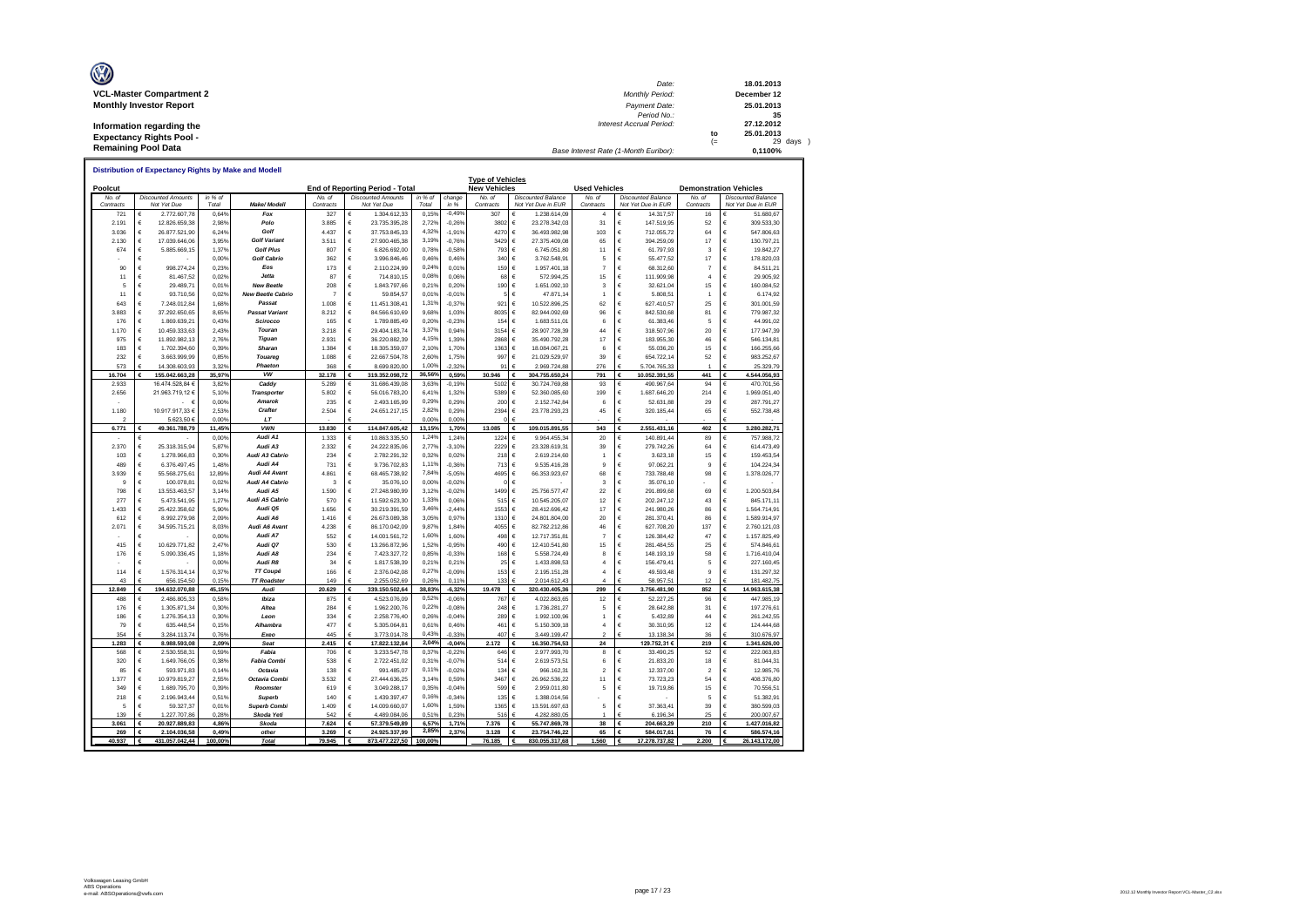| O                               | Date:                                 |     | 18.01.2013  |
|---------------------------------|---------------------------------------|-----|-------------|
| <b>VCL-Master Compartment 2</b> | <b>Monthly Period:</b>                |     | December 12 |
| <b>Monthly Investor Report</b>  | Payment Date:                         |     | 25.01.2013  |
|                                 | Period No.:                           |     | 35          |
| Information regarding the       | Interest Accrual Period:              |     | 27.12.2012  |
| <b>Expectancy Rights Pool -</b> |                                       | to  | 25.01.2013  |
|                                 |                                       | $=$ | 29 days     |
| <b>Remaining Pool Data</b>      | Base Interest Rate (1-Month Euribor): |     | 0.1100%     |

|           | <b>Geographic distribution of Expectancy Rights</b> |            |                                   |           |   |                                        |         |          |                         |      |                           |                      |   |                           |                               |                           |
|-----------|-----------------------------------------------------|------------|-----------------------------------|-----------|---|----------------------------------------|---------|----------|-------------------------|------|---------------------------|----------------------|---|---------------------------|-------------------------------|---------------------------|
|           |                                                     |            |                                   |           |   |                                        |         |          | <b>Type of Vehicles</b> |      |                           |                      |   |                           |                               |                           |
| Poolcut   |                                                     |            |                                   |           |   | <b>End of Reporting Period - Total</b> |         |          | <b>New Vehicles</b>     |      |                           | <b>Used Vehicles</b> |   |                           | <b>Demonstration Vehicles</b> |                           |
| No. of    | <b>Discounted Amounts</b>                           |            |                                   | No. of    |   | <b>Discounted Amounts</b>              | $%$ of  | change   | No. of                  |      | <b>Discounted Balance</b> | No. of               |   | <b>Discounted Balance</b> | No. of                        | <b>Discounted Balance</b> |
| Contracts | Not Yet Due in EUR                                  | % of Total | <b>Federal State</b>              | Contracts |   | Not Yet Due in EUR                     | Total   | in %     | Contracts               |      | Not Yet Due in EUR        | Contracts            |   | Not Yet Due in EUR        | Contracts                     | Not Yet Due in EUR        |
| 5.818     | 63.382.878.97                                       | 14,70%     | <b>Baden-Wuerttemberg</b>         | 12.171    | € | 137.740.983,16                         | 15,77%  | 1.07%    | 11.675 €                |      | 131.644.567.30            | 184                  |   | 2.065.491.17              | 312                           | 4.030.924.69              |
| 6.692     | 75.130.927.98                                       | 17.43%     | Bavaria                           | 12.969    |   | 149.267.391,35                         | 17.09%  | $-0.34%$ | 12.213 €                |      | 140.562.286.54            | 350                  |   | 3.751.308.79              | 406                           | 4.953.796.02              |
| 1.263     | 13.397.548.66                                       | 3.11%      | <b>Berlin</b>                     | 2.224     |   | 24.723.727.96                          | 2,83%   | $-0.28%$ | 2.106 €                 |      | 23.189.405.64             | 50                   |   | 601.613.94                | 68                            | 932.708.38                |
| 925       | 8.627.503.80                                        | 2,00%      | <b>Brandenburg</b>                | 1.705     |   | 17.258.136.57                          | 1.98%   | $-0.03%$ | 1.605 €                 |      | 16.134.696.42             | 55                   |   | 538.132.18                | 45                            | 585.307.97                |
| 389       | 4.049.037.33                                        | 0.94%      | <b>Bremen</b>                     | 738       |   | 7.782.329.51                           | 0.89%   | $-0.05%$ | 707                     |      | 7.371.643.59              | 16                   |   | 193,610.04                | 15                            | 217.075.88                |
| 1.362     | 15.233.573.72                                       | 3.53%      | Hamburg                           | 2.572     |   | 29.371.152.85                          | 3.36%   | $-0.17%$ | 2.491                   | II € | 28.244.717.15             | 13                   |   | 159,738.94                | 68                            | 966,696.76                |
| 3.543     | 39.748.342.34                                       | 9,22%      | Hesse                             | 6.515     |   | 73.162.629,30                          | 8,38%   | $-0,85%$ | 6.205 €                 |      | 69.552.584.47             | 129                  | € | 1.483.516.81              | 181                           | 2.126.528.02              |
| 672       | 6.397.079.37                                        | 1.48%      | Mecklenburg-<br><b>Vorpommern</b> | 1.330     | € | 13.276.275.85                          | 1,52%   | 0,04%    | 1.258 €                 |      | 12.530.411.67             | 23                   |   | 247.128.41                | 49                            | 498,735.77                |
| 3.788     | 37.435.339,20                                       | 8,68%      | <b>Lower Saxonv</b>               | 7.673     |   | 78.157.533.31                          | 8,95%   | 0.26%    | 7.280                   |      | 74.008.143.82             | 186                  | € | 1.923.019.06              | 207                           | 2.226.370.43              |
| 8.849     | 92.396.738.89                                       | 21,43%     | <b>North Rhine-Westphalia</b>     | 17.272    |   | 191.902.158.05                         | 21,97%  | 0.53%    | 16.563 €                |      | 183,769,121.28            | 282                  |   | 3.364.016.79              | 427                           | 4.769.019,98              |
| 1.469     | 15.006.654.55                                       | 3.48%      | <b>Rhineland-Palatinate</b>       | 2.845     |   | 30.325.881.72                          | 3.47%   | $-0.01%$ | 2.702 €                 |      | 28.818.782.50             | 67                   |   | 624.321.28                | 76                            | 882.777.94                |
| 264       | 2.682.607.30                                        | 0.62%      | Saarland                          | 428       |   | 4.679.092.94                           | 0,54%   | $-0.09%$ | 396 €                   |      | 4.328.562.57              | 15                   |   | 150.527.27                | 17                            | 200,003.10                |
| 2.279     | 22.549.321.16                                       | 5,23%      | Saxonv                            | 4.478     |   | 44.954.239.06                          | 5,15%   | $-0,08%$ | 4.294 €                 |      | 42.893.660.63             | 66                   |   | 748.804.67                | 118                           | 1.311.773.76              |
| 998       | 9.235.095.77                                        | 2,14%      | Saxony-Anhalt                     | 1.983     |   | 19,532,004.67                          | 2,24%   | 0.09%    | 1.887 €                 |      | 18.288.655.01             | 36                   |   | 381.048,91                | 60                            | 862.300,75                |
| 1.353     | 13.850.075.98                                       | 3.21%      | <b>Schleswig-Holstein</b>         | 2.699     |   | 27.886.298.92                          | 3.19%   | $-0.02%$ | 2.574 €                 |      | 26.466.422.07             | 50                   |   | 614.489.06                | 75                            | 805.387.79                |
| 1.273     | 11.934.317.42                                       | 2.77%      | <b>Thuringia</b>                  | 2.343     |   | 23.457.392.28                          | 2,69%   | $-0,08%$ | 2.229 €                 |      | 22.251.657,02             | 38                   |   | 431.970.50                | 76                            | 773.764,76                |
| 40.937    | 431.057.042.44                                      | 100.00%    | <b>Total</b>                      | 79.945    |   | 873.477.227.50                         | 100.00% | 0.00%    | 76.185                  |      | 830.055.317.68            | 1.560                | € | 17.278.737.82             | 2.200                         | 26.143.172.00             |

#### **Type of Vehicle**

| Poolcut |                   |                           |         |                           |                      | <b>End of Reporting Period - Total</b> |               |             |
|---------|-------------------|---------------------------|---------|---------------------------|----------------------|----------------------------------------|---------------|-------------|
| No. of  |                   | <b>Discounted Amounts</b> | in % of |                           | No of                | <b>Discounted Amounts</b>              |               |             |
|         | Contracts         | Not Yet Due               | Total   | <b>Type of Vehicles</b>   | Contracts            | Not Yet Due                            | in % of Total | change in % |
|         | 37.861 $\in$      | 395.059.489.11            | 91.65%  | <b>New Vehicles</b>       | 76.185 €             | 830.055.317.68                         | 95.03%        | 3.38%       |
|         | 2.057 €           | 22.320.167.68             | 5.18%   | <b>Used Vehicles</b>      | 1.560 E              | 17.278.737.82                          | 1.98%         | $-3.20%$    |
|         | 1.019 $\in$       | 13.677.385.65             | 3.17%   | <b>Demonstr.</b> Vehicles | $2.200 \text{ } \in$ | 26.143.172.00                          | 2.99%         | $-0.18%$    |
|         | 40.937 $\epsilon$ | 431.057.042.44            | 100.00% | <b>Total</b>              | 79.945 $\varepsilon$ | 873.477.227.50                         | 100.00%       | 0.00%       |

### **Age of Vehicles**

| Poolcut                 |                |                           |         |                                |               |    | <b>End of Reporting Period - Total</b> |               |          |                         |                    |                      |                    |           |                               |
|-------------------------|----------------|---------------------------|---------|--------------------------------|---------------|----|----------------------------------------|---------------|----------|-------------------------|--------------------|----------------------|--------------------|-----------|-------------------------------|
| No. of                  |                | <b>Discounted Amounts</b> | in % of |                                | No. of        |    | <b>Discounted Amounts</b>              |               |          |                         |                    |                      |                    |           |                               |
| Contracts               |                | Not Yet Due               | Total   |                                | Contracts     |    | Not Yet Due                            | in % of Total |          | change in %             |                    |                      |                    |           |                               |
|                         | 37,861 €       | 395.059.489.11            | 91.65%  | <b>New Vehicles</b>            | 76.185 €      |    | 830.055.317.68                         |               | 95.03%   | 3.38%                   |                    |                      |                    |           |                               |
|                         | 37,861 €       | 395.059.489.11            | 91.65%  | $= 1$ vear                     | 76.185        |    | 830.055.317.68                         |               | 95.03%   | 3.38%                   |                    |                      |                    |           |                               |
|                         | $0 \in$        |                           | 0.00%   | $1-2$ yrs                      |               |    |                                        |               | 0.00%    | 0,00%                   |                    |                      |                    |           |                               |
|                         | $0 \in$        |                           | 0.00%   | $2-3$ yrs                      |               |    |                                        |               | 0.00%    | 0.00%                   |                    |                      |                    |           |                               |
|                         | $0 \in$        |                           | 0.00%   | > 3yrs                         |               |    |                                        |               | 0.00%    | 0.00%                   |                    |                      |                    |           |                               |
|                         | 2.057 €        | 22.320.167.68             | 5.18%   | <b>Used vehicles</b>           | 1.560 €       |    | 17.278.737.82                          |               | 1.98%    | $-3.20%$                |                    |                      |                    |           |                               |
|                         | 469 $\epsilon$ | 4.462.130.26              | 1.04%   | $= 1$ vear                     | 45            |    | 457.856.30                             |               | 0.05%    | $-0.98%$                |                    |                      |                    |           |                               |
|                         | 1.009 €        | 11.284.632.92             | 2.62%   | $1-2$ vrs                      | 600           |    | 6.810.357.87                           |               | 0.78%    | $-1.84%$                |                    |                      |                    |           |                               |
|                         | 359 €          | 4.934.611.37              | 1.14%   | $2-3$ yrs                      | 463           |    | 6.125.996.51                           |               | 0.70%    | $-0.44%$                |                    |                      |                    |           |                               |
|                         | 220 €          | 1.638.793.13              | 0.38%   | > 3yrs                         | 452           |    | 3.884.527.14                           |               | 0.44%    | 0.06%                   |                    |                      |                    |           |                               |
|                         |                |                           |         |                                |               |    |                                        |               |          |                         |                    |                      |                    |           |                               |
| 1.019                   |                | 13.677.385,65 €           | 3.17%   | <b>Demonstation Vehicles</b>   | 2.200 €       |    | 26.143.172.00                          |               | 2,99%    | $-0,18%$                |                    |                      |                    |           |                               |
|                         | $40.937$ €     | 431.057.042.44            | 100.00% | <b>Total</b>                   | 79.945        | I€ | 873.477.227.50                         |               | 100.00%  | 0,00%                   |                    |                      |                    |           |                               |
|                         |                |                           |         |                                |               |    |                                        |               |          |                         |                    |                      |                    |           |                               |
|                         |                |                           |         |                                |               |    |                                        |               |          |                         |                    |                      |                    |           |                               |
| <b>Type of Contract</b> |                |                           |         |                                |               |    |                                        |               |          |                         |                    |                      |                    |           |                               |
|                         |                |                           |         |                                |               |    |                                        |               |          | <b>Type of Vehicles</b> |                    |                      |                    |           |                               |
| Poolcut                 |                |                           |         |                                |               |    | End of Reporting Period - Total        |               |          | <b>New Vehicles</b>     |                    | <b>Used Vehicles</b> |                    |           | <b>Demonstration Vehicles</b> |
| No. of                  |                | <b>Discounted Amounts</b> | in % of |                                | No. of        |    | <b>Discounted Amounts</b>              | % of          | change   | No. of                  | Discounted Balance | No. of               | Discounted Balance | No of     | <b>Discounted Balance</b>     |
| Contracts               |                | Not Yet Due               | Total   | <b>Type of Contract</b>        | Contracts     |    | Not Yet Due in EUR                     | Total         | in %     | Contracts               | Not Yet Due in EUR | Contracts            | Not Yet Due in EUR | Contracts | Not Yet Due in EUR            |
| 1.641                   |                | 12.417.715.71             | 2,88%   | <b>Open End Lease Contract</b> | $1.978$ $\in$ |    | 14.501.688.01                          | 1,66%         | $-1,22%$ | 1.561                   | 11.439.697.81      | 222                  | €<br>1.758.981.70  | 195       | 1.303.008.50<br>€             |
|                         | 39.296 €       | 418.639.326,73            | 97.12%  | <b>Closed End Contract</b>     | 77.967 €      |    | 858.975.539.49                         | 98,34%        | 1,22%    | 74.624 € €              | 818.615.619.87     | 1.338 €              | 15.519.756.12      | 2.005 €   | 24.840.163,50                 |
|                         | 40.937 €       | 431.057.042.44            | 100.00% | <b>Total</b>                   | 79,945 €      |    | 873.477.227.50                         | 100.00%       | $0.00\%$ | 76.185 €                | 830.055.317.68     | 1.560 €              | 17.278.737.82      | 2.200 €   | 26.143.172.00                 |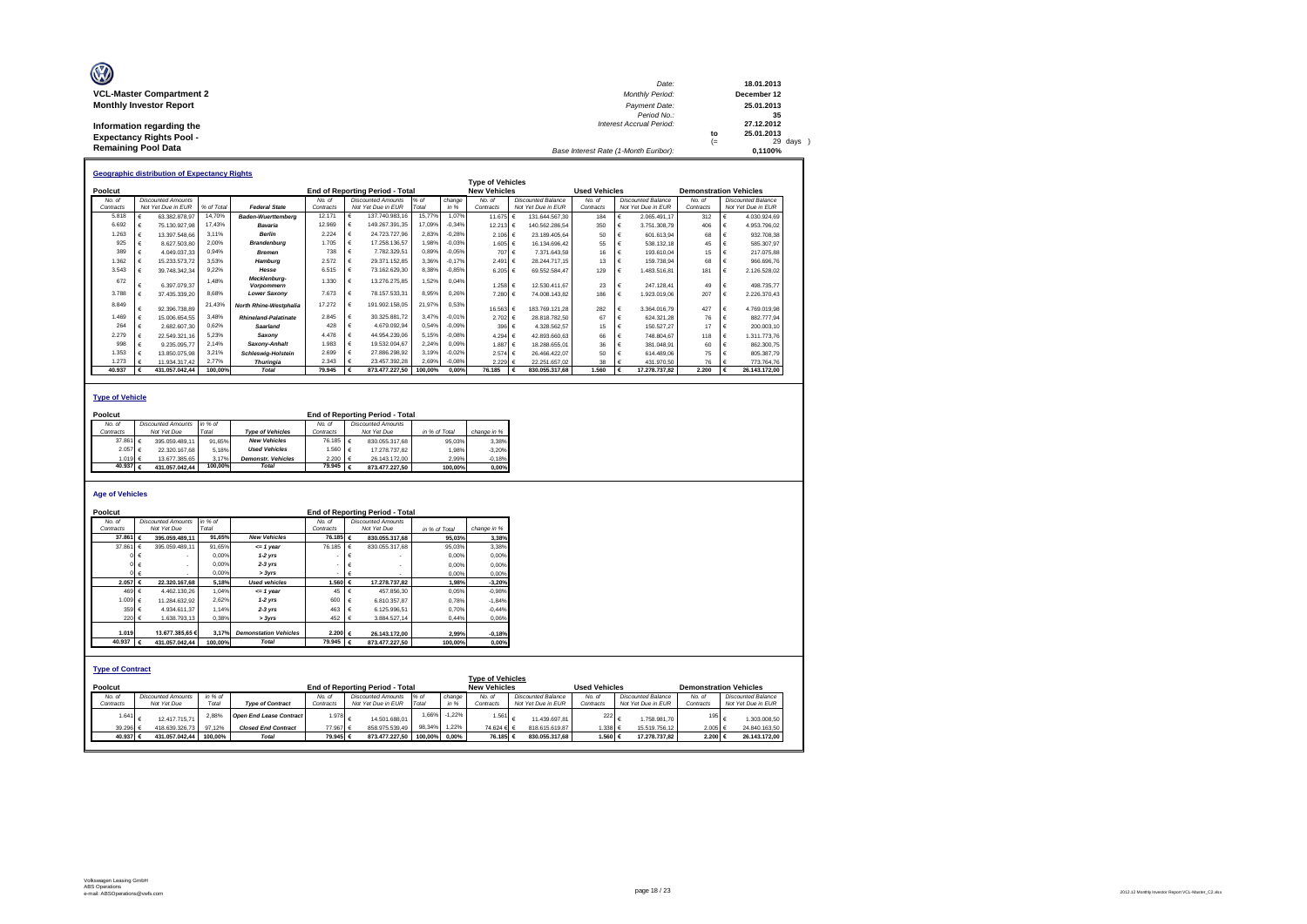| O                               | Date:                                 |     | 18.01.2013  |
|---------------------------------|---------------------------------------|-----|-------------|
| <b>VCL-Master Compartment 2</b> | <b>Monthly Period:</b>                |     | December 12 |
| <b>Monthly Investor Report</b>  | Payment Date:                         |     | 25.01.2013  |
|                                 | Period No.:                           |     | 35          |
| Information regarding the       | Interest Accrual Period:              |     | 27.12.2012  |
| <b>Expectancy Rights Pool -</b> |                                       | to  | 25.01.2013  |
|                                 |                                       | $=$ | 29 days     |
| <b>Remaining Pool Data</b>      | Base Interest Rate (1-Month Euribor): |     | 0.1100%     |

|                       | <b>Distribution by Industry of Expectancy Rights</b> |         |                                                                                        |           |            |                                        |         |          |                         |            |                           |                      |            |                           |                               |    |                           |
|-----------------------|------------------------------------------------------|---------|----------------------------------------------------------------------------------------|-----------|------------|----------------------------------------|---------|----------|-------------------------|------------|---------------------------|----------------------|------------|---------------------------|-------------------------------|----|---------------------------|
|                       |                                                      |         |                                                                                        |           |            |                                        |         |          | <b>Type of Vehicles</b> |            |                           |                      |            |                           |                               |    |                           |
| Poolcut               |                                                      |         |                                                                                        |           |            | <b>End of Reporting Period - Total</b> |         |          | <b>New Vehicles</b>     |            |                           | <b>Used Vehicles</b> |            |                           | <b>Demonstration Vehicles</b> |    |                           |
| No. of                | <b>Discounted Amounts</b>                            | in % of |                                                                                        | No. of    |            | <b>Discounted Amounts</b>              | in % of | change   | No. of                  |            | <b>Discounted Amounts</b> | No. of               |            | <b>Discounted Amounts</b> | No. of                        |    | <b>Discounted Amounts</b> |
| Contracts             | Not Yet Due                                          | Total   | Industry                                                                               | Contracts |            | Not Yet Due                            | Total   | in %     | Contracts               |            | Not Yet Due               | Contracts            |            | Not Yet Due               | Contracts                     |    | Not Yet Due               |
| 257                   | 2.519.571.21<br>$\epsilon$                           | 0.58%   | <b>Agriculture/Forestrv</b>                                                            | 664       | €          | 7.291.100.50                           | 0.83%   | $-0.25%$ | 620                     | €          | 6.807.256.35              | 13 €                 |            | 123.191.16                | 31                            | ∣€ | 360.652.99                |
| 566                   | 6.162.558.95<br>€                                    | 1.43%   | <b>Chemical Industry</b>                                                               | 1.015     | $\epsilon$ | 11.449.824.47                          | 1.31%   | 0.12%    | 992                     |            | 11.156.978.78             | $16 \quad \in$       |            | 195.433.05                |                               |    | 97.412.64                 |
| 1.204                 |                                                      | 2.80%   | <b>Communications and</b>                                                              | 2.331     |            |                                        | 2.74%   | 0.06%    | 2.220                   |            |                           |                      |            |                           | 57                            |    |                           |
|                       | 12.049.572.89<br>$\epsilon$                          |         | <b>Information Transmission</b>                                                        |           |            | 23.910.073.49                          |         |          |                         | €          | 22.825.032.85             | 54                   | $\epsilon$ | 491.268.87                |                               |    | 593.771.77                |
| 3.839                 | 36.316.564.21                                        | 8.43%   | Construction                                                                           | 8.873     |            | 90.151.198.10                          | 10.32%  | $-1.90%$ | 8.369                   |            | 84.979.885.70             | 203                  |            | 1.763.453.46              | 301                           |    | 3.407.858.94              |
| 987                   | 9.016.331.36<br>$\epsilon$                           | 2.09%   | <b>Energy/Mining</b>                                                                   | 1.593     |            | 16.262.689.15                          | 1,86%   | 0,239    | 1.518                   |            | 15.563.737.67             | 40 €                 |            | 362.324.49                | 35                            |    | 336.626.99                |
| 2.030                 |                                                      | 5.69%   | <b>Financial Services.</b>                                                             | 4.097     |            |                                        | 5.80%   |          | 3,849                   |            |                           | 103                  |            |                           | 145                           |    |                           |
|                       | 24.508.697.13                                        |         | <b>Leasing and Housing</b>                                                             |           |            | 50.653.929.15                          |         | $-0.119$ |                         |            | 47.504.600.83             |                      | $\epsilon$ | 1.342.796.17              |                               |    | 1.806.532.15              |
| 689                   | 7.057.651.11<br>$\epsilon$                           | 1.64%   | <b>Hotel and Restaurant</b><br>Industry                                                | 1.374     | €          | 14.901.839.49                          | 1.71%   | $-0.079$ | 1.249                   |            | 13.481.195.18             | 44                   | $\epsilon$ | 468,998.88                | 81                            |    | 951.645.43                |
| 7.298                 | 78.089.686.97                                        | 18.12%  | <b>Manufacturing Industry</b>                                                          | 16.086    |            | 181.846.744.67                         | 20.82%  | $-2.70%$ | 15,556                  |            | 175.895.149.82            | 222                  | $\epsilon$ | 2.293.393.81              | 308                           |    | 3.658.201.04              |
| 6,970                 | 79.809.772.87                                        | 18.51%  | <b>Other Services</b>                                                                  | 14,545    |            | 172.182.259.02                         | 19.71%  | $-1.209$ | 13,864                  |            | 163.303.575.76            | 288                  | €          | 3.675.967.79              | 393                           |    | 5.202.715.47              |
| 9.772                 |                                                      | 21.93%  | <b>Public Administration.</b><br><b>Education, Health Care.</b><br><b>Public Serv.</b> | 16,796    |            |                                        | 19.42%  | 2.51%    | 15.992                  |            |                           | 302                  |            |                           | 502                           |    |                           |
|                       | $\epsilon$<br>94.510.204.43                          |         |                                                                                        |           | €          | 169.608.450.33                         |         |          |                         | €          | 160.336.893.32            |                      | $\epsilon$ | 3.669.387.92              |                               |    | 5.602.169.09              |
| 6.945                 | $\epsilon$<br>77.372.066.20                          | 17.95%  | Retail/ Wholesale                                                                      | 11,908    | €          | 128.896.541.40                         | 14.76%  | 3.199    | 11.339                  |            | 122.354.317.16            | 258 €                |            | 2.635.968.63              | 311                           |    | 3.906.255.61              |
| 305                   | 2.779.524.35<br>€                                    | 0.64%   | Private                                                                                | 518       |            | 4.659.894.37                           | 0.53%   | 0.11%    | 483                     |            | 4.287.414.30              | 12                   | $\epsilon$ | 209.538.50                | 23                            |    | 162.941.57                |
| 75                    | 864,840.76<br>$\epsilon$                             | 0.20%   | Other                                                                                  | 145       |            | 1.662.683.36                           | 0.19%   | 0.01%    | 134                     |            | 1.559.279.96              | 5.                   |            | 47.015.09                 |                               |    | 56,388,31                 |
| 40.937 $\epsilon$     | 431.057.042.44                                       | 100,00% | <b>Total</b>                                                                           |           |            | 873.477.227.50                         | 100,00% | 0.00%    | 76.185                  | $\epsilon$ | 830.055.317.68            | 1.560 $\epsilon$     |            | 17.278.737.82             | 2.200                         |    | 26.143.172.00             |
| <b>Top 10 Lessees</b> |                                                      |         |                                                                                        |           |            |                                        |         |          | Type of Vobieles        |            |                           |                      |            |                           |                               |    |                           |

|                     |                                          |                  |                |                     |                                          |                  |                | <b>Type of Vehicles</b> |                                          |                      |                                          |                          |                                          |  |
|---------------------|------------------------------------------|------------------|----------------|---------------------|------------------------------------------|------------------|----------------|-------------------------|------------------------------------------|----------------------|------------------------------------------|--------------------------|------------------------------------------|--|
| Poolcut             |                                          |                  |                |                     | End of Reporting Period - Total          |                  |                | <b>New Vehicles</b>     |                                          | <b>Used Vehicles</b> |                                          |                          | <b>Demonstration Vehicles</b>            |  |
| No. of<br>Contracts | <b>Discounted Amounts</b><br>Not Yet Due | in % of<br>Total | Top 10 Lessees | No. of<br>Contracts | <b>Discounted Amounts</b><br>Not Yet Due | in % of<br>Total | change<br>in % | No. of<br>Contracts     | <b>Discounted Amounts</b><br>Not Yet Due | No. of<br>Contracts  | <b>Discounted Amounts</b><br>Not Yet Due | No. of<br>Contracts      | <b>Discounted Amounts</b><br>Not Yet Due |  |
| 60                  | 1.234.721.87                             | 0.29%            |                | 46                  | 426,046.88                               | 0.05%            | $-0.24%$       | 46                      | 426.046.88                               |                      |                                          |                          |                                          |  |
| 63                  | 991.393.77                               | 0.23%            |                | 47                  | 422.334.64                               | 0.05%            | $-0.18%$       | 47                      | 422.334.64                               |                      |                                          |                          |                                          |  |
| 61                  | 957.316.85                               | 0.22%            |                | 37                  | 412.932.09                               | 0.05%            | $-0.17%$       | 37                      | 412.932.09                               |                      |                                          |                          |                                          |  |
| 52                  | 802.592.91                               | 0.19%            |                | 37                  | 384,430.76                               | 0,04%            | $-0.14%$       | 37                      | 384,430.76                               |                      |                                          |                          |                                          |  |
| 62                  | 771.194.22                               | 0.18%            |                | 33                  | 380.309.13                               | 0.04%            | $-0.14%$       | 33                      | 380,309.13                               |                      |                                          |                          |                                          |  |
| 44                  | 659,203.87                               | 0.15%            |                | 29                  | 373.813.64                               | 0,04%            | $-0.11%$       | 29                      | 373,813.64                               |                      |                                          |                          |                                          |  |
| 46                  | 619,350.01                               | 0.14%            |                | 36                  | 369.409.75                               | 0,04%            | $-0.10%$       | 36                      | 369,409.75                               |                      |                                          |                          |                                          |  |
| 57                  | 610.754.63                               | 0.14%            |                | 25                  | 364.910.28                               | 0.04%            | $-0.10%$       | 25                      | 364.910.28                               |                      |                                          |                          |                                          |  |
| 44                  | 598,005.45                               | 0.14%            |                | 37                  | 354,379.04                               | 0,04%            | $-0.10%$       | 37                      | 354,379.04                               |                      |                                          |                          |                                          |  |
|                     | 568.170.84                               | 0.13%            | 10             | 27                  | 352.341.51                               | 0.04%            | $-0.09%$       | 27                      | 352.341.51                               |                      |                                          |                          |                                          |  |
| 538                 | 7.812.704,42                             | 1.81%            | <b>Total</b>   | 354                 | 3.840.907.72                             | $-0,93%$         | $-1,37%$       | 354                     | 3.840.907.72                             |                      |                                          | $\overline{\phantom{a}}$ |                                          |  |

Г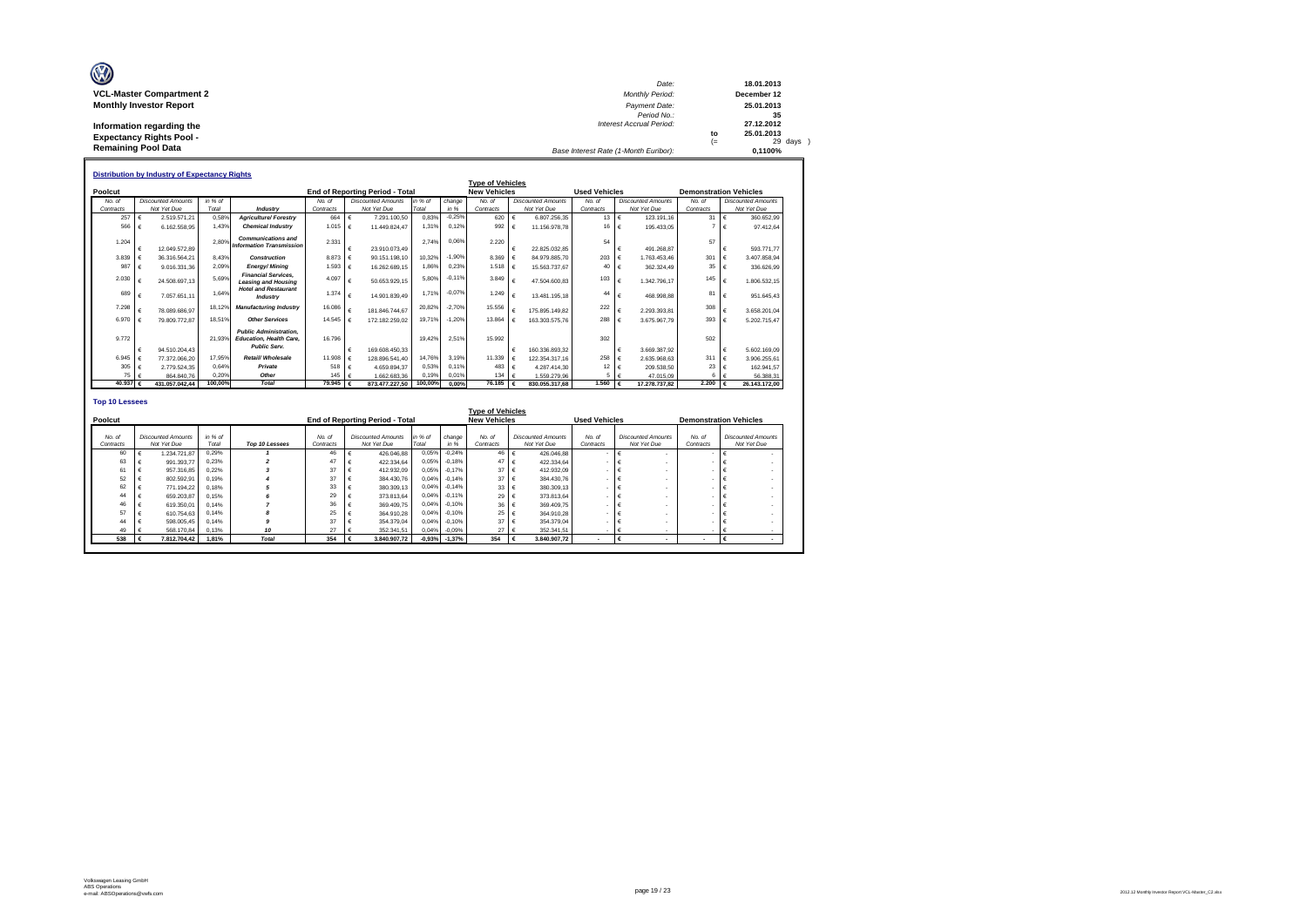

*Reporting Date:* **18.01.2013 VCL-Master Compartment 2** *Monthly Period:* **31.12.2012 Monthly Investor Report** *Payment Date:* **25.01.2013** *Period No.:* **35** *Interest Accrual Period:* **27.12.2012 to 25.01.2013 29** *Base Interest Rate (1-Month Euribor):* **0,11**

**Contracts in Arrears I. \*)**

| <b>Contracts in Arrears *)</b> | <b>Reporting Period - Total</b> |   |                                                          |             |                                                      |            |                                                                 |                                                           | <b>New Vehicles</b>        |   |                                                                 | <b>Used Vehicles</b>       |   |                                                                 | <b>Demonstration Vehicles</b> |   |                                                                 |
|--------------------------------|---------------------------------|---|----------------------------------------------------------|-------------|------------------------------------------------------|------------|-----------------------------------------------------------------|-----------------------------------------------------------|----------------------------|---|-----------------------------------------------------------------|----------------------------|---|-----------------------------------------------------------------|-------------------------------|---|-----------------------------------------------------------------|
| by month                       | No. of<br><b>Contracts</b>      |   | <b>Delinguent</b><br><b>Discounted</b><br><b>Balance</b> |             | <b>Future</b><br><b>Discounted</b><br><b>Balance</b> |            | <b>Total Outstanding</b><br><b>Discounted</b><br><b>Balance</b> | in % of<br><b>Discounted</b><br>Poolbalance<br><b>EoP</b> | No. of<br><b>Contracts</b> |   | <b>Total Outstanding</b><br><b>Discounted</b><br><b>Balance</b> | No. of<br><b>Contracts</b> |   | <b>Total Outstanding</b><br><b>Discounted</b><br><b>Balance</b> | No. of<br><b>Contracts</b>    |   | <b>Total Outstanding</b><br><b>Discounted</b><br><b>Balance</b> |
| not overdue                    | 46                              | € | $\sim$                                                   | €           | 528.840,15                                           | €          | 528.840,15                                                      | 0,06%                                                     | 42                         | € | 482.028,63                                                      | 3                          | € | 40.137,26                                                       | $\mathbf{1}$                  | € | 6.674,26                                                        |
| 1-month overdue                | 784                             | € | $\blacksquare$                                           | €           | 7.924.807,83                                         | €          | 7.924.807,83                                                    | 0,91%                                                     | 738                        | € | 7.549.746,15                                                    | 27                         | € | 208.368,83                                                      | 19                            | € | 166.692,85                                                      |
| 2-month overdue                | 165                             | € | $\sim$                                                   | €           | 1.588.007.78                                         | ∣€         | 1.588.007,78                                                    | 0.18%                                                     | 152                        | € | 1.483.340.72                                                    | 8                          | € | 54.827.57                                                       | 5                             | € | 49.839,49                                                       |
| 3-month overdue                | 64                              | € | $\sim$                                                   | €           | 632.034,19                                           | €          | 632.034,19                                                      | 0,07%                                                     | 53                         | € | 501.689,56                                                      | 6                          | € | 48.606,13                                                       | 5                             | € | 81.738,50                                                       |
| 4-month overdue                | 33                              | € | $\blacksquare$                                           | €           | 301.816,95                                           | €          | 301.816,95                                                      | 0.03%                                                     | 26                         | € | 254.139,10                                                      |                            | € | 47.677,85                                                       | $\overline{\phantom{a}}$      | € |                                                                 |
| 5-month overdue                | 10                              | € | $\sim$                                                   | €           | 88.333.18                                            | €          | 88.333,18                                                       | 0.01%                                                     | 10                         | € | 88.333,18                                                       |                            | € |                                                                 | $\blacksquare$                | € |                                                                 |
| 6-month overdue                | 8                               | € | $\overline{\phantom{0}}$                                 | €           | 58.007,68                                            | €          | 58.007,68                                                       | 0.01%                                                     | $\overline{7}$             | € | 54.428,42                                                       |                            | € | 3.579,26                                                        | $\overline{\phantom{a}}$      | € |                                                                 |
| 7-month overdue                | 3                               |   | $\overline{\phantom{0}}$                                 | €           | 48.556,08                                            | €          | 48.556,08                                                       | 0.01%                                                     | 3                          | € | 48.556,08                                                       |                            | € |                                                                 | $\overline{\phantom{a}}$      | € |                                                                 |
| 8-month overdue                | 2                               | € | $\overline{\phantom{0}}$                                 | €           | 16.342,42                                            | €          | 16.342,42                                                       | 0,00%                                                     | $\overline{2}$             | € | 16.342,42                                                       | ٠                          | € |                                                                 | $\overline{\phantom{a}}$      | € |                                                                 |
| 9-month overdue                | 8                               | € | $\overline{\phantom{0}}$                                 | €           | 53.213,63                                            | €          | 53.213,63                                                       | 0.01%                                                     | 8                          | € | 53.213,63                                                       | $\overline{\phantom{a}}$   | € | $\overline{\phantom{a}}$                                        | $\blacksquare$                | € |                                                                 |
| 10-month overdue               |                                 | € |                                                          | €           | 5.577,00                                             | €          | 5.577,00                                                        | 0,00%                                                     |                            | € | 5.577,00                                                        |                            | € |                                                                 |                               | € |                                                                 |
| > 10-month overdue             | 6                               |   |                                                          | €           | 59.152,19                                            | €          | 59.152,19                                                       | 0.01%                                                     | 5                          | € | 51.761,37                                                       |                            | € |                                                                 |                               | € | 7.390,82                                                        |
|                                | 1.130                           | € |                                                          | €           | 11.304.689,08                                        | $\epsilon$ | 11.304.689,08                                                   | 1,29%                                                     | 1.047                      |   | 10.589.156.26                                                   | 52                         | € | 403.196.90                                                      | 31                            | € | 312.335,92                                                      |
| by Status                      |                                 |   |                                                          |             |                                                      |            |                                                                 |                                                           |                            |   |                                                                 |                            |   |                                                                 |                               |   |                                                                 |
| Delinguent                     | 990                             | € | $\sim$                                                   | €           | 9.971.386.89 €                                       |            | 9.971.386.89                                                    | 1,14%                                                     |                            |   |                                                                 |                            |   |                                                                 |                               |   |                                                                 |
| <b>Terminated</b>              | 140                             | € |                                                          | $ \in$      | 1.333.302,19 €                                       |            | 1.333.302,19                                                    | 0.15%                                                     |                            |   |                                                                 |                            |   |                                                                 |                               |   |                                                                 |
| (Early) Settlements -          |                                 |   |                                                          |             |                                                      |            |                                                                 |                                                           |                            |   |                                                                 |                            |   |                                                                 |                               |   |                                                                 |
| Not Paid in Full               |                                 | € | $\sim$                                                   | €           |                                                      | €          |                                                                 | 0,00%                                                     |                            |   |                                                                 |                            |   |                                                                 |                               |   |                                                                 |
| Total                          | 1.130                           | € |                                                          | $ \epsilon$ | 11.304.689,08 €                                      |            | 11.304.689,08                                                   | 1,29%                                                     |                            |   |                                                                 |                            |   |                                                                 |                               |   |                                                                 |
|                                |                                 |   |                                                          |             |                                                      |            |                                                                 |                                                           |                            |   |                                                                 |                            |   |                                                                 |                               |   |                                                                 |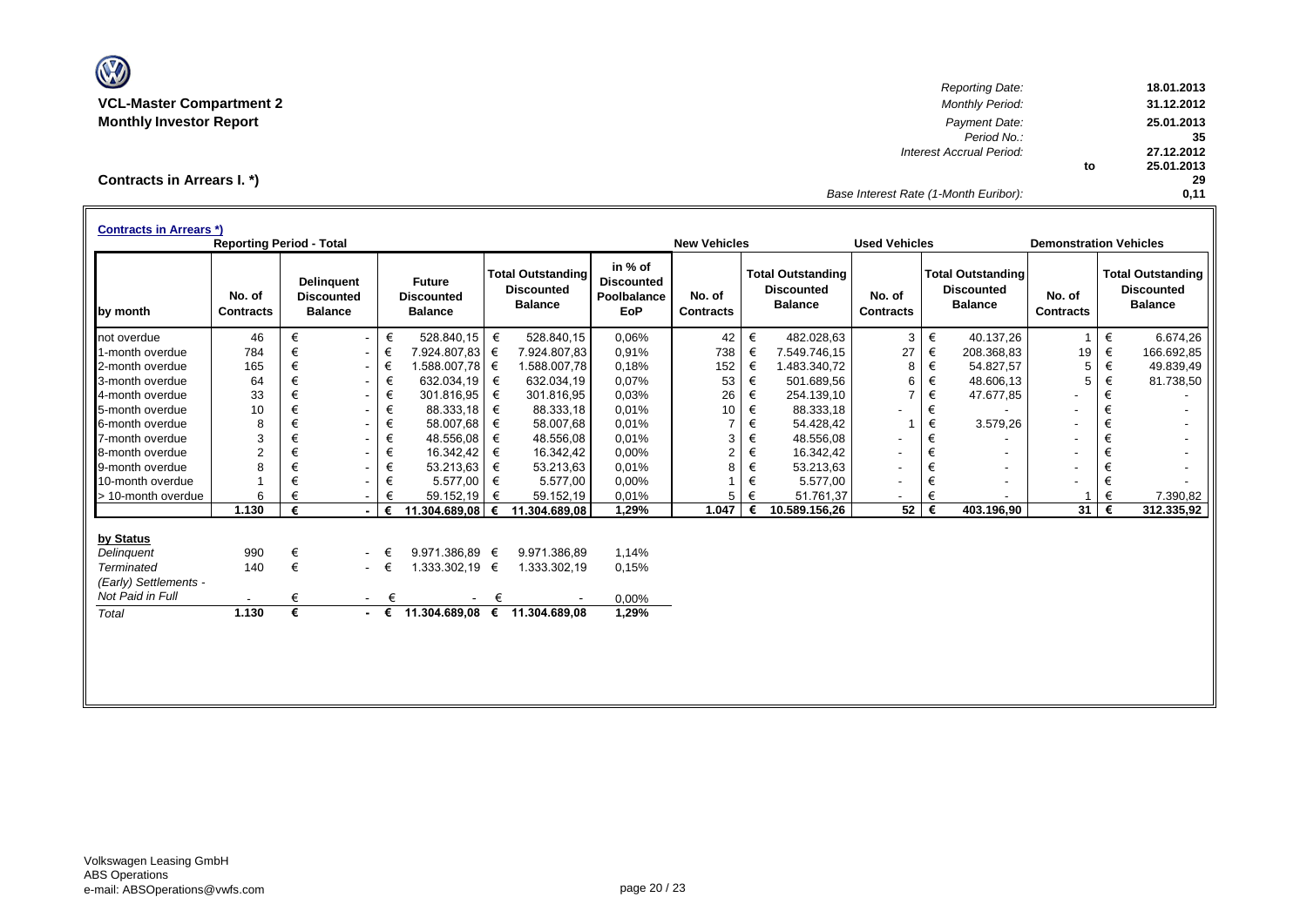| <b>Reporting Date:</b><br>18.01.2013<br><b>VCL-Master Compartment 2</b><br><b>Monthly Period:</b><br>31.12.2012<br><b>Monthly Investor Report</b><br>Payment Date:<br>25.01.2013<br>Period No.:<br>35<br>27.12.2012<br>Interest Accrual Period:<br>25.01.2013<br>to<br>Contracts in Arrears I. *)<br>29<br>0,11<br>Base Interest Rate (1-Month Euribor):<br><b>Contracts in Arrears</b><br>- Total Outstanding Balance<br>in EUR<br>22.000.000<br>17.000.000 |
|--------------------------------------------------------------------------------------------------------------------------------------------------------------------------------------------------------------------------------------------------------------------------------------------------------------------------------------------------------------------------------------------------------------------------------------------------------------|
|                                                                                                                                                                                                                                                                                                                                                                                                                                                              |
|                                                                                                                                                                                                                                                                                                                                                                                                                                                              |
|                                                                                                                                                                                                                                                                                                                                                                                                                                                              |
|                                                                                                                                                                                                                                                                                                                                                                                                                                                              |
|                                                                                                                                                                                                                                                                                                                                                                                                                                                              |
|                                                                                                                                                                                                                                                                                                                                                                                                                                                              |
|                                                                                                                                                                                                                                                                                                                                                                                                                                                              |
|                                                                                                                                                                                                                                                                                                                                                                                                                                                              |
|                                                                                                                                                                                                                                                                                                                                                                                                                                                              |
|                                                                                                                                                                                                                                                                                                                                                                                                                                                              |
|                                                                                                                                                                                                                                                                                                                                                                                                                                                              |
|                                                                                                                                                                                                                                                                                                                                                                                                                                                              |
|                                                                                                                                                                                                                                                                                                                                                                                                                                                              |
| 12.000.000                                                                                                                                                                                                                                                                                                                                                                                                                                                   |
|                                                                                                                                                                                                                                                                                                                                                                                                                                                              |
| 7.000.000                                                                                                                                                                                                                                                                                                                                                                                                                                                    |
|                                                                                                                                                                                                                                                                                                                                                                                                                                                              |
| 2.000.000                                                                                                                                                                                                                                                                                                                                                                                                                                                    |
| $\mathcal{L}^{\mathfrak{d}}$<br>Sep 73<br>$\mathcal{S}_{\mathcal{A}}$<br>Ą<br>᠊ᡐ<br>$\mathcal{L}^{\mathcal{D}}$<br>11213<br>$v_{47}$<br>r,                                                                                                                                                                                                                                                                                                                   |
| Sep 10<br>$-3.000.000$<br>Post in Post in Post in Post in Post in Post in Post in Post in Post in Post in Post in Post in Post in Post in Post in Post in Post in Post in Post in Post in Post in Post in Post in Post in Post in Post in<br>≰<br>$\overrightarrow{s}$<br>$\frac{1}{\sqrt{2}}$<br>$\overrightarrow{s}$                                                                                                                                       |
| Period                                                                                                                                                                                                                                                                                                                                                                                                                                                       |
|                                                                                                                                                                                                                                                                                                                                                                                                                                                              |
| $-$ -1 Month<br>$-2$ Month<br>$-$ 3 Month<br>$-$ 4 Month<br>$-$ 5 Month<br>$\rightarrow$ 6 Month<br>$\rightarrow$ > 6 Month<br>- not delinquent                                                                                                                                                                                                                                                                                                              |
|                                                                                                                                                                                                                                                                                                                                                                                                                                                              |
|                                                                                                                                                                                                                                                                                                                                                                                                                                                              |
| <b>Terminations</b>                                                                                                                                                                                                                                                                                                                                                                                                                                          |
| <b>Total</b>                                                                                                                                                                                                                                                                                                                                                                                                                                                 |
| Outstanding<br><b>Balance at</b><br><b>Total Outstanding</b>                                                                                                                                                                                                                                                                                                                                                                                                 |
| No. of<br>Period of<br><b>Balance at</b>                                                                                                                                                                                                                                                                                                                                                                                                                     |
| <b>Default</b><br><b>Current Period</b><br><b>Contracts</b>                                                                                                                                                                                                                                                                                                                                                                                                  |
| <b>Terminated</b>                                                                                                                                                                                                                                                                                                                                                                                                                                            |
| Contracts as of the<br>€ 1.538.925,54<br>152                                                                                                                                                                                                                                                                                                                                                                                                                 |
| <b>Beginning of Period</b>                                                                                                                                                                                                                                                                                                                                                                                                                                   |
| 219.779,30<br>Revocations<br>€<br>218.275,68 €<br>20<br>Settlements<br>25<br>€<br>366.588,44 €                                                                                                                                                                                                                                                                                                                                                               |
| <b>New Terminations</b><br>33<br>€<br>359.764,46 €<br>359.764,46                                                                                                                                                                                                                                                                                                                                                                                             |
| (still) Terminated<br>973.537,73<br>107<br>€<br>954.061,42 €                                                                                                                                                                                                                                                                                                                                                                                                 |
| <b>Terminated</b>                                                                                                                                                                                                                                                                                                                                                                                                                                            |
| *) delinquent in terms of Instalments sold<br>Contracts as of the<br>€ 1.313.825,88 €<br>1.333.302,19<br>140<br><b>End of Period</b>                                                                                                                                                                                                                                                                                                                         |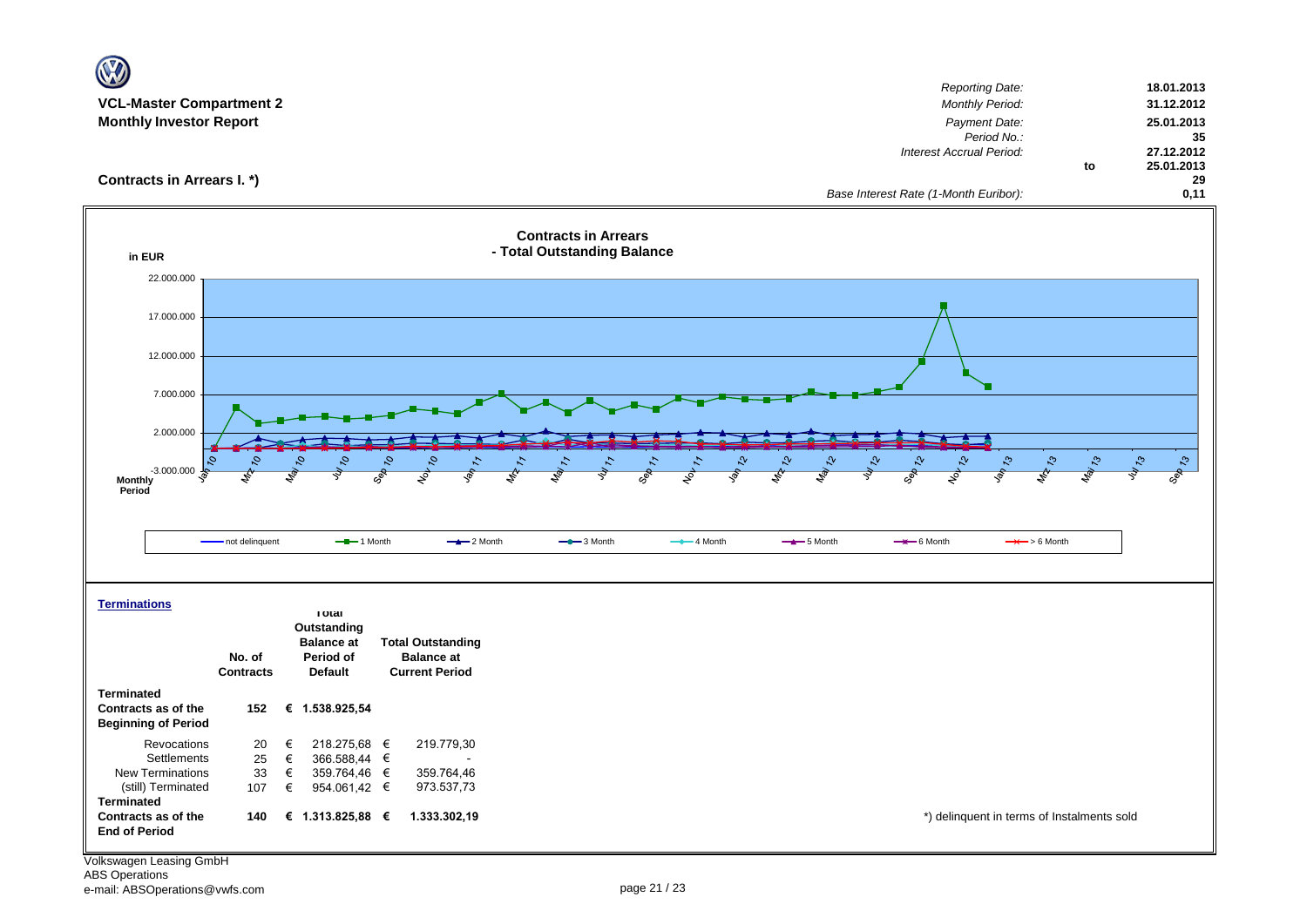|                                                                                                                                                            | Date:                      | 18.01.2013        |
|------------------------------------------------------------------------------------------------------------------------------------------------------------|----------------------------|-------------------|
| <b>VCL-Master Compartment 2</b>                                                                                                                            | <b>Monthly Period:</b>     | December 12       |
| <b>Monthly Investor Report</b>                                                                                                                             | Payment Date:              | 25.01.2013        |
|                                                                                                                                                            | Period No.                 | 35                |
|                                                                                                                                                            | Interest Accrual Period:   | 27.12.2012        |
| Write Offs *                                                                                                                                               | to                         | 25.01.2013        |
| *these figures refer to Write Offs effective for VCL Master S.A. Compartment 1 only<br>(incl. those contracts whose RV has not been sold to Compartment 2) | Rate (1-Month<br>Euribor): | 0.1100%           |
|                                                                                                                                                            |                            |                   |
| <b>Cumulative Net Losses</b>                                                                                                                               |                            |                   |
|                                                                                                                                                            | No. of                     | Amount of         |
|                                                                                                                                                            | Contracts *)               | <b>Default</b>    |
| Defaulted Contracts registered in current Period                                                                                                           | 65                         | €<br>245.057.95   |
| Cumulative Defaulted Contracts incl. current Period                                                                                                        | 935                        | €<br>3.686.625.58 |

| <b>Losses by Type of Vehicle</b> | <b>Current Period Losses</b> |   |                 |              |   | <b>Cumulative Losses</b> |
|----------------------------------|------------------------------|---|-----------------|--------------|---|--------------------------|
|                                  | Number of                    |   | <b>Net Loss</b> | Number of    |   | <b>Net Loss</b>          |
|                                  | Contracts *)                 |   | Amount          | Contracts *) |   | <b>Amount</b>            |
| <b>New Vehicles</b>              | 59                           | € | 225.737,81      | 796          | € | 3.040.225,32             |
| <b>Used Vehicles</b>             | 5                            | € | 15.367,93       | 83           | € | 341.037.74               |
| <b>Demonstration Vehicles</b>    |                              | € | 3.952.21        | 54           | € | 305.362,52               |
| Total                            | 65                           | € | 245.057,95      | 933          | € | 3.686.625,58             |

## **Losses by Monthly Period**

|                   |                          | <b>Write-Offs of</b><br>the Monthly Period |                          | <b>Cumulative Write-Offs</b> |
|-------------------|--------------------------|--------------------------------------------|--------------------------|------------------------------|
| <b>Monthly</b>    | Number of                | <b>Write-Offs</b>                          | Number of                | <b>Write-Offs</b>            |
| <b>Period</b>     | Contracts *)             |                                            | Contracts *)             |                              |
| Dec 09            |                          |                                            |                          |                              |
| Jan 10            |                          |                                            |                          |                              |
| Feb 10            | $\overline{\phantom{a}}$ | $\frac{1}{2}$                              | $\overline{\phantom{a}}$ | $\overline{\phantom{0}}$     |
| Mar 10            | ä,                       | $\overline{\phantom{a}}$                   | ÷,                       | $\overline{a}$               |
| Apr 10            |                          |                                            |                          |                              |
| May 10            | $\overline{\phantom{a}}$ | $\overline{\phantom{a}}$                   | $\overline{\phantom{a}}$ | $\overline{\phantom{a}}$     |
| <b>Jun 10</b>     | $\frac{1}{2}$            | $\overline{\phantom{a}}$                   | $\overline{\phantom{a}}$ | $\overline{\phantom{a}}$     |
| <b>Jul 10</b>     |                          |                                            |                          |                              |
| Aug 10            | 9                        | 50.295,01                                  | 9                        | 50.295,01                    |
| Sep 10            | $\overline{\mathbf{c}}$  | 8.071,60                                   | 11                       | 58.366,61                    |
| Oct 10            | 7                        | 30.954,84                                  | 18                       | 89.321,45                    |
| Nov 10            | 15                       | 70.163.12                                  | 33                       | 159.484,57                   |
| Dec 10            | 11                       | 71.387,33                                  | 44                       | 230.871,90                   |
| Jan 11            | 16                       | 73.685,61                                  | 60                       | 304.557,51                   |
| Feb <sub>11</sub> | 7                        | 34.411,99                                  | 67                       | 338.969,50                   |
| Mar 11            | 9                        | 62.592,15                                  | 76                       | 401.561,65                   |
| Apr 11            | 15                       | 86.288,20                                  | 91                       | 487.849,85                   |
| May 11            | 20                       | 101.111,11                                 | 111                      | 588.960,96                   |
| <b>Jun 11</b>     | 42                       | 172.816,37                                 | 153                      | 761.777,33                   |
| <b>Jul 11</b>     | 31                       | 152.827,80                                 | 184                      | 914.605,13                   |
| Aug 11            | 18                       | 80.559,83                                  | 202                      | 995.164,96                   |
| Sep 11            | 34                       | 188.002,31                                 | 236                      | 1.183.167,27                 |
| Oct 11            | 18                       | 73.464,24                                  | 254                      | 1.256.631,51                 |
| Nov 11            | 56                       | 213.523,67                                 | 310                      | 1.470.155,18                 |
| Dec 11            | 45                       | 152.121,74                                 | 355                      | 1.622.276,92                 |
| Jan 12            | 60                       | 193.538,76                                 | 415                      | 1.815.815,68                 |
| Feb <sub>12</sub> | 37                       | 162.341,73                                 | 452                      | 1.978.157,41                 |
| Mar 12            | 73                       | 214.516,98                                 | 525                      | 2.192.674,39                 |
| Apr 12            | 53                       | 162.973,38                                 | 578                      | 2.355.647,77                 |
| $M$ ay 12         | 14                       | 68.864.93                                  | 592                      | 2.424.512.70                 |
| <b>Jun 12</b>     | 38                       | 153.404,88                                 | 630                      | 2.577.917,58                 |
| <b>Jul 12</b>     | 35                       | 113.867,54                                 | 665                      | 2.691.785,12                 |
| Aug 12            | 47                       | 177.292,45                                 | 712                      | 2.869.077,57                 |
| Sep 12            | 54                       | 177.080,66                                 | 766                      | 3.046.158,23                 |
| Oct 12            | 59                       | 225.031,79                                 | 825                      | 3.271.190,02                 |
| Nov 12            | 45                       | 170.377,61                                 | 870                      | 3.441.567,63                 |
| Dec 12            | 65                       | 245.057,95                                 | 935                      | 3.686.625,58                 |
|                   | <b>Total</b>             | <b>Total</b>                               |                          |                              |
|                   | 935                      | 3.686.625,58                               |                          |                              |
|                   |                          |                                            |                          |                              |